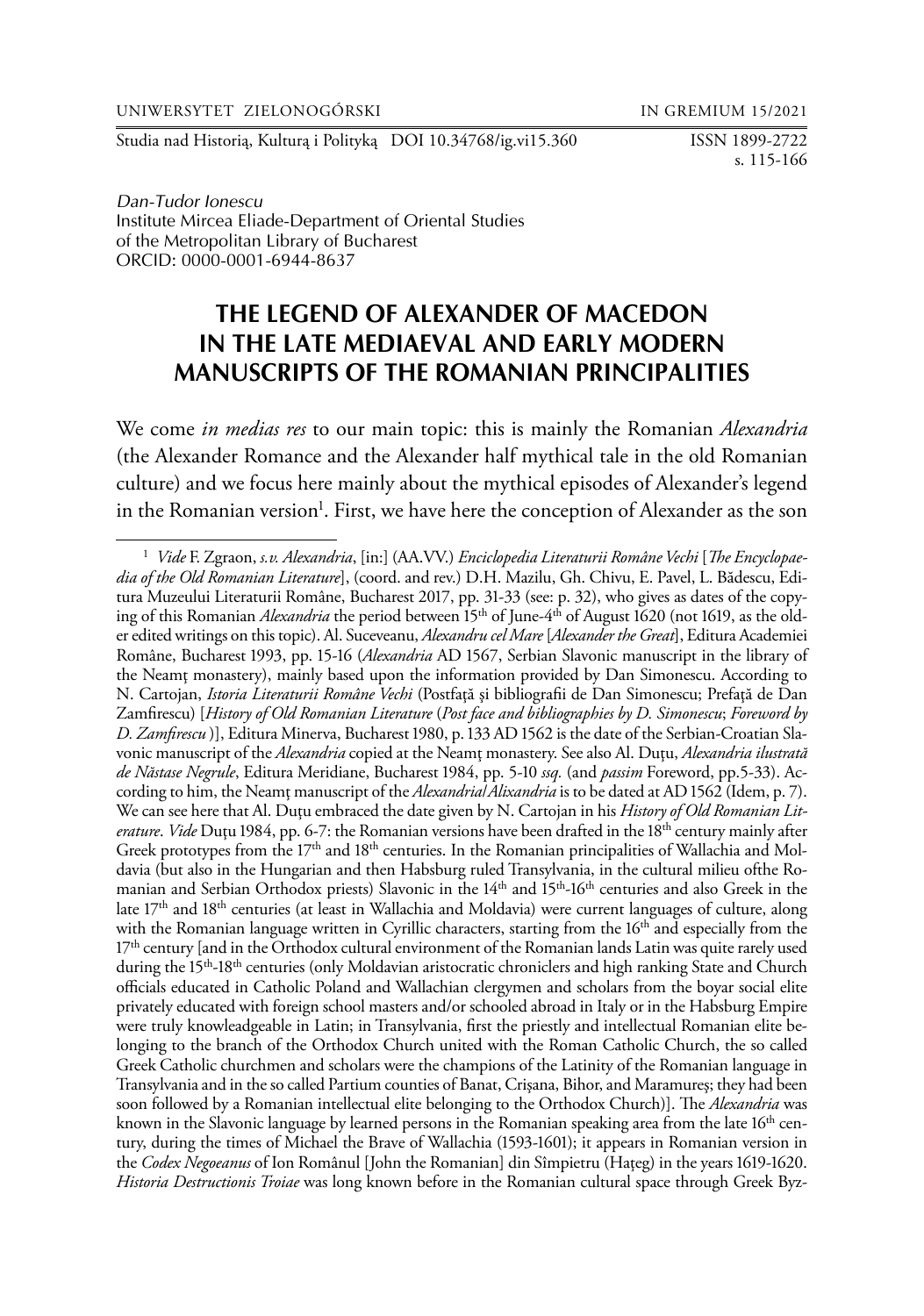antine chronographs translated into Romanian in the  $17<sup>th</sup>$  century and before that, even in the early  $15<sup>th</sup>$ century, in Slavonic [*vide* Slavonic manuscript 142 in the Library of the Romanian Academy, according to Radu Constantinescu's and Klaus Henning Schroeder's introduction to the edition of this manuscris, done in the year 1977, where they have dated this manuscript around the years 1409-1418, so very early indeed (Idem, p. 7)]. According to N. Cartojan, *Istoria Literaturii Române Vechi* [*History of the Old Romanian Literature*], Editura Minerva, Bucharest 1980, pp. 132-133, the Greek Alexander Romance was first written in Egypt (hence the numerous mythical, religious, and cultural Egyptian elements in it), in the  $3<sup>rd</sup>$  century CE, in the *koine* Greek. It had been translated in Latin sometime in the 4th century CE (by Julius Valerius) or even later (Cartojan wrote that a Latin translation from the Greek Alexander Romance had been made in Western Europe probably during the reign of Charlemagne and of the Carolingian Renaissance of Classical Studies in Western Europe, therefore in the late 8th or in the 9th century CE) and eventually in the 10<sup>th</sup> century CE in Naples the Archpresbyter Leo had done another Latin translation from one of the original Greek versions. Leo of Naples had been sent by the duke of Naples (who was still considered a Byzantine official in the 10<sup>th</sup> century) as a diplomatic envoy at Constantinople, at the Court of the Roman (Greek Byzantine) Emperors Constantine VII Porphyrogenetes and Romanos (either Romanos I Lekapenos or Romanos II). He perhaps brought directly from Constantinople to Naples (probably as a diplomatic literary gift) the Greek manuscript of Alexander's fabulous history or novel of Pseudo-Callisthenes, which is a synthesis of both the written and the oral tradition about the exploits of Alexander the Great and his Macedonian soldiers, embellished with a lot of mythical and legendary elements that transform the story of the Macedonian warrior king in an epic tale (although written in prose), a story of a mythical hero with both Greek and Egyptian features (the legend of the exiled Pharaoh Nectanebus or Nectanebo II as Alexander's father, colored with numerous Egyptian mythical elements related with the cult of the Pharaoh, of Horus and of Amun-Ra). The Latin translation of Leo of Naples is fuller of fantastic elements than the previous Latin translations of Pseudo-Callisthenes' *Greek Alexander Romance* and is entitled *Historia Alexandri Magni Regis Macedoniae de proeliis* [*The History of Alexander the Great King of Macedon about the Battles*]. This Latin version of Leo has been later used to become an epic material for heroic poems recited in France by the minstrels, probably existing an oral version, a kind of early *Chanson de Geste* about Alexander: given the little knowledge of Latin of the itinerant singers and poets of these *Chansons de Geste*, it appears to me more probable that theyinspired themselves first from the Old French translation or adaptation from Leo's Latin *Historia Alexandri Magni*, made by the French clerk (*i.e.* Churchman, a priest or a monk) Alberic of Besançon/Briançon. This Old French version from the 12<sup>th</sup> century had been made in verses, the so called Alexandrine verses of 12 syllables, so it was basically a heroic or epic poem about Alexander the Great (transformed according to the royal and knightly ideals of the Classical feudal age of chivalry in Western Europe), more or less in the style of the popular *Chansons de Geste* [*Songs of Valor*], but with a different poetic metre than the heroic songs and epic poems like *La Chanson de Roland* [*The Lay or Song of Roland*] or *Raoul de Cambrai*, *Guillaume d'Orange*, *Cantar* (*Poema*) *del mio Cid*, *Mocedades del Cid*/*Rodrigo*, *Nibelungenlied* and so on and forth. The version of Alberic's "Story of Alexander" had been expanded by three unknown minstrel poets in an epic of about 20,000 verses (longer than Homer's *Iliad*). This Alexander poem had been also translated into Old High German (*Alexanderlied*) by the Priest Lambert or Lamprecht and later appears in many other European medieval idioms (Cartojan 1980, p. 133; Suceveanu 1993, pp. 15-16). The Latin manuscript of Leo's "Story of Alexander" had arrived on the Dalmatian coast of Croatia (in the 13<sup>th</sup> century?); in Italy the French poem about Alexander written by Alberic and his unknown followers had however influenced later Latin versions of Leo's Story of Alexander, as well as the Greek Byzantine later versions of the same tale written in Venice by Greek colonists or immigrants, influenced both by Leo's Latin version and by Alberic's Old French variant. See also Duţu 1984, p.8: a copy of the *Alexandria* was made by the school teacher Ştefan at the Putna monastery of Moldavia in AD 1790 and had the above mentioned history. The history of the Romanian stories or novels directly translated from the Greek originals (*Erotocrit*, *Istoria lui Imberie*, *Istoria Troii*, and *Iliodor*) in the 18th-19th centuries is both quite complicated and interesting, but it does not interest us here (see also Duţu 1984, p. 8). We should return to the Latin version of Leo's "Story of Alexander" on the Dalmatian coast; this Latin version, as well as the Greek versions circulating in Venice and on the Dalmatian coast had been the inspiration for the Slavonic Serbian-Croatian translation of Alexander's legend, according to the theory proposed by the Russian literary historian Vesselovskij (he wrote that the proper names of this Slavonic Serbian version and of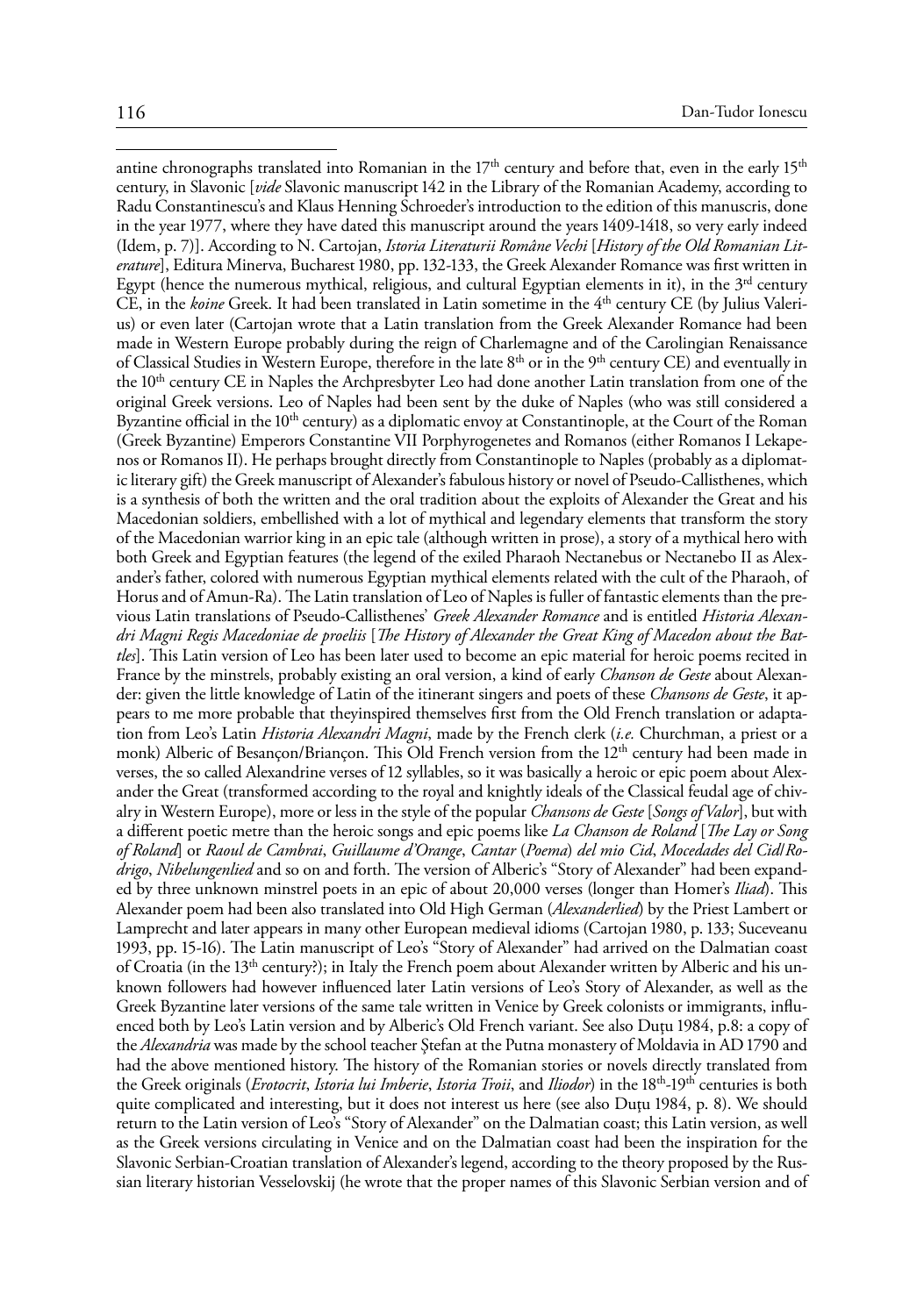some Greek versions supposed the existence of Latin and Romance original names, although this is still unproven, according to Cartojan 1980, p. 133). Serbian scholars, put to flight by Ottoman invasions and the Turkish Ottoman conquest of Serbia in the 14<sup>th</sup>-15<sup>th</sup> centuries, fled to Hungary and especially to the Romanian Principalities of Wallachia and Moldavia (Orthodox countries like their native land of Serbia), bringing with them their Slavonic Serbian/Croatian version of the Alexander Romance of Pseudo-Callisthenes, heir to so many transformations and inter-influences between Greek original forms, Latin and Old French translations and adaptations of those Greek originals, and eventually also the creation or rather compilation of later Greek variants of Alexander's tale. The only Slavonic version preserved now in Romania is that from the Neamţ monastery; it is dated AD 1562 and it had been copied from an even older (now lost) manuscript by the order of the Metropolites Grigore [Gregory]. The oldest Romanian translation from this Slavonic manuscript has not been preserved and transmitted to us, but it is known that it had been achieved somewhere in Transylvania, around the middle or the second half of the 16<sup>th</sup> century. This translation had been copied, the oldest preserved of these copies being the so called *Codex Neagoeanus* ms.nr.3821 from the Romanian Academy's Library that was made by Popa Ion Românul [Priest John the Romanian] in the village of Sîmpietru [Saint Peter] of the Hunedoara County in what was then the Principality of Transylvania (former Voivodate of Transylvania, an autonomous or semi-autonomous part of the Hungarian Kingdom, but belonging to the Hungarian Crown after the Hungarian conquest of the  $11<sup>th</sup>$ -12<sup>th</sup> centuries and until the battle of Mohacs AD 1526 and the Ottoman conquest of Buda in AD 1541; during thesecond half of the 16<sup>th</sup> century and for almost all the  $17<sup>th</sup>$  century Transylvania, except the military conquest and brief rule by the warrior Prince Michael the Brave/MihaiViteazul of Wallachia in 1599-1601, remained a Hungarian ruled Principality with a mixed population, mainly Romanian, German, Hungarian, and Szekler, and governed by a mainly Hungarian nobility, but subjected to the allegiance of the Ottoman Empire; starting from approx. AD 1700 onwards and until 1918, with various political reforms and oscillations, Transylvania went and remained under the rule of the Habsburg dynasty, as a part of the Habsburg-Austrian Holy Roman Empire of the German Nation until 1806 and then of the Austrian Empire until 1866, and finally of the Austro-Hungarian Empire, from 1867 until December 1918, when it was united with the Kingdom of Romania following the dissolution of the dual Austro-Hungarian Imperial-Royal/"Kaiserlich und Koeniglich" monarchy of the House of Habsburg); it had been copied there between the years 1619-1620. This translation in Romanian of the *Alixandria* (sic!) had been probably diffused in many (nowadays lost) handwritten copies that went also beyond the Carpathians, in Wallachia and Moldavia. During the reign of the cultured Wallachian Prince Constantin Brâncoveanu (1688-1714), *Alixandria* had been printed with the money provided by a rich merchant, Apostol Manu. This printed version is now lost, but we know that it had existed (done in AD 1713, at just one year before the deposition of Brâncoveanu by the Turks) from the writings of Antonio Maria del Chiaro, the Italian secretary of Constantin Brâncoveanu,who mentioned it in his *Istoria delle moderne rivoluzioni della Valachia* [*History of the Recent Transformations of Wallachia*], Venice 1718: "o sia Storia di Alessandro il Macedone, stampata in lingua valaca, ma detta Storia è veramente curiosa per le molte favole che in essa vedonsi frammischiate" ["or the so called *History of Alexander of Macedon*, printed in the Wallachian language, but this so called History is truly strange because of the many fables/tales that appear mixed into its content", my English translation from Italian]. Later this *Alixandria* is printed by Peter Bart at Hermannstadt (Sibiu in Transylvania) in AD 1794; since then it had been continuously reprinted in various Romanian publishing houses or by various Romanian culture institutions, like the version printed by Casa Şcoalelor (the Schools' Publishing House) under the supervision of the great Romanian writer Mihail Sadoveanu, in the 1920-s. *Vide* Cartojan 1980, pp. 133-134; Al.Cizek, *Foreword*, [in:] , *Alexandre le Grand Histoire Image Interprétations Alexander the Great History Image Interpretations*, eds. Al. Cizek, M. Cioba, D.-T. Ionescu, Editura Universităţii din Bucureşti, Bucharest 2016, pp. 7-30 (and esp. pp. 26-30); Al. Cizek, *L'Étrange destine d'un "wretched little book". Le roman médiolatin d'Alexandre le Grand*, [in:] *Alexandre le Grand Histoire Image Interprétations Alexander the Great History Image Interpretations*, eds. Al. Cizek, M. Cioba, D.-T. Ionescu, Editura Universităţii din Bucureşti, Bucharest 2016, pp. 103-128 (esp. pp. 114-118); and C. Velculescu, *Encore*  une fois sur l'Histoire de l'Empereur Alexandre de Macédoine (Povestirea Împăratului Alexandru de Machedo*nia) du manuscript roumain 3093 de la B.A.R.,* [in:] *Alexandre le Grand Histoire, Image, Interprétations/Alexander the Great History, Image, Interpretations*, eds. Al. Cizek, M. Cioba, D.-T. Ionescu, Editura Universității din Bucureşti, Bucharest 2016, pp. 353-369.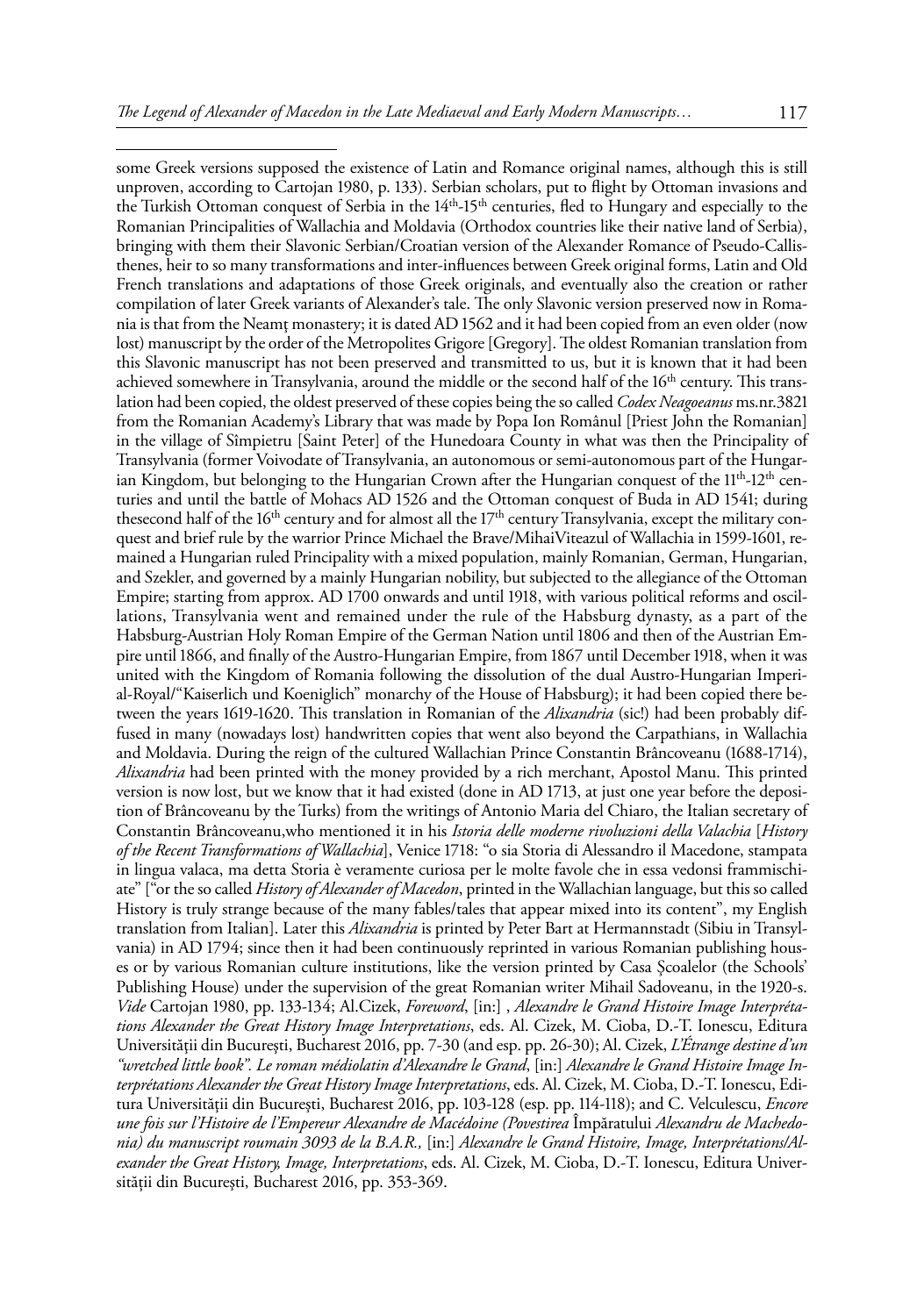of the exiled Egyptian Pharaoh, who was an astrologer as well as a wizzard/magus; Alexander was thus the son of the Egyptian sorcerer and former Pharaoh Nectanebo (Nectanebus II King of Egypt or Netinav in Romanian) and of the Queen Olympias of Macedon. Officially, Alexander was the son of King Philip II of Macedon and of Olympias his queen, but in the reality of the legend, Nectanebo, who had been put to flight by the Persian conquerors of his kingdom of the Nile and took refuge at the royal court of Macedon and became there the royal astrologer and astronomer (the two things were identical in Antiquity and even later in the Middle Ages and during the Renaissance in Europe), became Alexander's natural father (or rather Alexander was the son of Zeus-Ammon/Amun impersonated by Nectanebo, rather than of Nectanebo magically disguised as the god Amun, at least in an Egyptian lecture key of this famous episode). When Philip was abroad to wage war, Olympias (until then a barren royal wife) had been approached by Nectanebo in the hybrid animal form (in the shape of a fantastic animal, with the head of a lion, with feet of eagle, with the tail of an asp or snake, and with two wings, one black and one golden: it is the description of a *Chimaera* like monster) of the Egyptian god Amun, who slept with her and thus she conceived Alexander; the future Macedonian hero was therefore (according to his postumous myth) the son of Philip as his social and official father, but the son of Nectanebo by blood lineage (and the son of Amun's as well, because Nectanebo as the Pharaoh was the human incarnation of the god; this fact was most probably unknown to the Romanian copyist, but not to the unknown Greek-Egyptian author dubbed as Pseudo-Callisthenes, of course). Alexander growing and in need of education had been taught philosophy by Aristotle during the day and by Nectanebo he was taught the "dark arts" of astrology and magic during the night.

The relationship master-disciple between Alexander and Nectanebo ended when the teen age Alexander asked Nectanebo that, if he (the astrology teacher and master) really knew the future, did he know how and when he (Nectanebo) woulddie. They (Nectanebo and Alexander) were at their usual astronomy lesson during the night, observing the stars in the sky, from the height of a high tower, which functioned as the astronomical observatory. Nectanebo promptly retorted to Alexander that he had already made his own horoscope and that he will die by the hand of his own son. Alexander then unexpectedly and quickly pushed Nectanebo over the rim of the tower's upper platform, where they both stood observing the Heavens and the movements of the astral bodies. Falling to his death, Nectanebo had exclaimed that: "oh, my son Alexander, you have killed me!" (or rather he pronounced these last words that he truly died by the hand of his son, as his horoscope foretold, when he was laid as a dying man at the feet of the tower, and where and when Alexander went to see him expiring). Alexander, much troubled by Nectanebo's last words, went to Olympias and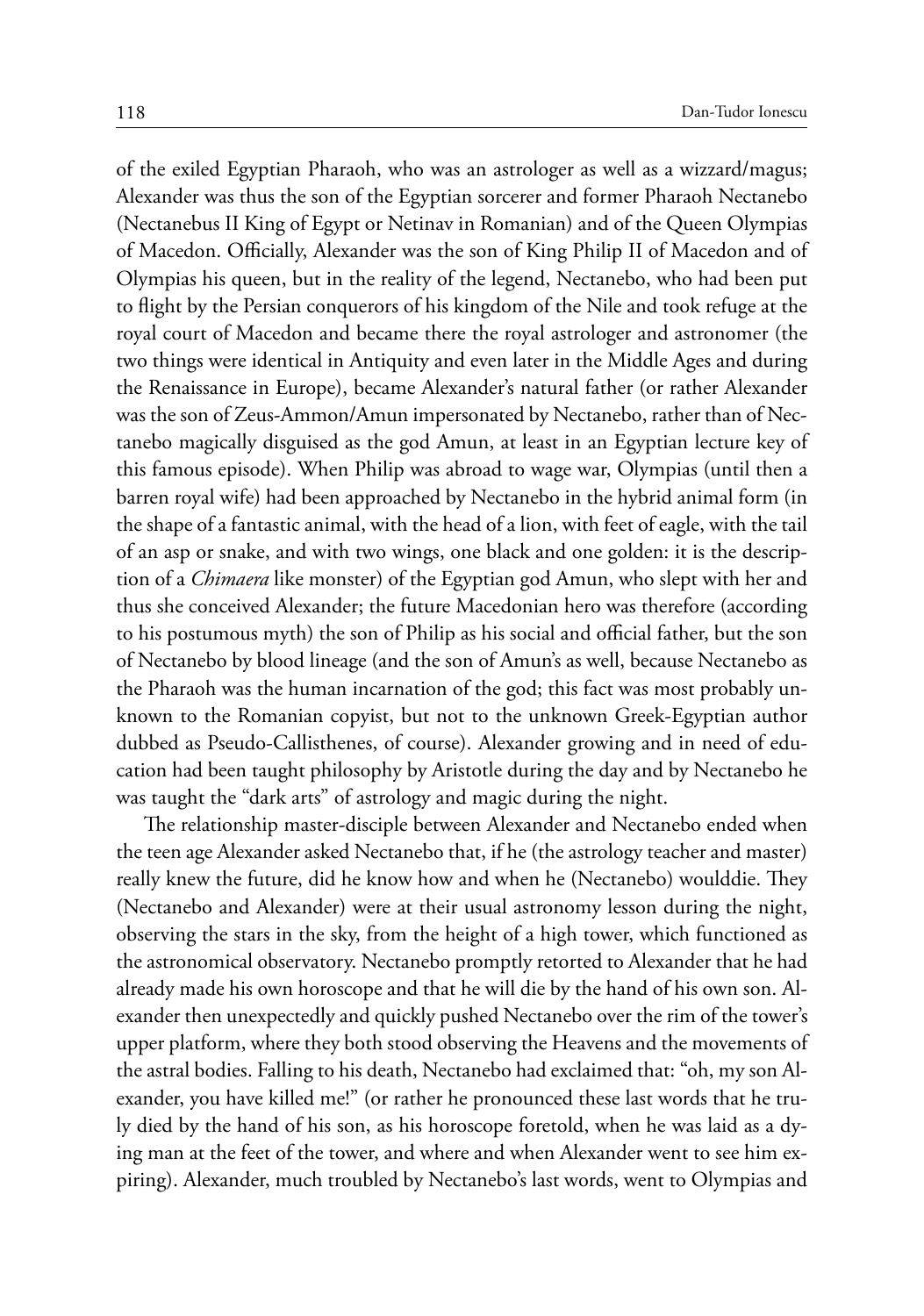asked her if Nectanebo was truly his father; his mother responded affirmatively and explained Alexander the circumstances of his conceiving and birth and who his true father was. The young Macedonian prince, much afflicted by these news, proceeded to bury Nectanebo with all due honours. This scene, although putting Alexander in a bad light, as a cruel young parricide, full of youthful *hybris* and recklessness, represents nevertheless the necessary final lesson of any initiation *curriculum*: the necessity of symbolically (not really, as in this crude story) "killing" his spiritual father and teacher, in order that someone (the disciple and spiritual son, in this specific case) to become a full person, a true man of knowledge and action. Alexander, after killing his astronomy teacher, finally learnt about his true origin and his own destiny. This episode makes a parallel to the other episode which appears also in the Romanian *Alexandria*/*Alixandria*, namely the taming of the war horse Bucephalus (or Bucephalas) by the twelve years old Prince Alexander. The taming of the war stallion reveals the future warrior hero and conqueror of the world; the murdering of his mentor and biological father means Alexander had come of age to become the heir apparent to the Macedonian throne.

Before the narrative of these episodes, however, the Romanian *Alexandria* includes the story of Nectanebo ("Netinav-împărat") as the Pharaoh of Egypt and a very skilled man in the dark arts of magic. The Alexander's tale begins fittingly with the story of his father, "preste Eghipet împărăția Netinav-împărat" ["over Egypt reigned the emperor Nectanebo"], a man who is presented as follows: "carele era filosof mare, şi fermecătoriu, şi vrăjitoriu, şi cetitoriu de stele"/["who was a great philosopher, and magician, and wizzard, and reader of stars"]. There are presented also his contemporary emperors or kings: in India reigned the emperor Porus ("Por-împărat"), towards the south reigned the great emperor Darius ("Şi spre amiiazăzi împărăţiia marele Darie-împărat"), and in Rome and over the entire West, with all its kings reigned the emperor Merlicius ("iară Rîmul împărăţiia Merlichie-împărat şi tot Apusul cu toţi craii"); and over Macedon reigned King Philip ("Şi la Machedoniia era Filip-craiu")<sup>2</sup>. Because of the wealth of his Egyptian Kingdom, Nectanebo was very much envied by the other monarchs. All the kings who strove to conquer Egypt were beaten by Nectanebo's magic craft, their invading armies were scattered without much fighting; while in Egypt there was richness and plenty of bountiful crops, other countries were devastated by starvation and epidemics. The four kings of the four nations of the *Avi-*

<sup>2</sup> Ion C. Chiţimia, D. Simonescu eds., *Cărţile Populare în Literatura Romînească* [*Popular Books in Romanian Literature*], Editura Pentru Literatură, 1963, p. 11 *ssq.* It is interesting to notice that for the unknown Romanian copyist, Persia of Darius was located to the south and not to the East (precise location unspecified, but the sentence comes after India of King Porus, located to the East; to the West is situated the Roman Empire. Macedon of King Philip and Egypt of Nectanebo are both located in the centre of this imaginary map).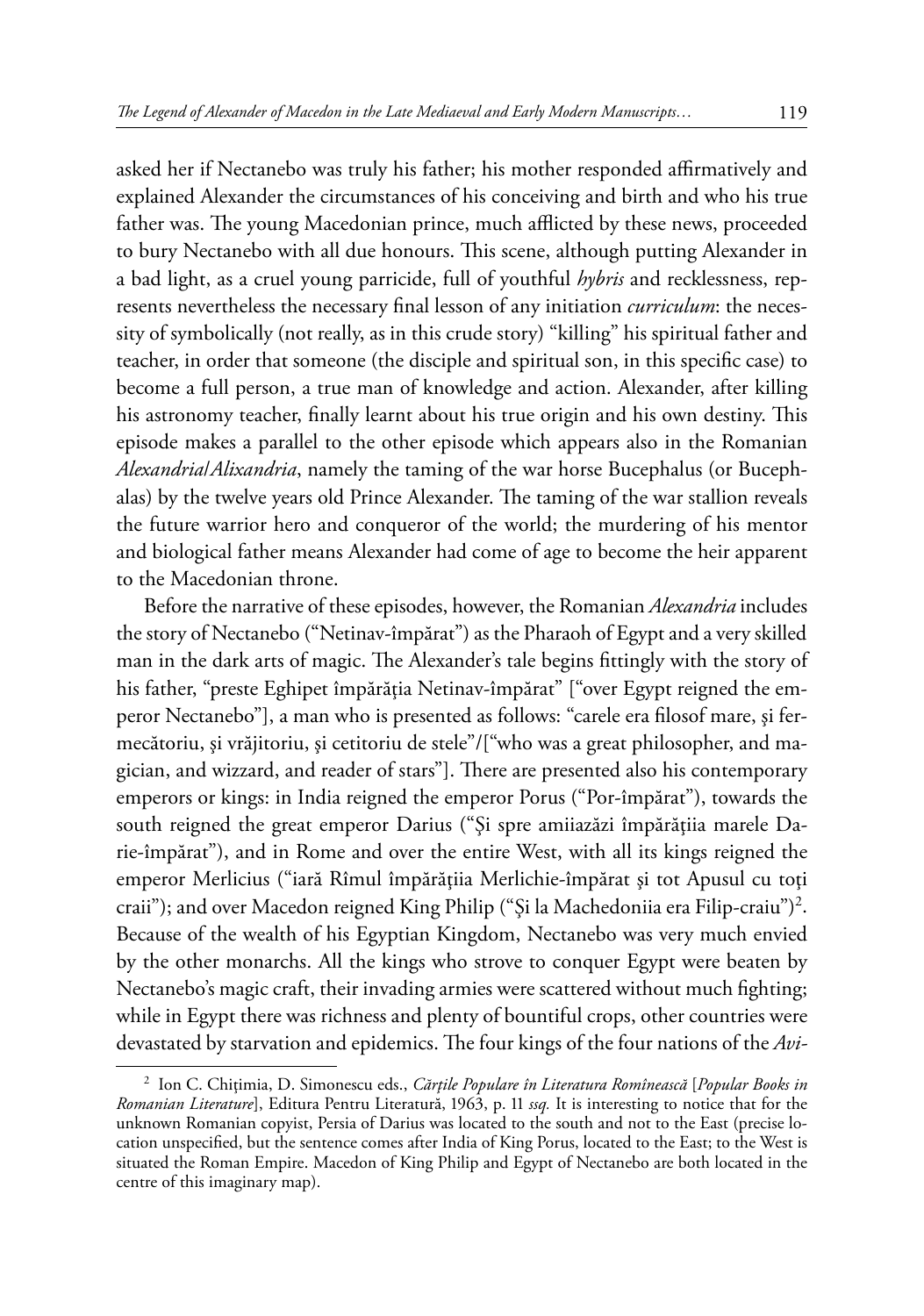*ri* [Avars?], *Harapi* [Arabs], *Câzâlbaşi* [turkic *Kyzylbashi.e.* "Red Heads", the name of the Turkish and Kurdish Anatolian rebels and religious dissidents, which started as armed insurgents in a great uprising in the Ottoman Empire of the 17<sup>th</sup> century], and *Etiopi* [*Ethiopians*] made a secret council to conquer Nectanebo and wrote a letter to Darius the Persian Emperor, accusing Nectanebo of defeating them militarily only through magic and not with his war craft and might (Nectanebo did not personally commanded his own army, but delegated military command to subordinated generals and made them win wars by performing magic himself; the text also suggests that Nectanebo was also a master of unconventional climatic warfare, making lack of rains and famine, and even starvation engulf other lands; he sent hunger, thirst, and epidemics upon other lands and peoples not only as a defensive measure, but also used his magic as an offensive weapon). The four kings requested the military help of Darius in this matter by means of a diplomatic letter. They proposed to Darius to nominate his own man to rule Egypt, because Nectanebo had no sons. Darius goes with all his army against Nectanebo and sent his envoy to the four kings, saying to them that he had just departed to conquer Egypt. The four kings joined their military forces with Darius' army. The coalition armies approached the entries of Egypt and Nectanebo's nobles and military governors of frontiers (called boyars/*boieri* by the Romanian copyist, using the old Turkic-Slavonic word of Old Bulgarian origin that entered in the Romanian language to name a nobleman and rich land owner) told their Pharaoh about the incoming danger. One of the Egyptian nobles, called *Verveliş*, told the bad news directly to Nectanebo. The name of this character (*Verveliş*) is somehow similar with the name of an identical figure (*Berberis*) which appears in the Middle Greek and New Greek versions of the Pseudo-Callisthenes' Alexander Romance<sup>3</sup>.

<sup>3</sup> J. Lacarrière (tr. du Grec, presenté et commenté), *La Legènde d'Alexandre*, Gallimard, Éditions du Félin, Philippe Lebaud, 2000, p. 54; *The Oxford Dictionary of Byzantium*, vol. I, Oxford, New York, Toronto, etc.: Oxford University Press, 1991, pp. 58-59, *s.v. Alexander Romance* and *Alexander the Great*: it resulted that the legend of Alexander the Great, popularly known as the Pseudo-Kallisthenes/Pseudo-Callisthenes' *Alexander Romance* had (at least identifiable) five recensions in the κοινή Greek of Late Antiquity (starting in the 3rd century CE and continuing especially from the  $4<sup>th</sup>$  to the 7<sup>th</sup> century CE, and numbered with Greek letters: α, β, γ, δ, ε, and λ); not all of these Greek versions were preserved and for their reconstruction the early translations made in Latin by Julius Valerius (4<sup>th</sup> century CE) and by the Archpresbyter Leo of Naples  $(9<sup>th</sup>-10<sup>th</sup>$  century CE), as well as the Armenian (5<sup>th</sup> century CE), Syriac, Coptic, and Ethiopic versions of the Alexander Romance are also important. There arealso still extant late Byzantine redactions of Alexander's tale from the  $13<sup>th</sup>$  to the  $16<sup>th</sup>$  century (the so called Middle Greek/New Greek *Alexander Poem*). The story of Alexander of Macedon from the Greek *Alexander Romance* had also passed from an early date in the Slavic speaking lands, migrating from the Southern Slav Balkan lands (or even directly from Constantinople across the Black Sea to Kiev on the Dniepr via Christian missionaries in the late  $10^{th}$ -11<sup>th</sup> century), into the Eastern Slav lands (ruled then by a Slavicized Scandinavian dynasty and elite) of the ethnically mixed Norse-Slav Kievan Rus'. There appeared very early a version of the history of Alexander the Macedonian in the Old Slavonic Rus' chronographs of the 12th century CE and later in the 15th century CE a so called *Serbian Alexandria*; while the ol-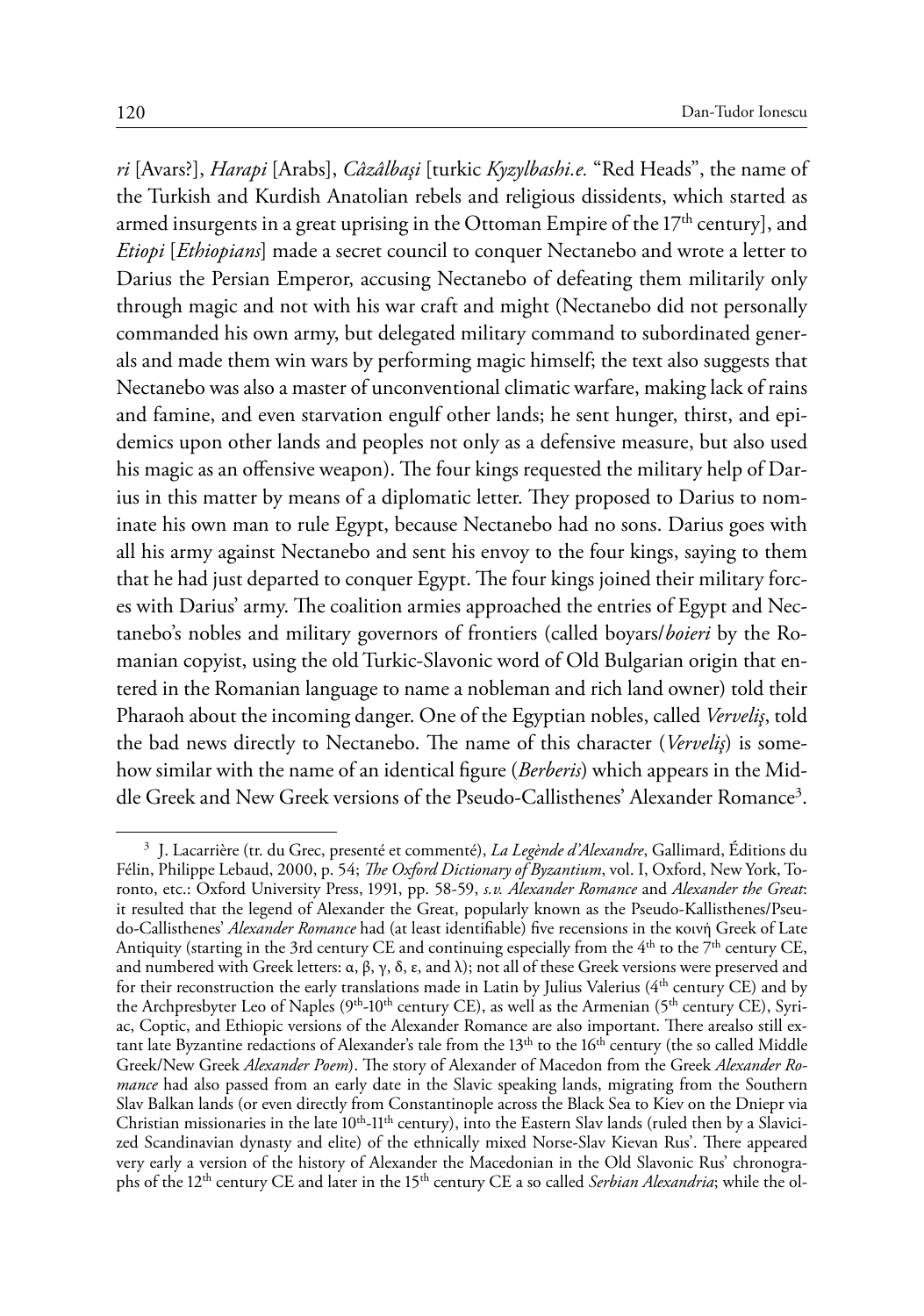Nectanebo (*Netinav* in the Old Romanian language) replied to *Verveliş* that he should be fearless, because battles and wars are won not by greater number of troops, but by the superior valour of one of the fighting forces battling against each other. The Egyptian official went back to the frontier guards, while Nectanebo went to his magic room, where he poured wax in a golden flat jar and moulded wax armies (his army and the enemy forces); he saw his army destroyed and the god of the Persians (unspecified) behind the land of Egypt (therefore conquering the Egyptian gods). He left a letter for his Egyptian officials; he wrote that he will leave now Egypt, but he will come back at an unspecified date, in the shape of a young man of thirty years of age. He abhorred his reliance on the magic arts and disappeared from Egypt in disguise, to reappear at the court of Philip in Macedon, in the city of Philip, as a physician and wizzard ("*doftor vrăjitoriu*" *i.e.* medical doctor using magical arts in the process of healing)<sup>4</sup>.

We saw here the metamorphosis between Nectanebo the Pharaoh (skilled in magic arts) into Nectanebo the Macedonian court's physician, astrologer, and magician; the Egyptians who returned to Nectanebo's palace saw in his chamber only his royal emblem (crown) on his bed and his book on the table. They found out also his above mentioned letter of leave, addressed to them. Therefore they have built a statue of Nectanebo on a pillar, with his crown on his head and his book on his hand. After this operation, the Persians and their allies conquered Egypt. Meantime, Nectanebo, who had arrived and settled himself in Macedon as the royal court's physician, heard from a servant maid about the predicament of Olympias, the queen of Philip (mainly Olympias confessed to her maidservant that she had not been able to bear any son

der 12<sup>th</sup> century version was closer to the original Greek legend and novel of Alexander, this newer version (*Serbian Alexandria*) is more of a free adaptation of the *Alexander Romance*, insisting on the love story between Alexander and Rhoxane, who is here the royal Persian princess, the daughter of Darius. It is possible or even probable that this "younger" *Serbian Alexandria* in the Rus' lands was essentially the same or very similar with the Slavonic Serbian-Croatian *Alexandria*, which had arrived at the Neamţ monastery in Moldavia in the 15<sup>th</sup>-16<sup>th</sup> centuries CE (manuscript preserved dated AD 1562 or 1567 according to a different lecture), coming from Serbia (and that will get first time translated into Romanian around AD 1600). Alexander of Macedon became a popular figure in the Mediaeval and Modern Greek popular imagination and folklore and he has entered even in the religious literature (the *Vita* of Makarios of Rome and the *Apocalypse* of Pseudo-Methodios of Patara), in the *Kynegetika* of Oppian, etc. Famous episodes were the taming of his stallion Bucephalas, his encounter with queen Kandakes, with the Brahmans of India, etc. Scenes of Alexander's legend appear on Byzantine art objects (textiles of 6<sup>th</sup>-7<sup>th</sup> centuries with Alexander riding on horseback, enamels, and ivories) and also on enluminated manuscripts (both Greek and Armenian) from the 13<sup>th</sup> to the 15<sup>th</sup> centuries; in the Medieval Greek epic of *Digenes Akritas* (or *Digenis Akritis*) the palace of the hero (Digenis Akritas) has the walls decorated with scenes of Alexander's epic life (his mythical encounter with the Amazons, etc.) *vide op. cit.*, pp. 58-59; see also *The Oxford Dictionary of Byzantium*, vol. I, pp. 47-48 *s.v. Akritai* and *Akritic Songs*

<sup>&</sup>lt;sup>4</sup> Chițimia, Simonescu eds. 1963, pp. 12-13.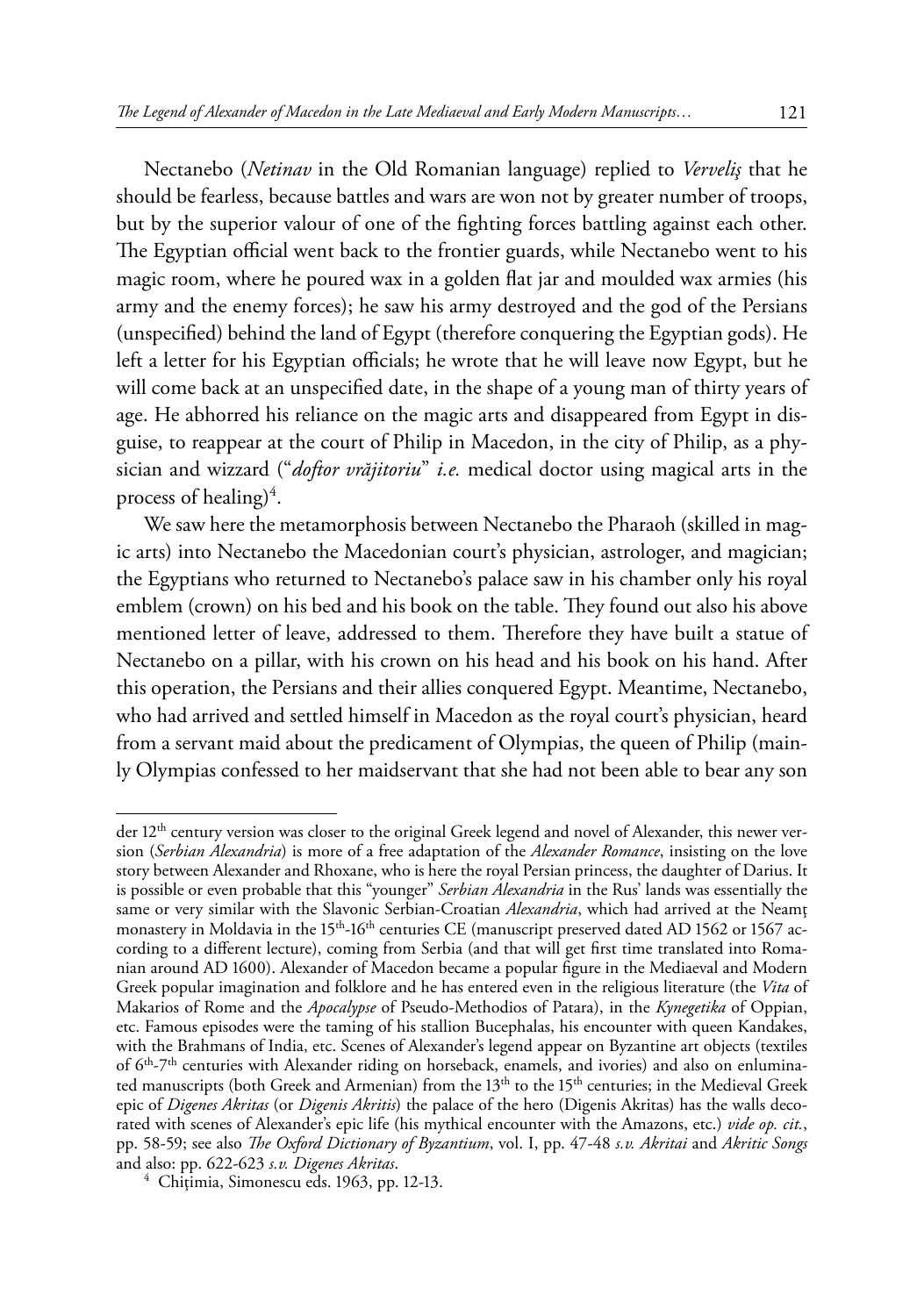to Philip; and Philip, not a very supportive and compassionate husband himself, had menaced Olympias with divorce if he will have not a son from her; the maidservant, better informed than her mistress, told the royal lady that Nectanebo was very skilled with magical herbs and potions and therefore Olympias convoked Nectanebo in Philip's absenceand asked him about her problem; the king was of course out of the city, waging war elsewhere). Nectanebo had been seduced by Olympias' stunning beauty and agreed to help her. The result of this affair has been already exposed above.

Summing up the beginnings of the Romanian *Alexandria* (which until now follows quite literally the Pseudo-Callisthenes' Greek *Alexander Romance*), we have here the legend about the conceiving of a hero larger than life and with both divine and human ancestry. Nectanebo makes Olympias pregnant by sleeping with her in the shape of the god Amun; therefore in a way Amun had impregnated Olympias and out of the god's seed Alexander was conceived and born. In Egyptian custom the King (the Pharaoh) was, in a time consecrated formula, "the first/greatest of men and the last/smallest of gods", being in fact the god Horus (the falcon god of Egyptian royalty, protector of kings and son of Osiris, who was both brother and husband of goddess Isis; in Egyptian myth, Horus is the avenger of his father Osiris, fighting against his evil uncle, the fratricide god Seth and utterly defeating him) incarnated and wearing the double crown of Lower and Upper Egypt, as "Lord of the Two Lands". Philip of Macedon, the King of the Macedonians was however (in Macedon and Greece at least) Alexander's official father. The young Macedonian prince had therefore three fathers, the divine one (Amun), the biological one (Nectanebo), and the social and official one, the cuckooed Philip of Macedon. Olympias, in Egyptian terms, could be seen as a terrestrial and mortal counterpart of the goddess Isis, the mother of Horus by his divine brother Osiris, the god of the dead. Nectanebo however is impersonating here by magic (and for that magic night he truly is) the Egyptian supreme god Amun (Amun-Ra, identified by the ancient Greeks and Macedonians with Zeus, the king of the gods on Mount Olympus, bearer of thunderbolts and patron of storms in the sky) and not Osiris (being therefore a slight variation from the truly age old Egyptian myth of Osiris, Isis, Seth, and Horus). The entire myth of the conceiving of Alexander could be thus read in the ancient Egyptian key of conceiving and giving birth to the future lawful and rightful Pharaoh, "King of the Two Lands of Upper and Lower Egypt".

This Egyptian mythological key is however not the only one to read Alexander's birth myth. Many heroes worldwide were born having two or three fathers. We can refer here to ancient Greek heroes like Heracles (the divine ancestor of the royal Argeadae clan of Macedonian Kings, to whom both Philip and Alexander belonged) and Theseus: Heracles was officialy the son of King Amphytrion of Thebes and of his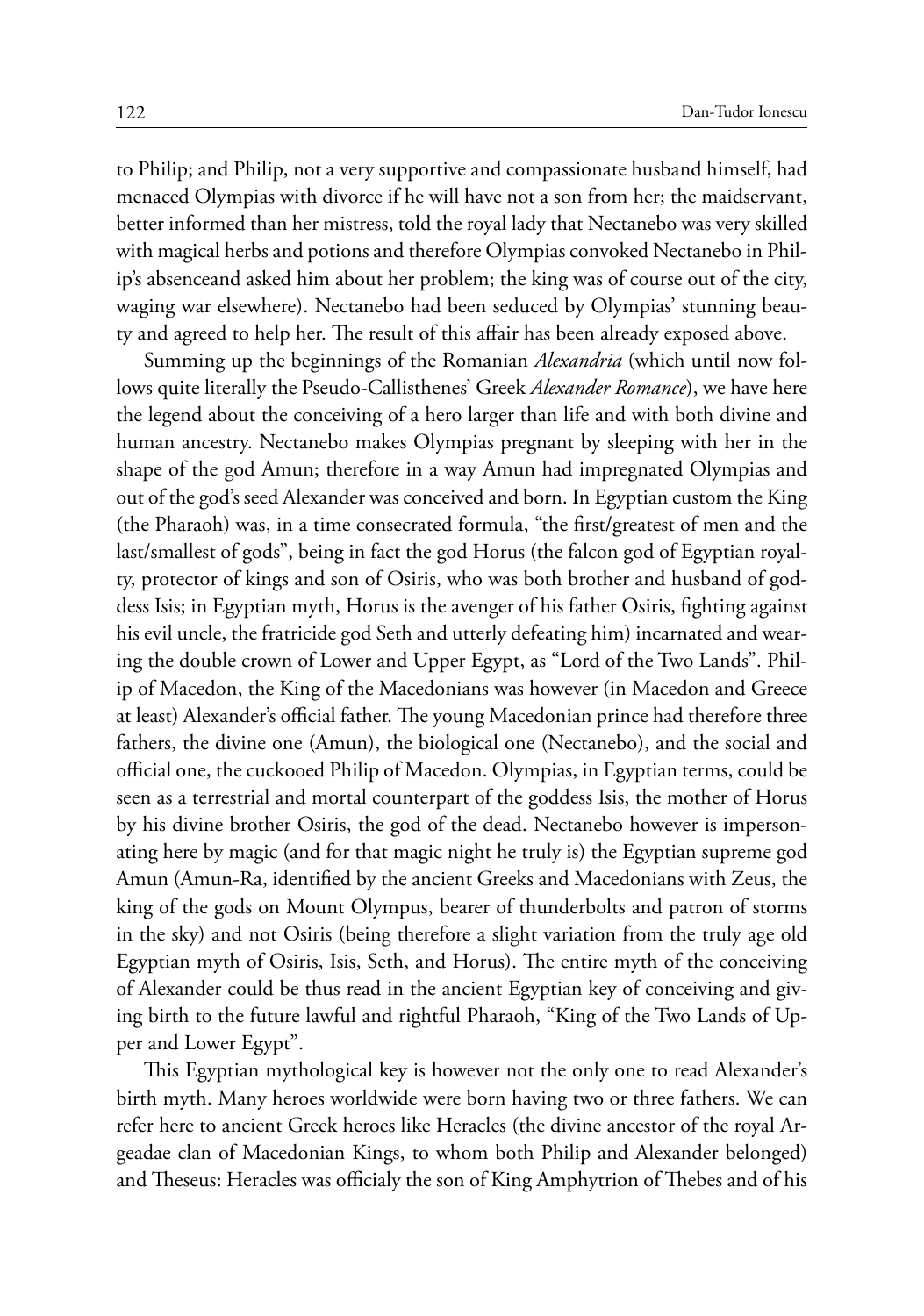wife, queen Alkmene, but Zeus had come to Alkmene when Amphytrion was abroad waging war, in the semblance of Amphytrion, and made love to Alkmene (the parallel with Nectanebo and Olympias sharing the bed when Philip was out to war is striking here). Thus Alkides (Heracles' first given name) was conceived by Zeus' seed in Alkmene's womb and born after the due nine months. In the same night, after the fake Amphytrion has already departed, the real Amphytrion returned home and again made love with his (in all probability totally confused) wife and out of his seed Alkides' twin brother Iphikles was born. Alkmene of course did not utter a word to her real husband, but the difference between the twins became apparent when, still in their cradle, two huge snakes (possibly sent by Hera to strangle the bastard child of Zeus) silently came and tried by mistake to strangle Iphikles, but Alkides/Heracles took the serpents by their necks with his little fists and strangled them there and then, thus saving both himself and his little brother Iphikles (the first exploit of the *saurokton* hero). We know from Plutarch's *Vita Alexandri* (1.3-4 and especially 1.4-5) that Olympias, Alexander's mother, as a devotee of Dionysus, was particularly fond of snakes, to the point that the reptiles (Plut. *Vita Alex.*1.4 mentions here a drake or dragon/δράκων, which could be a great snake of the type of a smaller stone python or *boa constrictor*), sometimes shared the bed with her, to Philip's utter dismay and sheer horror. Heracles had been (like Achilles after him) raised by the wise Centaure Chiron, who played the role of his spiritual father, in a way Aristotle and Nectanebo themselves played this role for Alexander of Macedon. Theseus, the hero of the Athenians, was born out of the free (of wedlock) union between his mother, the virgin princess Aethra, and the sea god Poseidon, brother of Zeus. The maiden and mother to be was the daughter of an ancient Greek mythical king, King Pittheus of Troizen, who duly married her with the Athenian Prince, King Aegeus of Athens. Theseus had therefore two fathers, the divine one Poseidon and the social and official one, the mortal King Aegeus. In the same vein, Heracles was the son of the King of the gods, Zeus, but also the son of the mortal king Amphytrion by Alkmene. Perseus, the oldest of the great Greek heroes, was the son of Zeus (transformed in a golden rain or dew) and the princess Danae, the virgin daughter of King Acrisius (Akrisios), shut down in an underground cell by her father, due to the prophecy that her son will one day kill his own grandfather, namely Acrisius himself. This (Perseus') is the case of a great hero without any human and social father; likewise, Aeacus (Aiakos) is the son of Zeus and of the daughter of the river god Asopos, Aegina; Asclepius (Asklepios) the founding hero of the medical art and science is only the son of Apollo the solar god of sun light, music, archery, and healing; Achilles, who was Alexander's ancestor on his mother's side, was the son of the mortal king Peleus and of the sea goddess Thetis (human father and divine mother) and Aeneas, the future founder of the Roman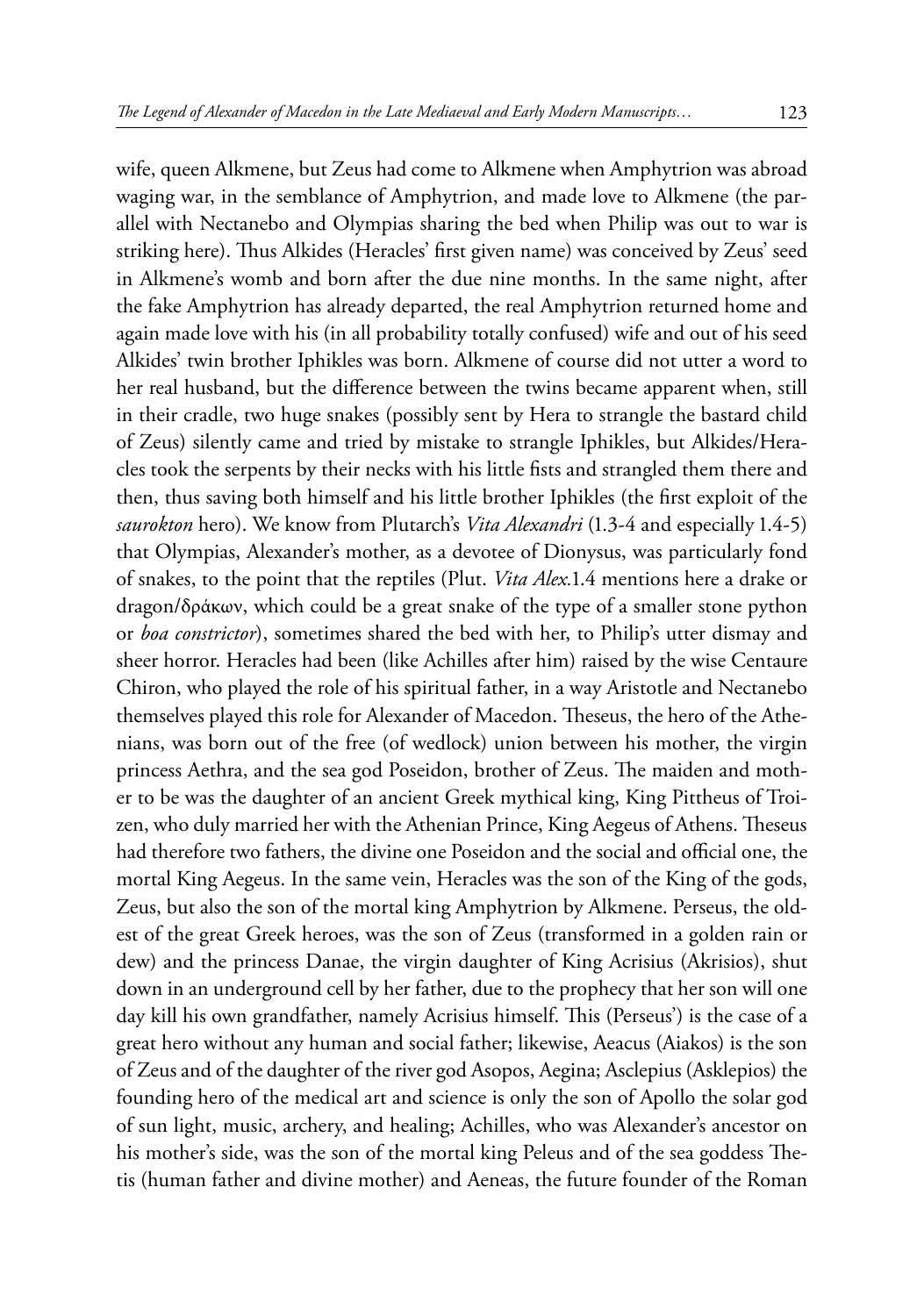people in Latium, was a Trojan hero born out of the union between a mortal father (the shepherd Anchises) and the goddess of love and beauty, Aphrodite. They both (Achilles and Aeneas) are ancient Greek heroes with divine mothers ("*mater semper certa*", says the old Latin dictum) and with only one mortal father (who was both the biological and the social father) mentioned in myth $^5\!$ .

Not only ancient Greek mythologies know this pattern of double or even triple fatherhoods in the case of the greatest of heroes. In Celtic Gaelic (Old Irish) myth, the hero of the Ulstermen in the heroic epic *Tain Bó Cuálnge*, *Setanta*, who was better known by his heroic nickname *Cú Chulainn* (the hound of the blacksmith *Culann*), had also three fathers: his divine father was the god *Lug* (who also acts in the epic as the hero's grandfather), his natural father was the king of Ulster *Conchobar mac Ness* (son of *Lug*), and his social and official father was *Sualtaim*, the husband of his mother *Dechtire*. King Arthur in Brythonic myth was also miraculously conceived, having three fathers: the British (Celtic Brython) King Uther Pendragon, transformed by wizzard's Merlin magic in the human double of the Duke of Cornwall, husband of Lady Ygraine, the woman beloved and desired by Uther Pendragon; Merlin himself, who will be the educator and tutor of the young Arthur, offspring of this adulterine union made possible by his magic alone (Merlin himself was therefore, like Nectanebo to Alexander, a kind of spiritual father to him; this ambiguous character of Merlin/Myrddin in the Welsh poems and legendary tales, was himself the fruit of an union between a demon of the air in the Christian mentality, or of a pre-Christian deity in a Celtic polytheistic perspective respectively, and a chaste and virgin maiden); and eventually the cuckooed Duke of Cornwall himself, who was later acknowledged as the official social father of the boy named Arthur by his deceived mother, Lady Ygraine. The official social father of Arthur during his boyhood, until he reached the age of sixteen years old, when he "came of age" and performed the miracle of pulling out the wonder sword fallen from heaven from the stone and/or anvil in which it was fixed and nobody from the realm, no man, be it knight or commoner, could extract it, was the nobleman called Antor, which raised Arthur along with his own nat-

<sup>5</sup> A.N. Kun, *Legendele şi Miturile Greciei Antice* [*The Legends and Myths of Ancient Greece*], Editura Ştiinţifică, Bucharest 1958, pp. 84-85, 96, 100-101, 131-133, 178-181, 240-241, 247-248, *passim.* Not only the birth, but also the education of the heroes is inusual, unlike that of ordinary mortal men. The tutor and mentor of both Heracles and Achilles, both heroes considered as Alexander's ancestors, was the centaure Chiron, a mythical creature half man (the head and upper body) and half horse (the lower body and legs), who had access to both the animal and the human nature, their teacher who taught them not only the warrior arts of weaponry and hunting, but also medicine or the art of healing and also music. Achilles was fed by Chiron with the brain of bears (as to the child so to acquire the warlike mindset of the bear) and with the liver of lions (thus becoming fearless like a lion, with the undaunted courage of the king of the animals). Chiron can be considered as Achilles' second father (the spiritual father) and Heracles' third father (also in the spiritual sense of the formative educator of the future great hero).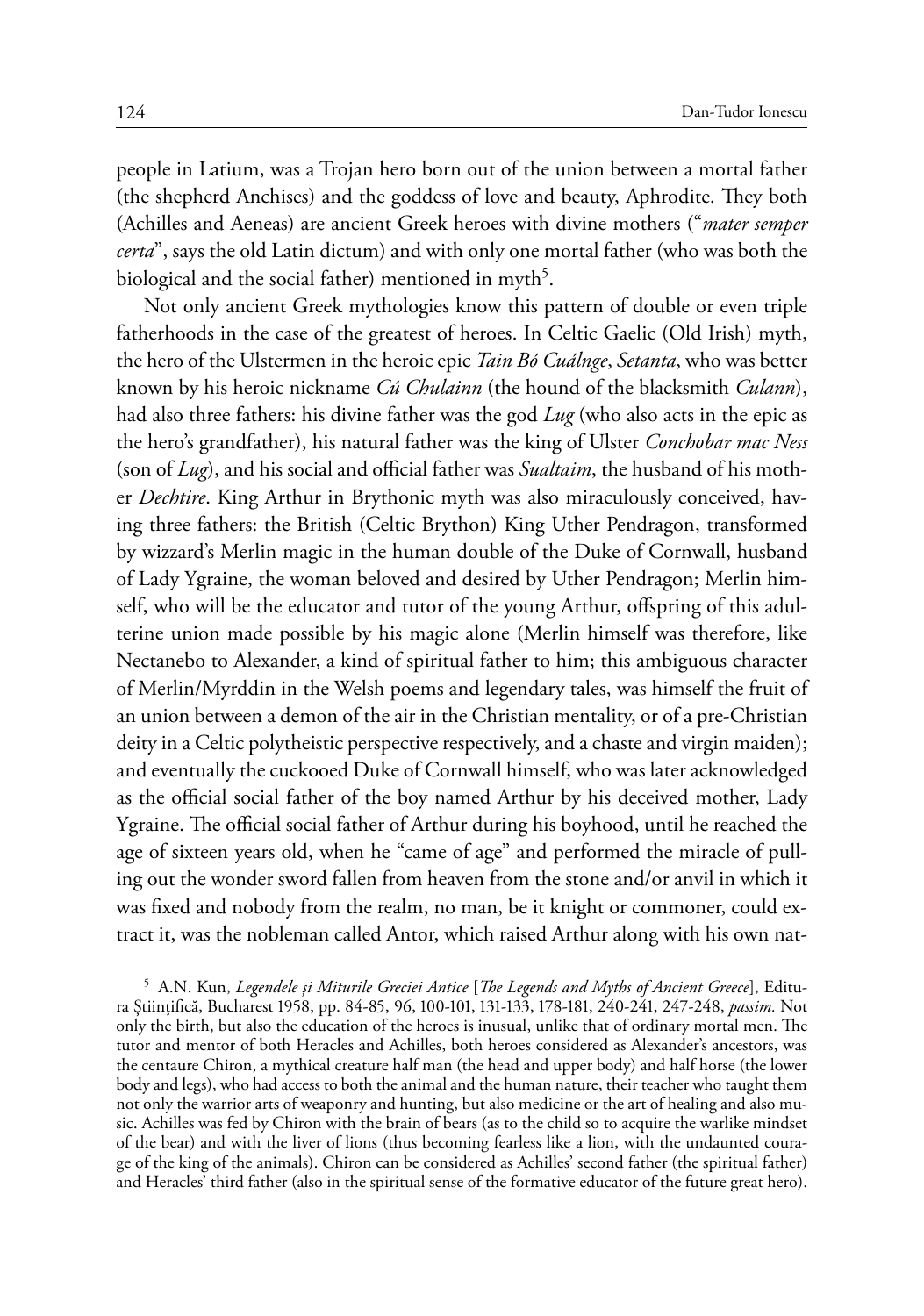ural son, conforming to the *fosterage* custom of the Celtic peoples. This "sword from the stone" was Arthur's royal and knightly weapon, the first Excalibur; the second and true *Excalibur* sword will be that given to him by the water fairy known as "the Lady of the Lake". We enter here the domain of the Indo-European (and not only Indo-European) myth of magic weapons (especially swords), given to chosen heroes by gods or goddesses from the Otherworld, in order to perform the office of a great warrior or even of a king, as in Arthur's case; the Celtic, Germanic, ancient Greek, and Iranian (Ossetian and Persian) mythologies are especially full of such examples of heroes (we can only think at *Cú Chulainn* and *Finn mac Cool* in the Irish and Scottish Gaelic epic, at Sigurdr/Siegfried and Beowulf in the Norse/Old German and Old English epics, of Theseus and Achilles in Greek mythology, and eventually of Batraz and Rustam in the Nart legends of the Caucasus and in Firdousi's *Shah-Name* respectively) and the mystique of the sword as the weapon of choice of knights and heroes will endure throughout the European Middle Ages, in the feudal legends of the chivalry, both in Western and in Eastern Europe (and even outside of Europe, in the Far East of Asia, for example in Japan in the age of the samurai/*bushi* warrior knights and even in ancient and mediaeval Korea and China). The mentor figure of Merlin (who will later become Arthur's most trusted counsellor, when the boy transformed himself into the man and hero of legend, King Arthur for Geoffrey of Monmouth's *Historia Regum Britanniae*, *Arthur Dux bellorum* for Nennius' *Historia Brittonum*) is a mixture between the King's Druid and the demigod protector of the Celtic warrior king<sup>6</sup>. The Germanic mythology also knows heroes with multiple fathers (or at least with uncertain paternal lineage): for example Sigurdr in the *Volsunga Saga* is the son of Sigemund and of his sister Siggy, and Sigemund himself (Sigurdr's own father) is the son of Odin king of the gods, but also he is the official son of a mortal king7 . We

<sup>6</sup> J. Markale, *L'Épopée Celtique d'Irlande*, Payot, Paris 1971, *passim*; J. Markale, *Le Roi Arthur et la Socièté Celtique*, Payot, Paris 1977, pp. 306-307 reproduced the myth of the birth and youth of Arthur according to the Welsh legend *Kulhwch and Olwen* and here Arthur appears simply as the son of a local nobleman lord of the stronghold of *Kelliwic* in *Kernyw* (Cornwall?) and brother of a young girl called Anna, with no specified mother; Ch.-J. Guyonvarch, *L'Epopea di Cuchulainn La Razzia delle Vache di Cooley*, Edizioni Mediterranee, Roma 2009, pp. 47-48 and 49-51; Ph. Walter, *Merlin şi cunoaşterea lumii*  (transl. by Rodica Caragea and Valentin Mihăescu), Ed. Artemis, Bucharest 2004, pp. 120-123; Ph. Walter, *Arthur Ursul şi Regele*, Ed. Artemis, Bucharest 2006, pp. 94-118; Ed. Pace, *The Two Shoulders of Arthur and the Battle List*, [in:] *Arthuriana* 28.2 (2018), pp. 1-27. The mistique surrounding the sword as the noble weapon par excellence will continue in the Mediaeval epic legends and chivalric stories about Arthur and Charlemagne, about Roland and Rodrigo Diaz del Bivar El Cid Campeador, and so on and forth. <sup>7</sup> D.-T. Ionescu, *Nectanebus II as Father of Alexander of Macedon in the Pseudo-Callisthenes' Greek Al-*

*exander Romance*, [in:] Al. Cizek, M. Cioba, D.-T. Ionescu, *Alexandre le Grand Histoire Image Interprétations Alexander the Great History Image Interpretations*, eds. Al. Cizek, M. Cioba, D.-T. Ionescu, Editura Universității din București, Bucharest 2016, pp. 55-78 (and esp. pp. 65-68 for the heroes with double or triple father figures of the Celtic and Germanic mythology). The essential ideas of this study were first developed in the article of D.-T. Ionescu entitled *Nectanebus II as Father of Alexander the Great*, [in:]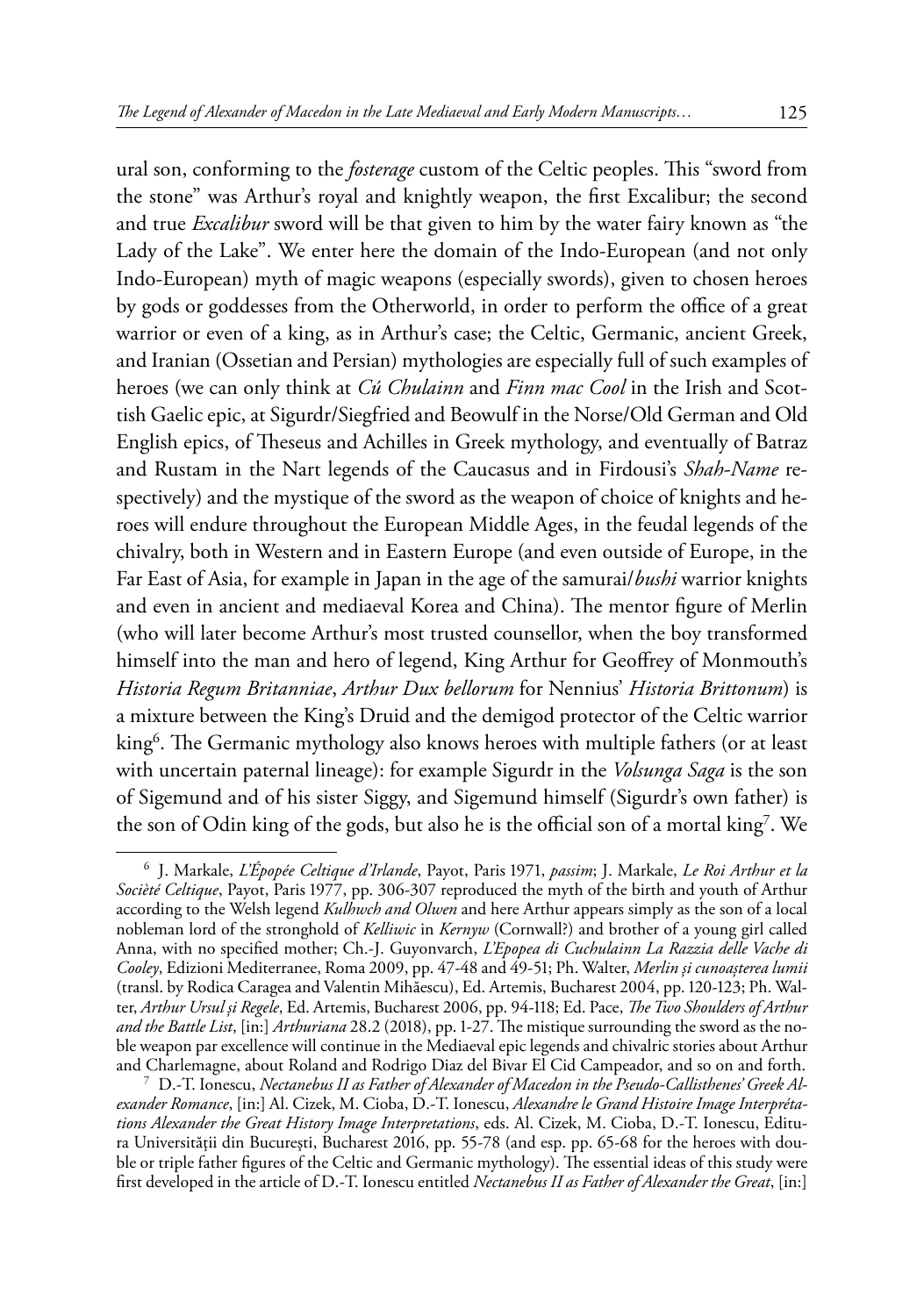stop here the parallels between Alexander's conception and birth and the conception and birth of other heroes and we return to Nectanebo's magic. His magic room and especially his magic table, where he played out the battles between his army and the invading armies, is in fact a miniature copy of this world; the magician is playing here, trying to predict and sometimes even to influence the future. We encounter here the esoteric correspondence between the magic room and the world; the magician's chamber is the reflection of the outer world (which includes also the wizzard's very own inner world, as an integral part of the Universe), but it can also project its own logic of action (with the same outcome as inside) outside the room's walls, on the real battlefield. In fact, the whole episode about Nectanebo's magic is an excursus about what the true nature of what we call reality is: does the magic Nectanebo performs in his room with his toy soldiers and miniature armies only predict the unavoidable outcome of the war, long before predetermined, or Nectanebo's magic really influences or even pre-determines the final result of the battle ahead? Is magic itself a reflection of possible or even probable "lines of future in the Universe" or magic is truly an active force in itself, a power that shapes and moulds the world, by projecting its own logic of action/force field in the world at large? The forces put into motion by Nectanebo's magic or witchcraft clearly created an energy field strong enough to defeat larger invading armies, troops which were normally stronger than the Egyptian army. The Alexander's story rather suggests that Nectanebo by virtue of his magic operations actually made his troops vanquish with ease the enemies of Egypt (and of himself), but the last case shows a more complicated issue: despite Nectanebo's best efforts, the outcome of that particular war against Darius and the other four allied kings will prove disastrous for the Egyptians. The war of Nectanebo failed disastrously first inside his magic room and he would not wait for the war's outcome in the outer world. The only thing Nectanebo has to do now is to flee in time from Egypt, in order not to get caught or killed by the conquerors. We do not even know if he had the time to avert his army commanders that any resistance is futile. They only came to his empty room and found only his book and his crown/royal emblem. The book was on his table and the crown/royal emblem lay on his bed. The Egyptian dignitar-

*Alexander the Great and Egypt History, Art, Tradition*, eds. V. Grieb, K. Nawotka, and A. Wojciechowska, Harrassowitz Verlag (Philippika 74), Wiesbaden 2014, pp. 367-375. An interesting parallel between the heroic figures of Alexander of Macedon and of the Old Norse (Geatish/Gothic)-Old English Beowulf is made by A. Papahagi, *Alexander and Beowulf*, [in:] *Alexandre le Grand Histoire Image Interprétations Alexander the Great History Image Interpretations*, eds. Al. Cizek, M. Cioba, D.-T. Ionescu, Editura Universităţii din Bucureşti, Bucharest 2016, pp. 151-176 (interesting to mention here that the oldest English translation of the Latin *Epistola Alexandri ad Aristotelem* was made in the Old English language and bound together along with the Old English translation of the *Epistola Premonis*, which is a catalogue of the wonders of the East, and with the greatest masterpiece of the Anglo-Saxon epic poetry, the heroic poem *Beowulf*, in the *Codex Nowell*, British Library, ms. Cotton Vitellius A. XV *op. cit.*, pp. 151-153 *ssq.*).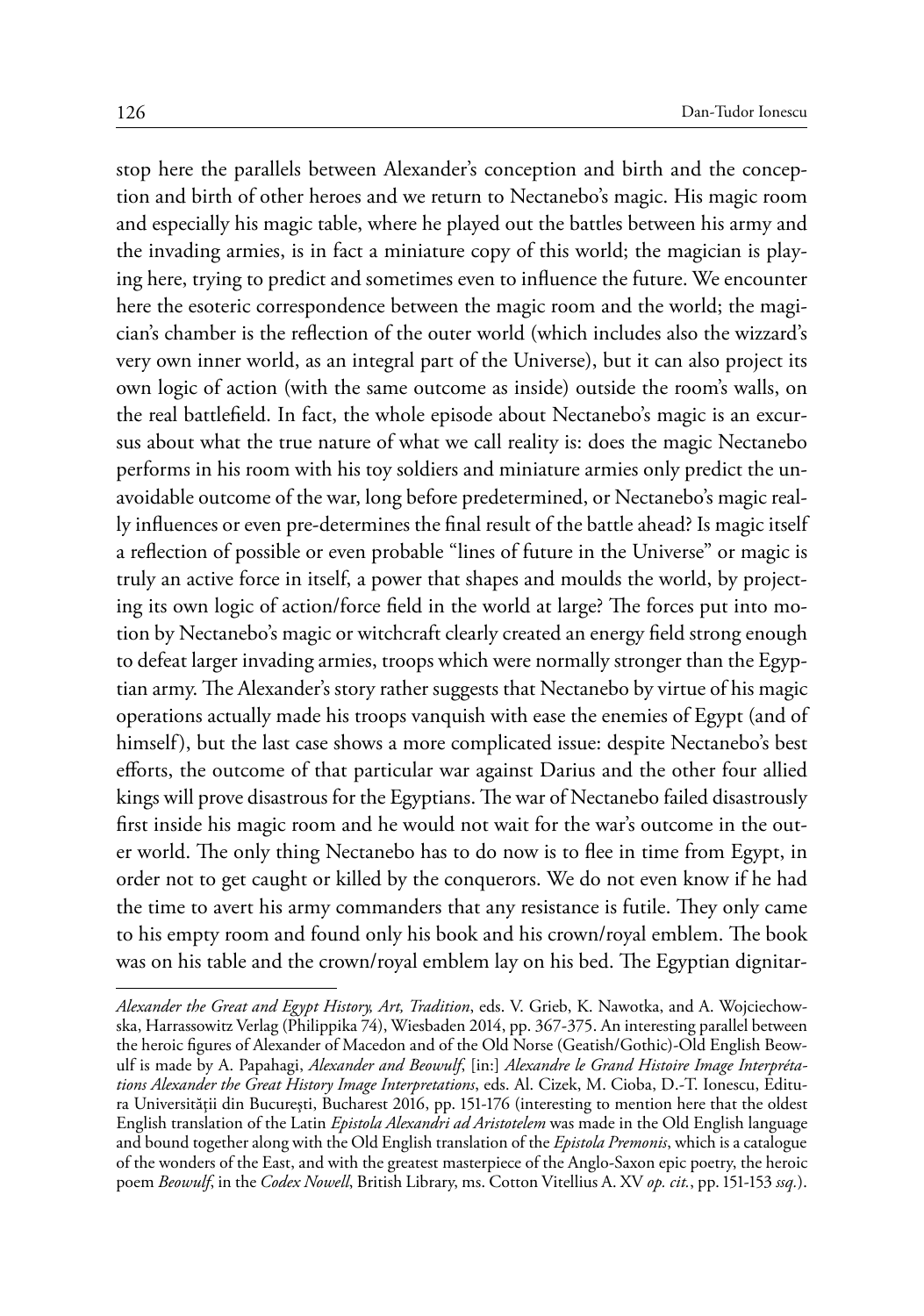ies had nevertheless leisure time to build the pillar and erect the statue of Nectanebo on it, with his crown on his head and his book in his hand, before the conquerors arrived and occupied the capital city of Egypt.

We come back to Alexander's youth according to the Romanian *Alexandria*; the birth first that was also prepared by Nectanebo, who saw the stars and told Olympias to postpone her hour of childbirth a little bit (before that, Nectanebo had also advised Olympias not to drink wine or mead and not to eat anything filthy, without specifying what kind of food is unclean to eat, because she was with child even after the first night Nectanebo in the guise of Amun has bedded her; we are told that Nectanebo, in the absence of Philip, had a cell or small room near Olympias' bed chamber and slept with her several times, to her great delight, amusingly says the story, until Philip has returned from the war), because the hour was not astrologically propitious, the stars and the planets were not yet aligned to determine the birth of a great king and conqueror, but only that of an ordinary man. Only when Nectanebo truly forebode that the astral bodies were aligned in the sky as for the birth of an extraordinary man and monarch, he told Olympias to proceed in giving birth to Alexander. It results therefore that even Alexander's coming on this world had been greatly shaped by Nectanebo's wisdom, magic power, and influence. This alone makes even more Nectanebo, in the logic of this story, the true father of Alexander the Great.

Philip of Macedon came back to Macedon from the military camp of Darius the Persian Emperor (it is not specified in this tale whether he had been there as a military ally or as a vassal prince of Darius or he had waged war against Darius and then they made peace); but, before returning in his capital city, Philip has dreamt of the god Amun bringing to him a small prince. Waking up, Philip went out of his military tent and spoke to Aristotle the Philosopher and told him about his dream. The Stagirite (Aristotle was from the Macedonian town of Stageira/Stagira) answered Philip and promptly told him that Olympias has conceived a son to Philip (although understandably he did not tell him who the real father of the child truly was, if only he knew that). In that particular moment, a great eagle flew over Philip and let fall an egg in Philip's lap. The egg hatched and a small snake exited the broken egg and enveloped the egg with its coils. The little serpent then tried to enter again in the opening of the broken egg and suddenly died there, at the mouth of the egg. Aristotle, ever ready to answer Philip's questions, replied on the spot: this is a portent and a good and bad omen at the same time. It signifies that your son, who is the small asp, will conquer the world (symbolized here by the egg), but he will die when he will try to return home. He will not see his fatherland again, after he had conquered the world. This was Aristotle's prophecy. The famous Greek philosopher will later play in Alexander's life the role of another spiritual father figure, according not only to Pseu-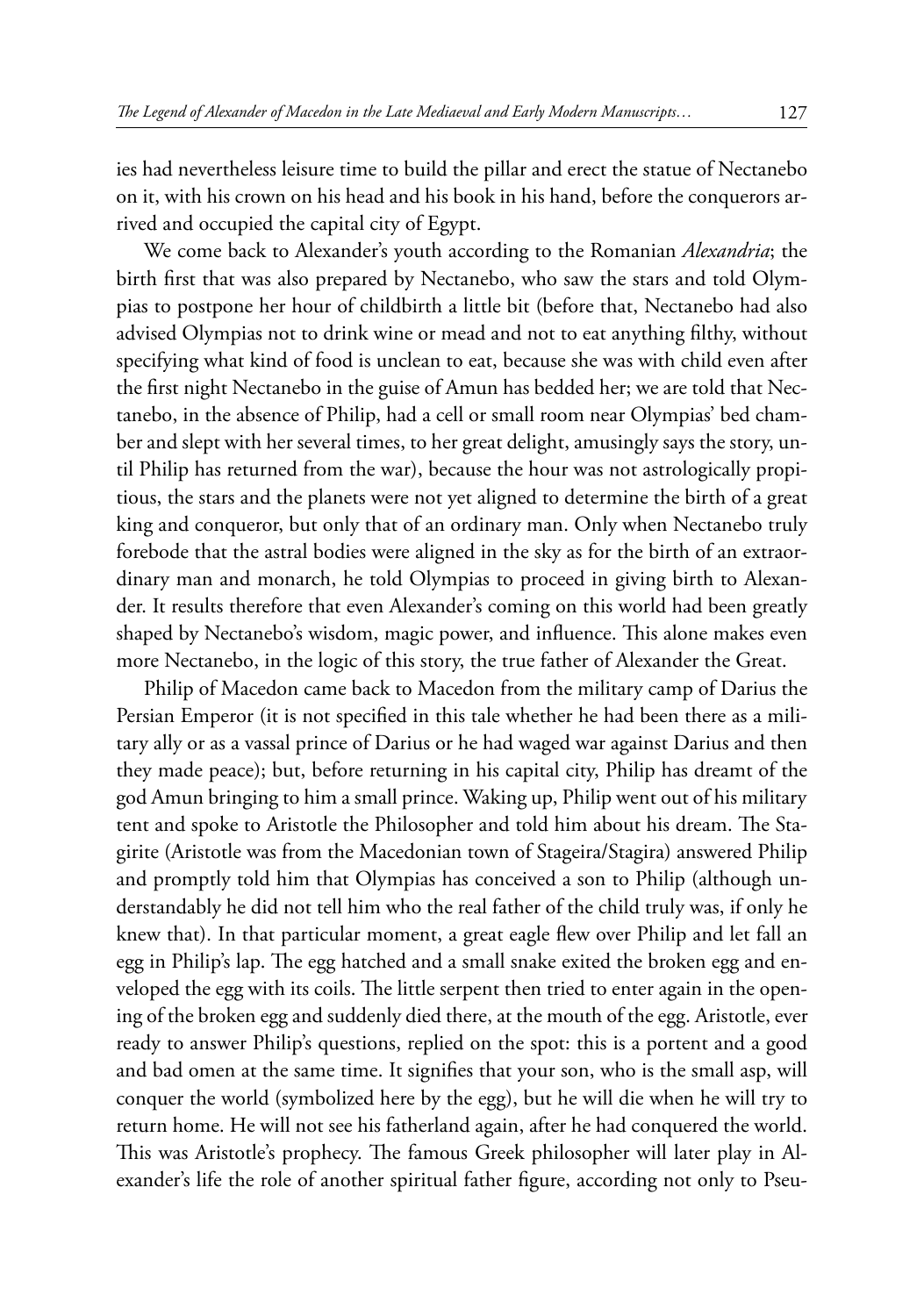do-Callisthenes' *Alexandria* (therefore also in the Romanian version of it), but also according to Plutarch's *Vita Alexandri* (7.1-8.4)*.* Alexander of Macedon will have at least three, if not four father figures around him: Amun as his divine father; Nectanebo as his biological father (but also as his first spiritual father, in his quality of mentor and astrology teacher); Philip of Macedon as his social and officially recognized father; and finally Aristotle as his second spiritual father, in his quality of philosophy teacher of the young Macedonian prince.

Immediately after this portent took place, the boyars (meaning the aristocrats or nobles of Macedon, the famous King's Companions and Friends/*hetairoi kai philoi tou Basileos*) came and told Philip about Olympias giving birth to a healthy young boy, a baby Prince, child of Philip (supposedly). Philip was very glad about the news and returned in his city of *Philipous* (Filipus sic!), where he raised the child in his arms (therefore he acknowledged the baby boy as his own son) and compared him to the Biblical Joseph in beauty. There were present many kings and princes, among them the emperor Heraclius (Eraclie-împărat in the Romanian text, obviously a gross anachronism if this refers to Heraclius the  $7<sup>th</sup>$  century AD Emperor of Byzantium; likewise the comparison of Alexander with the Biblical Joseph of the Old Testament is another anachronism, explainable by the great influence of Church lore on the content of Alexander's legend, at least in the Christian Orthodox world of the East). Aristotle, similar to a medieval Christian bishop or priest, blessed the baby Alexander and wished him to rule over all the princes of this world. When Alexander just started to grow up (when he was seven years old?), Philip entrusted his education first to Aristotle and in the first year the young Macedonian Prince, smart as he was, learned all the *Psaltire* (Byzantine Orthodox Church book of religious hymns) and all the Psalms of the Bible. All these anachronistic narrative elements belong of course to the Byzantine Orthodox Church context of the Late Middle Ages in Eastern-Central Europe. Nectanebo also came to Olympias, this time in an official audience, and politely requested that Alexander should come also to him, to learn also Nectanebo's philosophy and science, and not only Aristotle's. His request was of course graciously granted by Olympias (it is clear that, then as now, mothers have the last say in the education of their sons!), who summoned Alexander to come and asked him to kiss Nectanebo's hand (an obvious both Oriental and European medieval sign of reverence and even submission to his teacher and mentor, to his parents, to the Christian Orthodox priest, or to his liege lord in a feudal context) and learn the knowledge Nectanebo wanted to teach Alexander. For seven years, said the Romanian Alexander legend, the young Macedonian Prince was taught by Nectanebo and learned his philosophical and astrological lore. Alexander's usual school day, according to the Romanian *Alexandria*, was during the morning the lessons of Aristo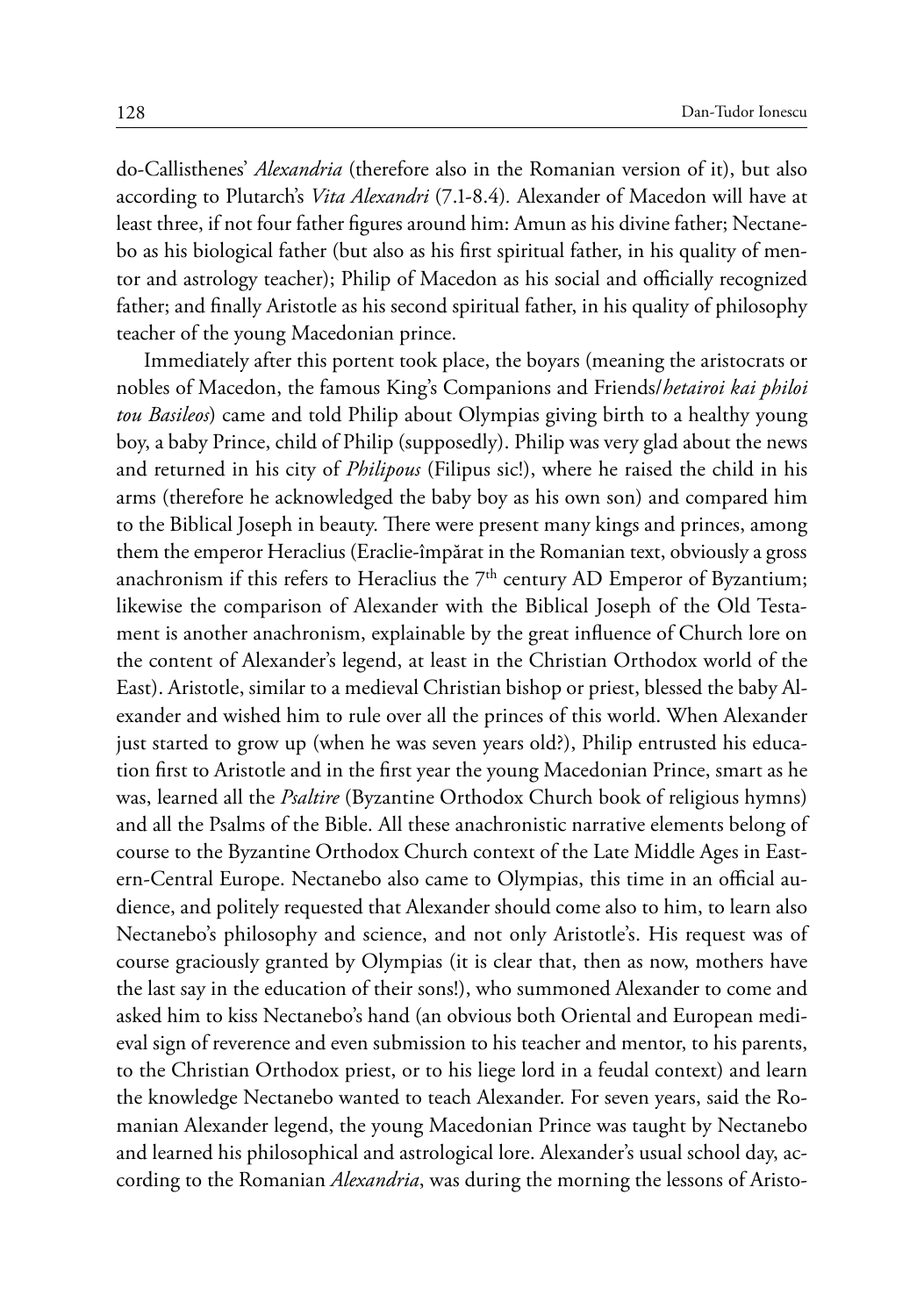tle and during the afternoon and in the evening the astronomy classes and astrology courses with Nectanebo.

Aristotle once asked Alexander what gift he shall give to his elderly teacher, when Alexander supposedly will be King of Macedon. Alexander replied that it is not the province of man to know the future, but that of God alone and God Himself knows the answer to that question (a very wise and convenient reply indeed, coming from a barely teenage boy!). It followed next the episode of Nectanebo's killing by Alexander's hand and Alexander learning who his father truly was. It will come then the taming of Bucephalas by Alexander, sign of his warrior calling. Philip of course exulted. After this first exploit, Alexander performed his first true deeds of arms in the siege against the stronghold of the island of Dalfion (Delphi?)<sup>8</sup>. He of course performed there heroically and successfully, as an exemplary young warrior among veteran soldiers, amazed by his bravery and skill at arms. These exploits of course presupposed that he had also been taught the arts of war and the wielding of weapons, being therefore instructed and trained in the martial skills by qualified instructors, although the legend speaks nothing of these and likewise Plutarch, who in his *Vita Alexandri* (4.5-6; 5.4-5; 6.1- 5; and finally 7.1-8.4) mentions only his spiritual mentors and tutors like Leonidas of Epirus (appointed by Olympias), Lysimachus of Acarnania (surnamed "Phoenix" in remembrance of Achilles' own tutor, according to Homer's *Iliad*), and Aristotle. His love for athletic military training as running, hunting, riding horses (like in the taming of Bucephalas), fencing with sticks and staves (*rhabdomachia*), his proficiency in using all the weapons of the Macedonian soldiers of his day, all these soldierly and athletic abilities are also learned skills and therefore teachers and masters to instruct and further train him in these martial arts must have existed, although history did not record their names<sup>9</sup>. Alexander had defeated and killed in single combat an enemy champion

<sup>8</sup> Chiţimia, Simonescu eds. 1963, pp. 18-19. <sup>9</sup> *Vide* Plut.*Vita Alex.* 4.6 for Alexander's athletic skills and preferences: he liked hunting and staves fighting, but he disliked ancient Greek boxing and pancratium (*pankration*, all force in fighting, an ancient Greek mixed martial art which was a combination of pugilism, kicking, and free style submission grappling); Plut. *Vita Alex.* 6.1-5 narrated the taming of the indomitable horse Bucephalas by Alexander, when he was only a boy of about twelve years old, so by this age he was already an accomplished rider of horses. He was a keen and very swift runner too; in his early youth he was so quick in the foot-race (like his role model Achilles) that his friends told him to compete in the Olympic games (Plut. *Vita Alex.* 4.5-6); he refused, unless he had kings as contenders, a saying that came from a teen age boy and denotes an overwhelming pride and self assurance (although it can be also seen as a smart dodging of the challenge, making use of his princely status). His proficiency in hand to hand combat with weapons (spear and sword) had been obvious from an early age; in the battle of Granicus, in 334 BC, he at twenty one or twenty two years of age fought in the midst of battle on horseback as an already experienced fighting man and dispatched the Persian satrap Rhoesaces, an experienced warrior, while his friend Cleitus the Black saved him from the rear attack of Spithridates, another Persian satrap and feared fighter (Plut. *Vita Alex.*1 6.4-5; Arr. *Anab.* 1.15.6-8 describes even more vividly this episode when the youthful Alexander succeeded in killing in combat two dreaded Persian warriors and satraps, Mithri-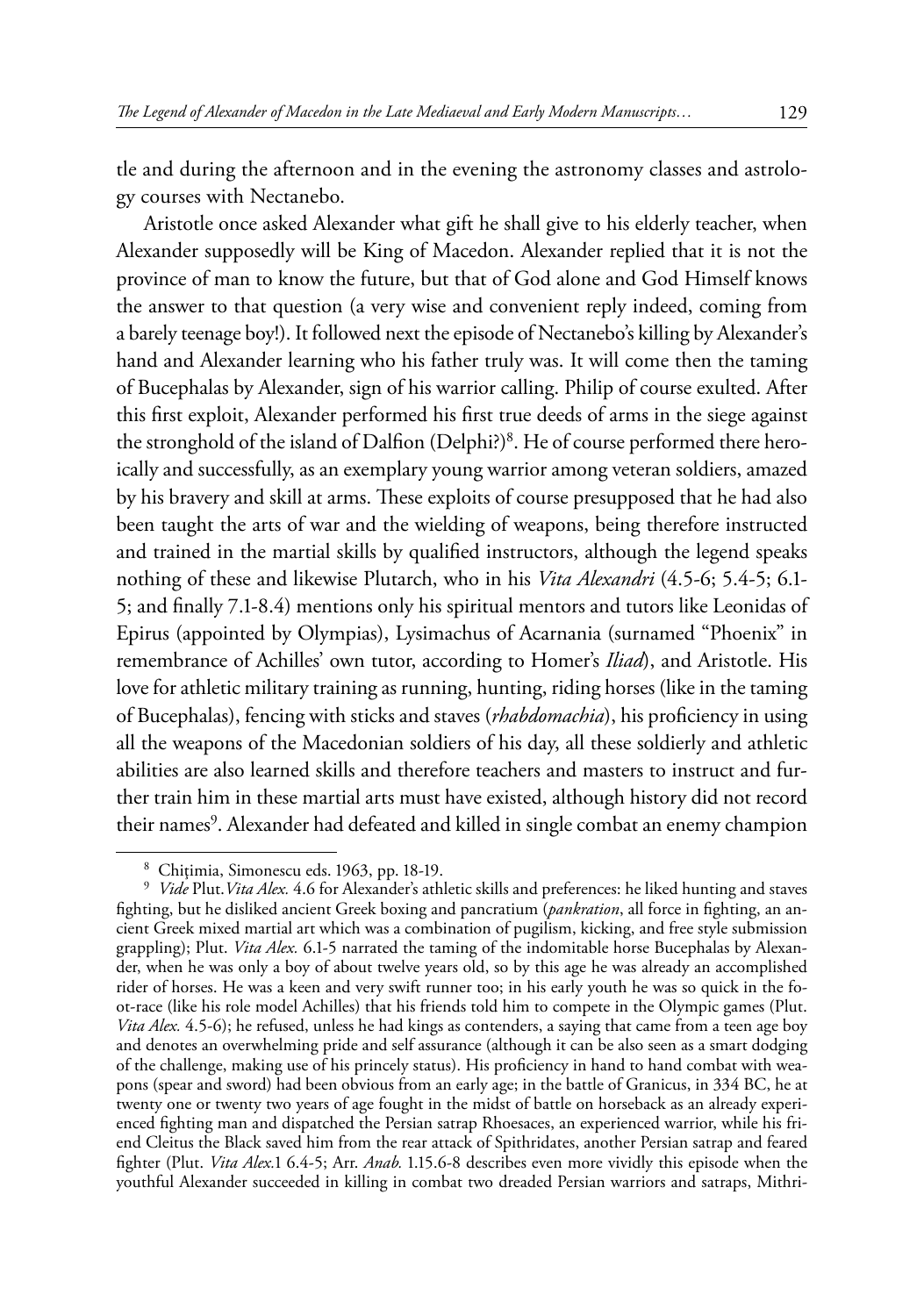called Callisthenes, while his comrade in arms Ptolemy had vanquished another elite enemy warrior called Laomedon. It is needless to say that all these Greek names (Ptolemy, Callisthenes, and Laomedon) are also names from Alexander's historical entourage (namely his Companions/*Hetairoi* Ptolemy and Laomedon, his personal historian and biographer Callisthenes). Perhaps during the centuries of filtering and modifications of Alexander's legend through the ages, the names of Alexander's Companions were sifted and some remained his friends and allies, while other became his enemies in the legend. After this exploit, Alexander returned to Macedon and found that his father Philip had divorced his mother Olympias.

The hero's tale of initiation into full manhood continues with Alexander's violently reacting to a Macedonian boyar's (nobleman's) allegation that his mother, queen Olympias, was adulteress, and that Philip should marry a new queen, brought to him by the boyars. This is of course a reminiscence of Attalus' episode in the marriage of Philip with the young Cleopatra, Attalus' niece (*cf.* Plut. *Vita Alex.* 9.4-5); Alexander will grab a stool or chair and kill the impertinent boyar there and then. The other participants at the scene, which took place in a tower, jumped out of the tower and broke their hands and legs. Philip renounced to divorce Olympias, but after two more years of happy marriage, Philip fell very ill for a year. The Tatars (this is of course a modernising item, Scythians of Antiquity becoming Tatars in this late mediaeval version) heard about Philip's illness and their Khan, Emperor Altalmish, came against Macedon with fifty thousand warriors. Philip put Alexander as com-

dates and Rhoesaces, while his friend Cleitus the Black had slain another Persian mighty warrior called Spithridates that almost wounded the young Macedonian king by cleaving his helmet in two and endangered Alexander's life). He risked his life not only as a warrior among his soldiers, but also as a hunter, when he hunted lions and wild boars and faced them in one on one combat in the royal hunts (Plut. *Vita Alex.* 40.3-4 and Arr. *Anab.* 4.13.2). He regularly exerted himself in riding the horse drawn chariot, mounting and dismounting from it when it was driven, riding on horseback and marching on foot alongside his troops, hunting lions, boars, bears, wolves, and foxes, doing archery and so on and forth, in his leisure time. He recklessly exposed his life in combat and shared the dangers of war and battle as every one of his soldiers, like in the famous episode of the assault against the Mallian stronghold in India (Curt. 9.4-5; Plut. *Vita Alex.* 53.1-4; Arr. *Anab.* 6.9.3-6.10.3). Despite his disdain or even dislike for the Greek fighting arts of boxing and pancratium, he kept in his entourage the famous Olympic champion the Athenian boxer, wrestler, and pancratist Dioxippus, who in a famous honour duel had defeated almost fighting bare handed the Macedonian soldier champion Koragus/Chorattas, who fought with all his usual arms and armour; the end result of this episode was that the Macedonians' court intrigues had brought about Dioxippus' suicide with his own sword, in the style of the great Homeric hero Aias the Telamonian, being falsely accused of the theft of a golden cup from the king's table (Curt. 9.7). It is interesting to notice here that the Romanian Alexander Romance, although it is full of episodes of battle and combat, does not describe in detail not even one of single combat or of the individual warrior exploits of Alexander the Macedonian (except the duel with the Indian Emperor Porus) or of any of his Companions. This is a curious lack for a story of heroic deeds of arms, chivalry, epic adventures, and warfare. The reason of this is not self apparent; it is perhaps so because the main frame of the tale counted more for the educated reader of the age than individual details.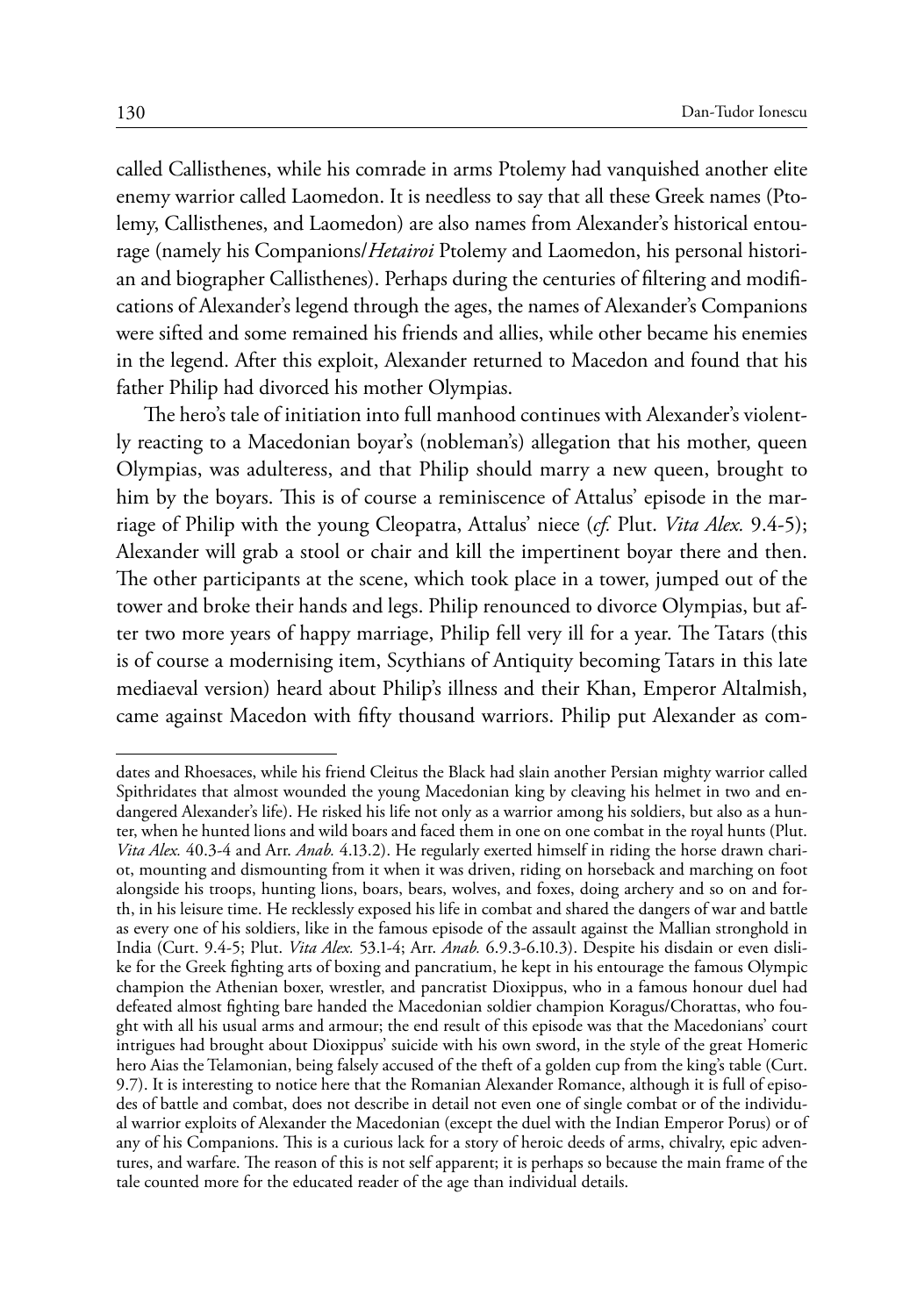mander general in chief of the Macedonian army (some thirty thousand men strong) and the young prince attacked the invading Tatar horde by surprise, with a stealth and lightning quick night attack from three sides, against the Tatar camp. The result of this audacious raid was a night battle, where twenty thousand Tatars fell (among them Altalmish himself) and the surviving thirty thousand Tatars became prisoners of war. They decided to become Alexander's warriors and Alexander graciously accepted, named his cousin Frantza (by the way, in the Romanian language this personal name, spelled Franța, means France, the name of the country) as their overlord and commander and they returned to their land. Meantime, Anarchus (ominous name!) the emperor of an unspecified land and people, who was secretly enamoured to Olympias (although she was of course unaware of his secret love), was allegedly Philip's friend and ally (how convenient!) and came to meet him, accompanied by a strong personal guard, which was more of an army than a simple armed royal escort troop. Philip came to meet and greet him, accompanied by Olympias and followed by a smaller armed force. The result will be the abduction of Olympias by Anarchus and the grave wounding of Philip in the ensuing fighting.

Alexander came victorious over the Tatars, only to be confronted at his return home by the news of his mother's abduction and his father's wounding and defeat. With military help in captured weapons and good horses obtained from the swift Tatar horsemen (and with some ten thousand elite Macedonian soldiers), Alexander pursued Anarchus and in the fight that followed Anarchus' army was crushed and he was captured. Olympias has been freed by her son and brought back to Philip, along with the captured Anarchus. Alexander presented the captive Anarchus to Philip, who promptly stabbed him to death. After this last deed of arms, Philip blessed Alexander as his true son and heir to the throne and immediately after he died. All this part of Alexander's story is construed as the decline and demise of the old king and warrior commander and the ascension to power of the young hero and prince, the King to be.

At seventeen years old, Alexander became the King of Macedon, according to this Romanian version of the *Alexandria.* He called upon his noblemen (his boyars) and his foremost subjects and cities from Macedon, Pelagonia, and the land of the Tatars (Scythia) and they met in an assembly to decide about future policy. They counselled him to go to war, while he was still young, because in his old age everyone should rest on his laurels earned in his youth. Young kings must wage war, was the assembly's decision, and Alexander followed suit and prepared his army for war. He therefore prepared weapons of offence and defence to equip and arm well his troops, named commanders of different units, distributed flags, trained his forces, in short he put his army on war footing; his arms and armour workshops were on full production and totally busy.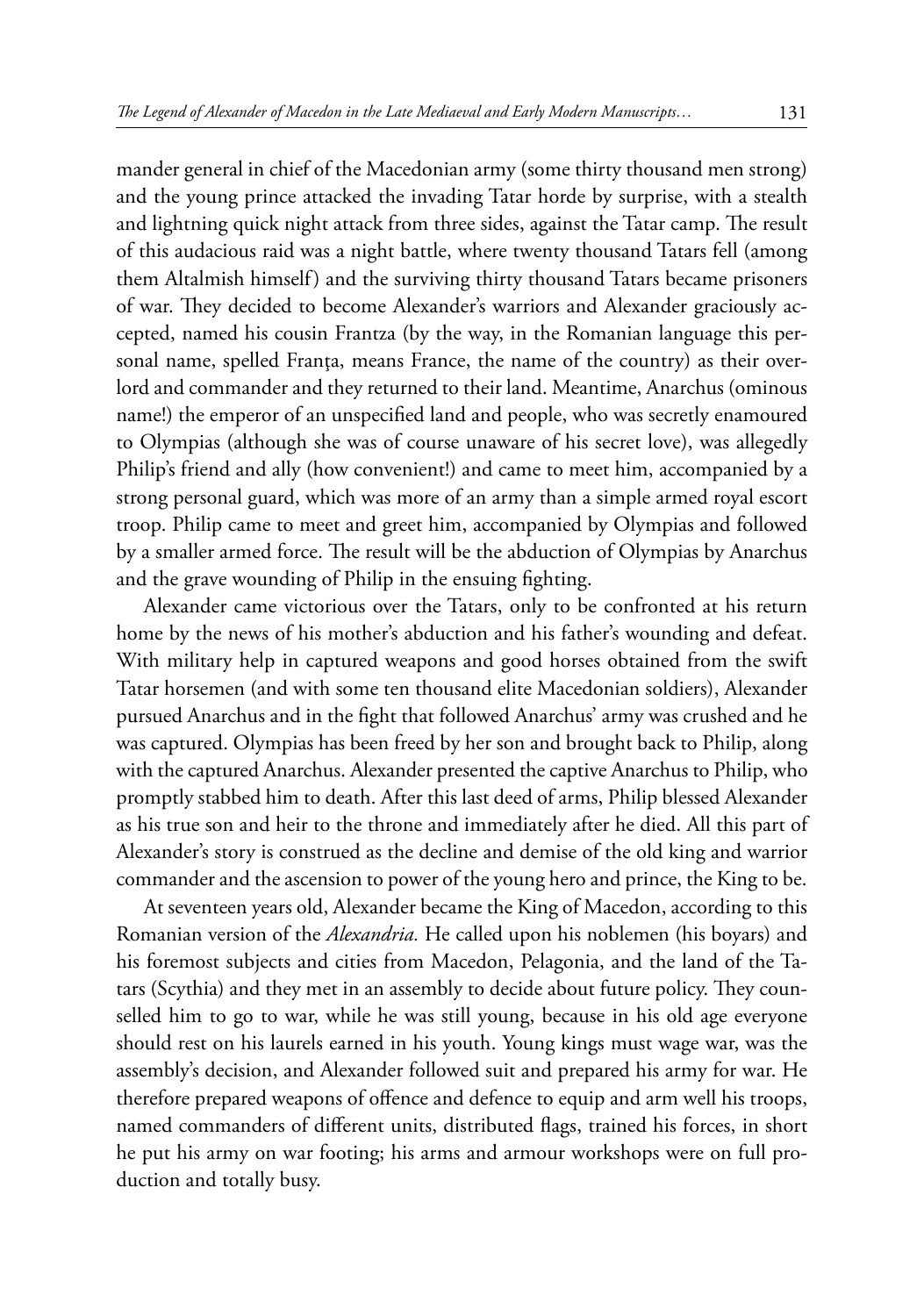Meantime, Darius the Persian Emperor (the Romanian version of the *Alexandria*  shows a particular preference for the term împărat meaning emperor and coming from the Latin word *Imperator*, instead of the simpler and lower term *crai* or *rege*, meaning simply king), hearing word of Alexander's war preparations, wrote a letter to Alexander's boyars, in the same style the Ottoman Sultan wrote to the vassal Christian Princes of Wallachia and Moldavia, requesting that, because of Philip's death, Alexander to be sent as a hostage prince to Darius' royal court, where forty other sons of vassal princes and kings served. Meanwhile, the Persian envoy and letter bearer, Candarcus, should reign as regent of Macedon and vassal of Darius. The Macedonian army should of course be incorporated into the Persian army.

Candarcus bade his King's command and went to Ptolemy, who was Alexander's *voevod* (*voivode* was a Slavic term borrowed by the old Romanian language and meant army commander and by extension prince) and gave him the letter; Ptolemy went with Darius' letter at Alexander, who received Candarcus with all the Macedonian noblemen of his royal court. The letter being read before Alexander by a *logofăt* (*Logothetes*, a Byzantine Greek word meaning chief chancellor scribe, a term that meant a Byzantine court official entrusted with redaction of imperial letters and orders, post control, foreign diplomatic relationships and so on and forth). Alexander wrote a wise letter to Darius, showing to him the sheer senselessnes of his proposal: either Alexander was a suckling child or Darius should wait until he came of age to answer him in kind, or he was already grown up and therefore he needed Darius' care no more. The Macedonians are not as stupid as Darius supposes, concluded the young Macedonian king. Candarcus, endowed with gifts from Alexander, went back to Darius and read Alexander's letter to the Persian Great King. Darius laughed, but Candarcus told him that Alexander looked young, but he actually has the mind and wisdom of an older man than he really is.

Darius sent a second envoy, called Callidonus, again to Alexander, hoping to make him bow to his will. Darius is presented here as the Turks' emperor (the terms Turks meaning both Ottomans and Persians respectively are used alternatively with Persians in the Romanian text and have the same meaning here). Callidonus brought with him royal gifts from Darius to Alexander, along with a second letter, in which Darius wrote to his younger Macedonian supposed vassal king that he must pay tribute and personal homage to him, coming at the Persian Royal Court; he gives Alexander as gifts child's toys (toy horses and a toy chariot) to play with (a sharp reminder of the Macedonian King's youth and inexperience in war and politics), as well as two empty boxes and two pouches filled with papaver seeds. The boxes were to be filled with gold and silver as tribute, while the papaver seeds were to show the number of Darius' troops. Callidonus did his job, he read Darius' royal letter and commands to Al-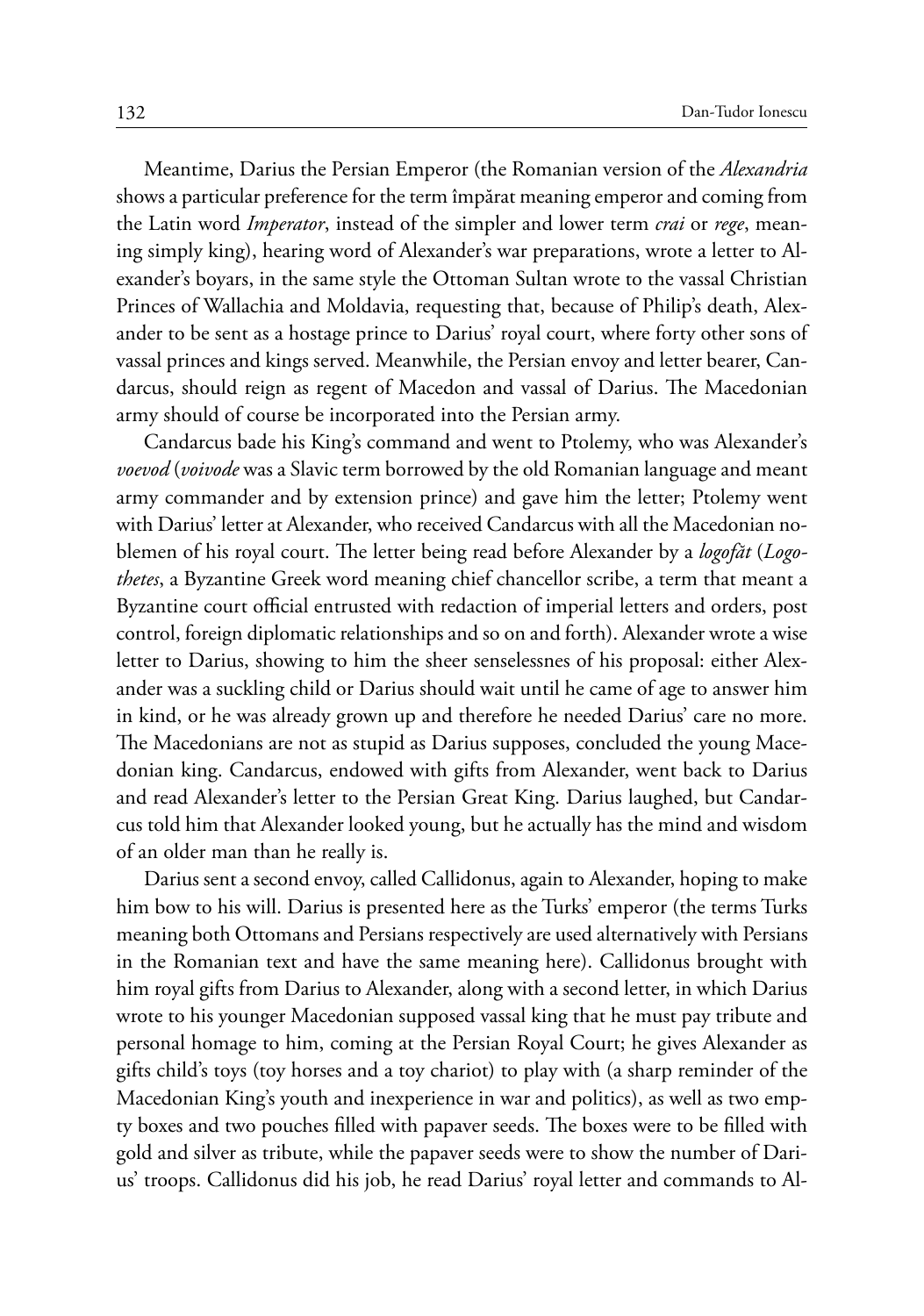exander, who rebuked Darius' orders, ate the papaver seeds (perhaps he has got high in the process?! The story did not specify that possible outcome) and sent Callidonus home with a royal letter of his own, along with a bag full of pepper seeds. He basically wrote to Darius that, as the chariot wheel circles around its hub, so Darius will gravitate around Alexander's might; that as he ate the papaver, so the Macedonians will eat the Persian soldiers; and the pepper is to show Alexander how swift in action the Macedonians truly are. The war was on and Alexander assembled his army on the Philippi field, some eighty thousand ordinary soldiers and ten thousand elite troops. All in all, ninety thousand troops, a much bigger number than that recorded by the Greek and Latin ancient narrative sources (some thirty or thirty two thousand infantry and about five thousand or five thousand and five hundred cavalry at the beginning of the campaign against Achaemenid Asia). His first campaigns were in Greece and were successful; without any struggle Thessalonic (Solun) and his "emperor" Archidonus acknowledged Alexander's overlordship and sent his son Polica to serve in Alexander's court and army. Likewise, the city of Athens, at the behest of the philosopher Sophonius, was inclined to recognize Alexander as lord and master. Another philosopher, however, made them change their minds. The final result was that Alexander and his Macedonian and vassal Tatar troops were forced to lay siege to the city; they suffered important casualties, but, due to a ruse of war (the stratagem of leaving herds of oxen and sheep outside the city walls, as if the besieging army was gone; most interestingly, this ambush was suggested to Alexander by the philosopher Diogenes and not devised by Alexander himself; it is an interesting evolution into legend of the character of Diogenes of Sinope, the Cynic philosopher whom Alexander had met at Corinthus and who had responded him that to get away from the sun's light was all that he wanted from Alexander; this deep answer allegedly made Alexander remark that, if he would have not been Alexander King of Macedon, he would have liked to be Diogenes, *vide* Plut. *Vita Alex.* 14.2-3), they finally succeeded in conquering Athens (which he burnt, including the temples of the gods, massacred part of the population, etc.; perhaps it is a faint memory of the siege and conquest of Thebes in Boeotia by Alexander's troops in 335 BC, which was transferred during intervening centuries to Athens, in the making of Alexander's legend in popular memory). He went on conquering to the west, in order to get to Rome and occupy it for good.

We are clearly here not in the historical time table of Alexander's "real" history, but in the time of myth and legend, where space and time are categories useful only for the inner logic of the fabulous tale, not for putting together the elements of a story of events that really took place. The hero of a mythical or legendary (mythological-historical) narrative is not subject to constraints usual in an ordinary historical narrative (because traditional 19<sup>th</sup> century history is the story "of what has really happened" in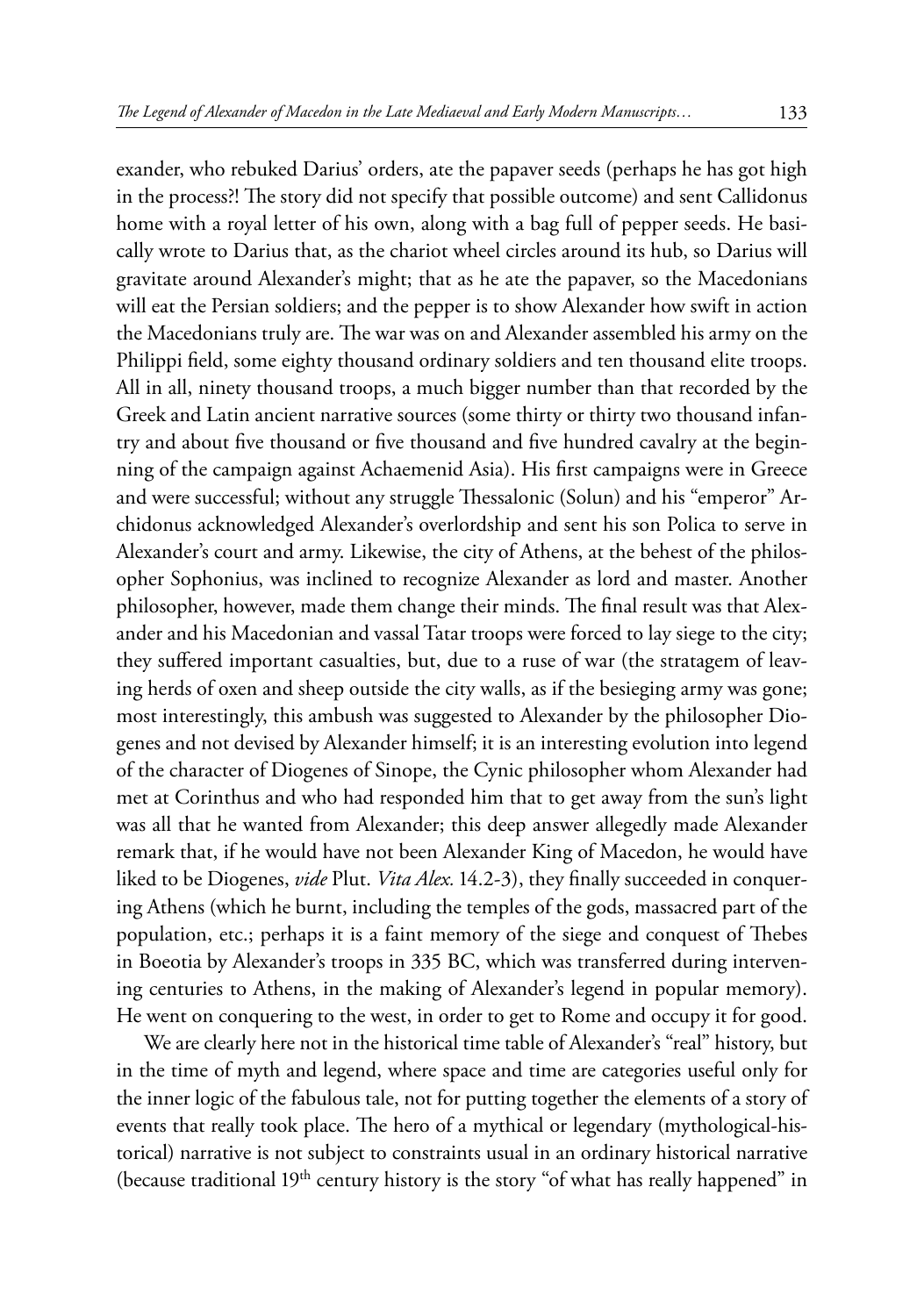the vision of Leopold von Ranke): he (the mythical hero) has a clearly defined itinerary from craddle to grave, which is not born out of the so called historical events, accidents which made up conventional history, but out of the logic of the myth, of the epic poem or of the legendary tale. It counts not what truly happened, but what ought to have happened. The absurd and useless human suffering and blood spilling of historical wars, waged out of greed and lust for power, wealth, occult interests, and earthly "glory" is altogether omitted or transfigured in the battle between Good and Evil; the hero of one world is not simply the butcher of another world (like in the so called "real world"), but he fights off dragons and super human evil monsters; his human enemies are also embodiments of the initiation proofs and steps he must overcome in order to accomplish his mission in this world. Mission that usually, in the world of myth, is for the hero either to make the world a better place, to bring in or to restore order, righteousness, and balance in the realm of human affairs, or even to achieve a greater aim, that of purifying oneself, of achieving wisdom and immortality, even of attaining *unio mystica* with God, in the case of the "heroes of the Faith" (saints, mystics, and martyrs of all religions which pretend or claim to be universal). Alexander the Great enters in the realm of human heroes like Heracles, Perseus, Theseus, Achilles, Jason, or Odysseus (he has common elements with all of these here enumerated Greek heroes)10.

After subduing without fighting some other four Greek princes, Alexander and his army arrived at Rome, which duly submitted to him without a fight or almost and gave him and his troops a hero's triumphal welcome. All in all, Alexander's military expedition to Rome proved to be only a pleasure voyage tour in arms. The sacred topography of Rome, almost needless to say, is totally an imaginary one. Alexander had allegedly gone to the "Church" (this is of course a great misunderstanding of chronology, like the child Alexander reading Christian Orthodox Church books as school manuals) of the "Savela Empress sister of King Solomon" (a distorted memory about the Queen of Sheba and Solomon's Temple at Jerusalem) in Rome<sup>11</sup>. He is met there by priests, almost like a Roman German Emperor of the Middle Ages. The Romans present all their treasures to Alexander: golden jars, and gilded vases, weapons (sword and spear) belonging to a hero of old from Troy, King Aremleush (his name is totally unknown to any modern reader of the Homeric poems; he is probably a modified name of some Trojan hero like Aeneas, Agenor, or Antenor), the shield of the "Emperor Patrichie/Patricius", and finally the Book of Daniel (instead of the Sybilline Books expected by a cultivated contemporary reader), with the prophecy that read as follows: "when the course of years will be 5,200 (number of years counted in the Byzantine world from the alleged date of the Creation of the World, year 5508 BC; it was therefore the year 308 BC, when the true

<sup>&</sup>lt;sup>10</sup> Lacarrière 2000, pp. 22-42.<br><sup>11</sup> Chițimia, Simonescu eds. 1963, p. 29, n. 1.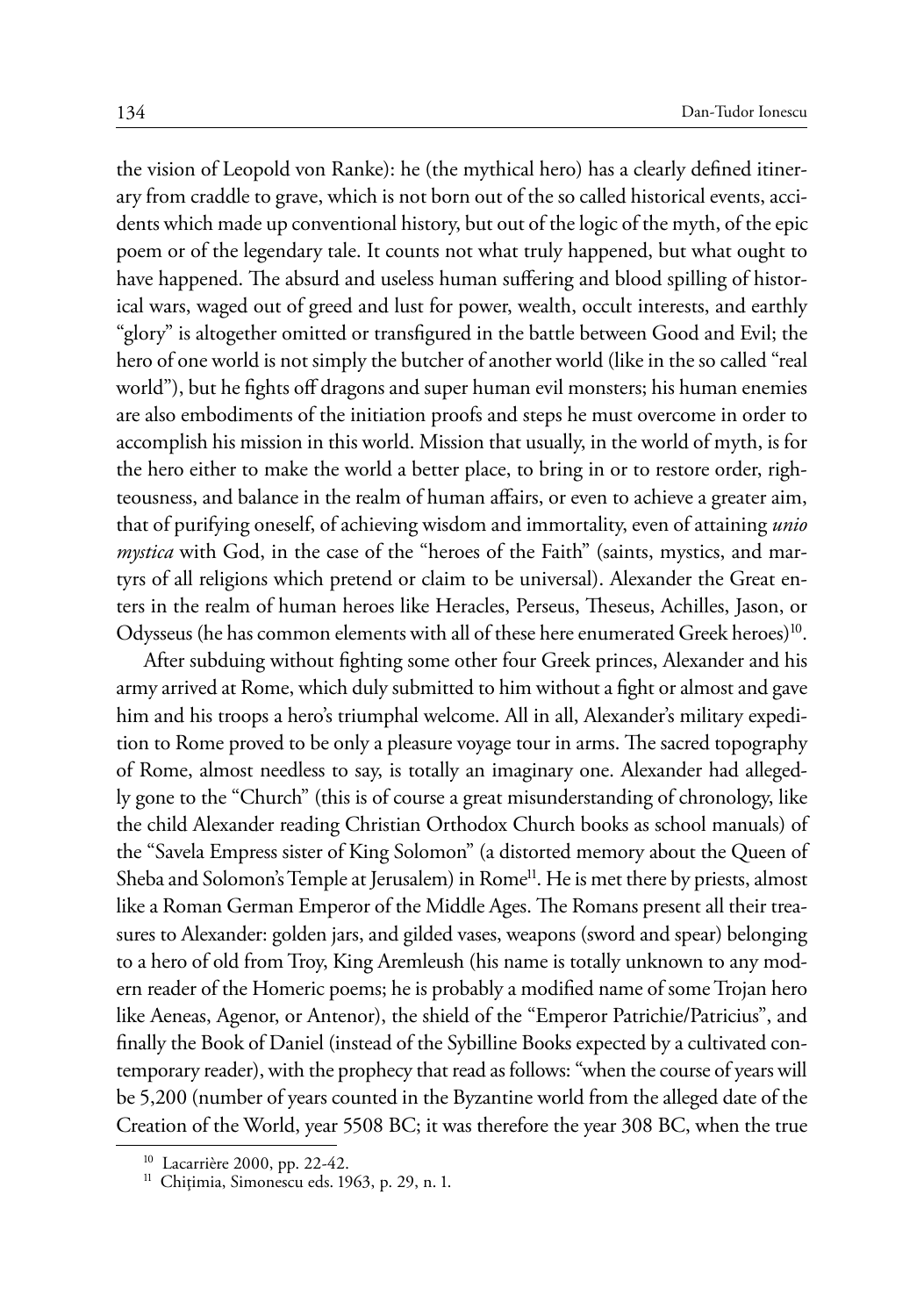historical Alexander was already dead for fifteen years), the *inorog* [unicorn] will go forth and chase all the leopards of the West and then he will go to the Great Ram and he will stab him (the unicorn will stab the ram) through the heart and all the tongues [peoples speaking different idioms] of the world will tremble and be shaken"; it is clear that the prophecy means here that the unicorn is Alexander of Macedon, who will first conquer the West and then he will invade and vanquish the Southern and Eastern lands of Darius and of his allied or vassal kings and princes. The Great Ram of Daniel's prophecy is in all probability Darius of Persia<sup>12</sup>. This was however not the explanation given by a Roman philosopher to Alexander, about the prophecy: he actually told King Alexander that the Great Ram was in fact Emperor Porus ("Por Împărat") of India; while the so called *inorog* is Alexander himself. Alexander replies philosophically to this prophecy explanation that all will go as God has already planned it and it is not the province of man to decide here, because (and here comes the Biblical inspired quotation) "the powerful of this world will fall and the weak will rise up". This entire scene, of a Biblical minded Alexander the Great, seems to be of total Christian mediaeval inspiration<sup>13</sup>.

The following story is much more complicated: Alexander goes first north, to Poland and to other fabulous countries and conquers with great slaughter mythical peoples with human heads and snake like bodies and birds with human heads and breasts (a distorted memory of female Sphinxes, *Harpiae*, or *Syrenae*?); he turns back and goes to Egypt and finally arrives at the White Sea. We are clearly here in a wholly mythical geography or cosmography; there is no White Sea near Egypt, but instead in real geography is a White Sea at the Arctic Circle, in the Extreme North of European Russia<sup>14</sup>. He establishes naval bases to build "masts" meaning ships for battle and

<sup>&</sup>lt;sup>12</sup> Chițimia, Simonescu eds. 1963, pp. 20-29 (esp. p. 29, n. 1-2).<br><sup>13</sup> *Idem*, p. 30.<br><sup>14</sup> This allegation is of course due to both the inner logic of the text (Alexander went north to Poland, Scythia/Tatarlands, and Russia; all these countries were often designated as Sarmatia by  $17^{th}$ -18<sup>th</sup> century cosmographers or geographers, ethnographers, and historians) and to our contemporary geographical knowledge. It is also known that at least the 17th century Moldavian (Romanian) chronicler Miron Costin, in his history or chronicle entitled *De Neamul Moldovenilor Din ce Ţară au ieşit Strămoşii lor* [*About the Origins/People of the Moldavians From what Country had originated Their Ancestors*], writing about the origins and kin of the Moldavians, in his first chapter entitled *De Italia* (*On Italy*) he said that Moldavians (*Moldovenii*) and Wallachians (*Muntenii*) alike are originally ancient Romans and Italians colonized by Trajan in Dacia, after the Roman conquest; and in his description of Italy he mentions both the Adriatic Sea (*Marea de Adrie/Mare Adriaticum*) and the White Sea (*Marea Albă*), which is called, wrote him, *Mare Mediteraneum* (sic!) by the Latins, and by us (meaning the old Romanians of Wallachia, Transylvania, and Moldavia), by the Greeks, and by the Turks (Ottomans) **as the White Sea**  (*Marea Albă*). We can see from this paragraph of Miron Costin's work that if him called the Mediterranean Sea the White Sea, also the unknown translator or copyist into Romanian of the *Alexandria* could mean that the White Sea of Alexander's campaigns was in fact the Mediterranean Sea. *Vide* M. Costin, *Letopiseţul Ţării Moldovei* [*The Annals of the Land of Moldavia*] *De Neamul Moldovenilor* [*About the Origins/People of the Moldavians*], Editura Minerva, Bucharest 1979, p. 193.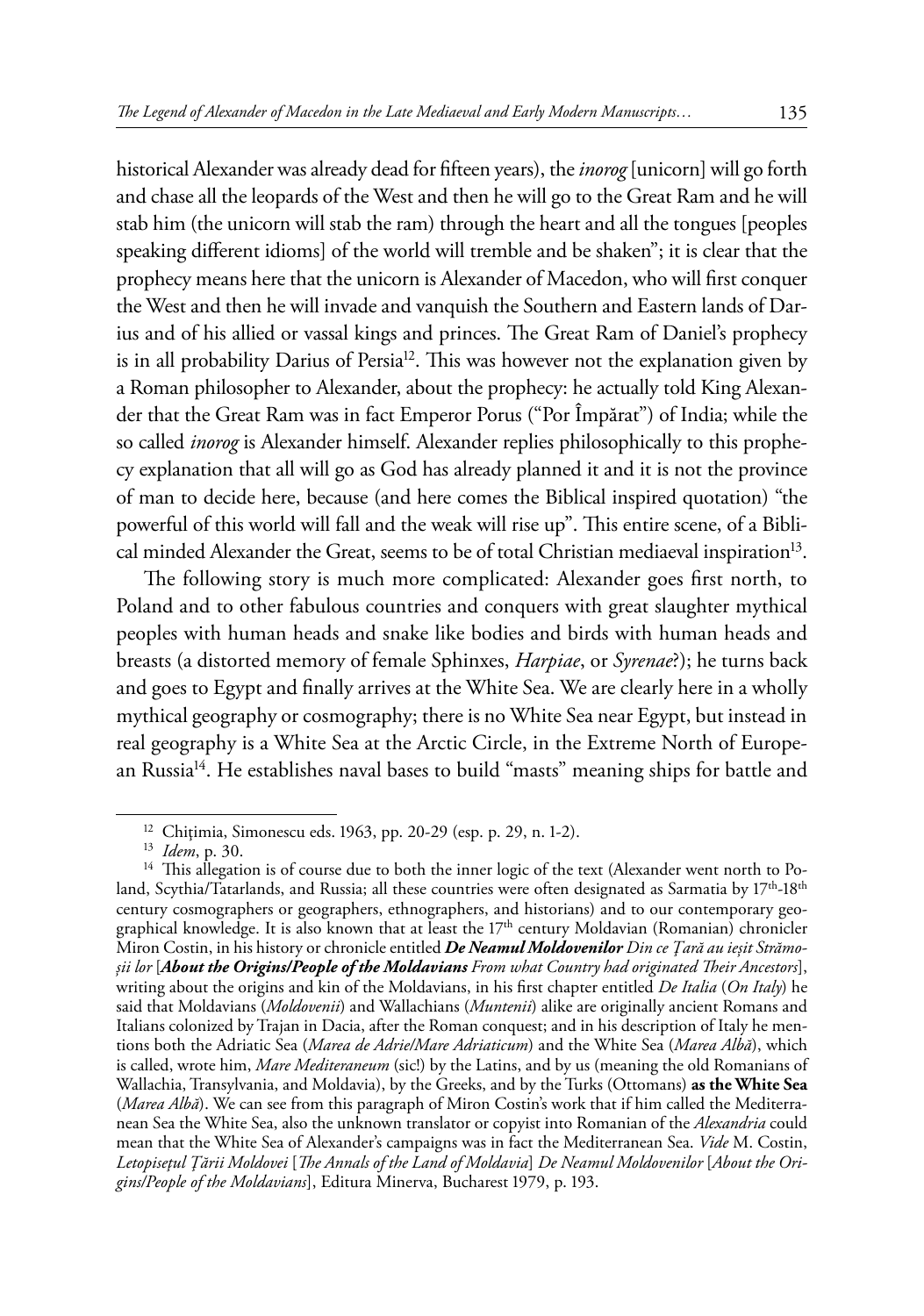troops transport. All is hyperbolic here, we speak about ships carrying five thousand, six thousand, even ten thousand men each, some twelve thousand of these ships. It is clear that troop's arithmetic or naval realities are not at all the concern of the chronicler of Romanian *Alixandria.* Alexander names commanders and captains of the ships, some with invented names like Byzantius ("Vizantie"), others with names belonging to real life comrades in arms of Alexander the Great, like Ptolemy or possibly also Philon. They had to go in all the Polish lands (sic!), to conquer cities and towns and to impose and raise tribute ("haraci", a Turkish-Arabic word of Ottoman origin in Romanian). Alexander himself went with a fleet of ships transporting thirty thousand men and went east and founded the city called Alexandria; their meeting point will be in Egypt, so we are left to presume that this city truly is the Alexandria of Egypt (*Alexandria ad Aegyptum*, as the ancient Romans knew it). Byzantius will found the city named after him Byzantium (*Byzantion i.e.* future Constantinople, Ţarigrad, or Istanbul; we see here that Alexander's subordinated commanders are seen as eponymous heroes of all the important cities of the Levant); Antiochus ("Antioh") founded Antiochia, Seleucus/Seleukos ("Seleuchie") founded in the Arab lands his Seleucia/*Seleukeia* ("Seleuchia") town. Ptolemy/Ptolemaeus/Ptolemaios ("Potolomei") lay the founding stone of other cities; he appears, along with Philon, to have gone to the north-east, conquering the territories later known as the Romanian lands of Wallachia and Moldavia; and they went and conquered Poland as well; after that they conquered the Tatar country of Crimea ("Acrîm Tătar") and Transylvania also. They had captured the kings and princes who reigned before them on those lands and brought them captive and bound to Alexander to Egypt. Alexander had nevertheless spared their lives; despite they had tried to resist his conquering armies and made them tributary dynasts. These vassal kings were duty bound to send every year tribute and also ten thousand soldiers to reinforce Alexander's own army<sup>15</sup>.

Until now, Alexander had conquered the West and the North of the known world and also Egypt, which, in the imaginary map of the author, stood somehow south of Macedon, but still in the centre of the known world. From now on, Alexander and his army, after founding at an unspecified location a new city called "Welcoming" ("Întâmpinare" in the Romanian language) finally proceeded to the East, to the great city in Asia which is called "Troada" (Troy of Homeric memory) or, in Greek, "Frighia"  $(Phrygia)^{16}$ . It will follow an interesting encounter between Alexander and twelve Trojan philosophers, who told him their version of the Trojan war, about the King "Antilish" (Achilleus/Achilles) the Bravest Hero, about "Alexandru Fariz" (Alexander Par-

<sup>&</sup>lt;sup>15</sup> *Idem*, p. 31.<br><sup>16</sup> It is clear from here that for the author or rather for the copyist, the names of ancient cities were more or less identical or superimposable with the names of ancient regions and lands (*ibidem*).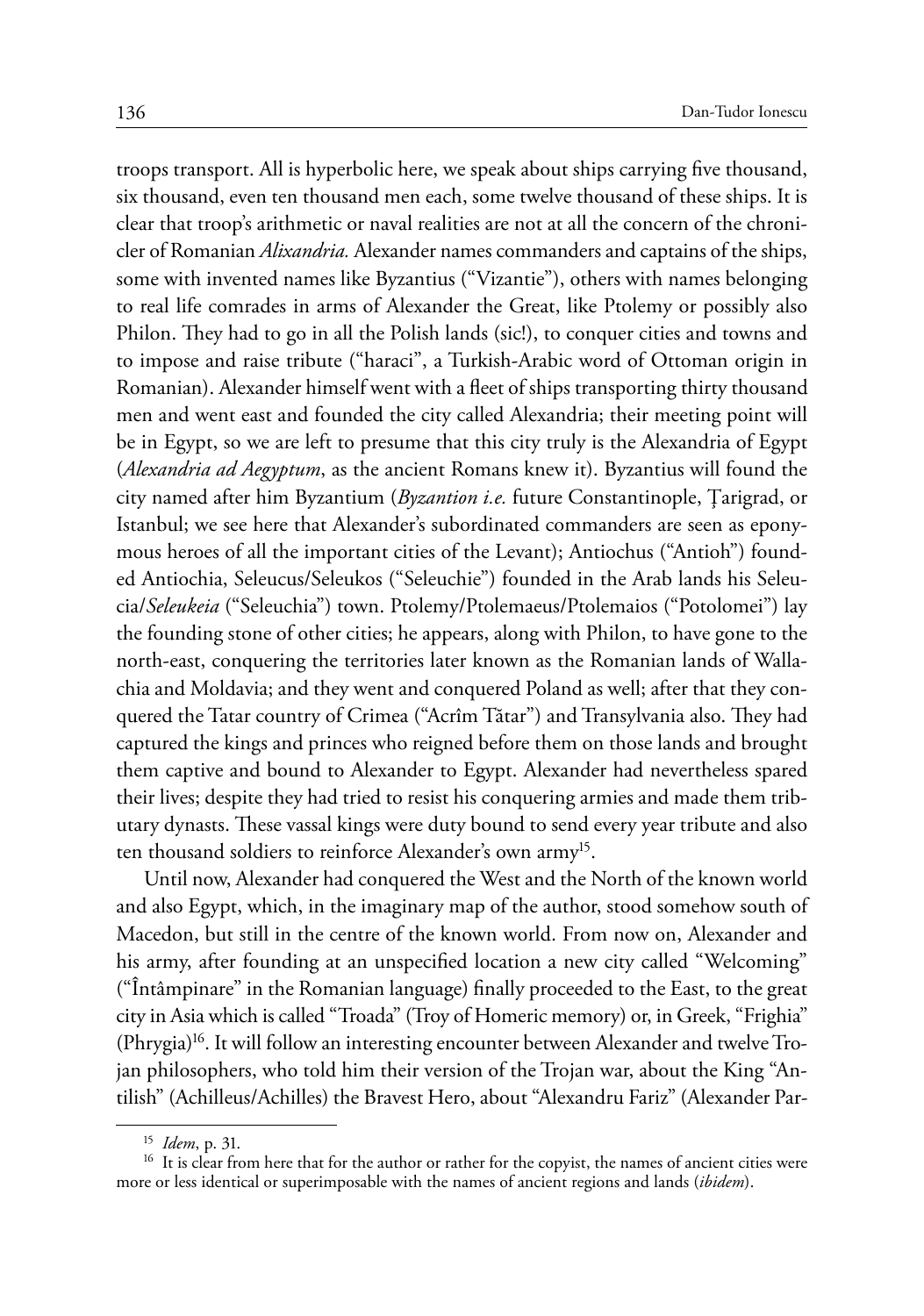is son of King Priam of Troy), about the cuckooed "Manelau-Crai" (King Menelaus/ Menelaos) and his adulteress wife, the most beautiful "Elinuşa/curva Elenuşa", meaning literally "Helen the whore"). Troy surrenders to Alexander of Macedon without a fight. The *Iliad* of Homer was clearly remembered throughout the ages<sup>17</sup>. The interesting fact is that the unknown Romanian translator had added here a note that most probably was not included in the Slavonic original, namely that the "Franks" ("Frîncii/Frâncii" meaning here Westerners or Italians, the Trojans that after the fall of Troy went to Italy with Aeneas and founded Latium and made the Latin people by mixing with the "*Aborigenes*" of King Latinus, as it was written in Vergil's *Aeneid* and in Livy's first book of the *Ab Vrbe Condita*) went from Troy to Rome and from Rome came their descendants, the Romanians ("rumînii/rumânii") in Wallachia, Moldavia, and Transylvania. It is a testimony that already in the early  $17<sup>th</sup>$  century learned persons like the translator of this famous book from Slavonic into Romanian were well aware of the Trojan-Latin-Roman connection and origin of the Romanian people and of his essential ethnic unity in the three historical provinces or regions of Wallachia, Transylvania, and Moldavia. Immediately after the Troy episode, Alexander went to the East and came at the border with Persia. Darius reacted by sending spies to Alexander's army headquarters and succeeded in returning to Darius, bringing him a report of Alexander's gentle nature (sic?!), righteousness, and his fair and sound judgment. Even Darius was compelled to acknowledge that these were signs of a great world emperor. He nevertheless did not give up without a fight and send letters to the dwellers of Jerusalem and Egypt, bidding them not to bow before Alexander, qualified as a robber. Alexander tried to make the inhabitants of Jerusalem to recognize him as lord and sovereign, instead of the "idolatrous" Darius. The Jewish people responded to the Macedonian by saying they are in fear of Darius, who is their actual and present day lord and master: if they would disobey him and go over to Alexander. Darius and his troops will come and kill them all. Alexander cleverly chose out another strategy, of asking the Jerusalem inhabitants of letting him in to worship God Sabbaoth in the Jerusalem temple (we remember that at Tyre he did the same thing, asking the Tyrians to let him enter the city and worship Heracles-Melqart, the patron deity of the town; this gesture was tantamount of acknowledging Alexander as the King of Tyre, therefore the Tyrians refused and the siege, assault, and conquest of Tyre

ensued)<sup>18</sup>. The Prophet Jeremiah counseled his countrymen to submit to Alexander

<sup>&</sup>lt;sup>17</sup> *Ibidem*, pp. 31-32.<br><sup>18</sup> *Vide* Curt. 4.2.2 about Alexander's intention of sacrificing to Heracles his heroic ancestor worshipped also by the Tyrians on the island temple of new Tyre and the Phoenician clever answer that there is another sanctuary and temple dedicated to Heracles on the sea shore, in the old city (Palaeotyros); Alexander of course went ballistic by hearing their response that promptly undermined his plan of being recognized as the lawful king of Tyre by this very sacrifice; *cf.* Arr. *Anab.* 2.15.7-2.16.2 who consi-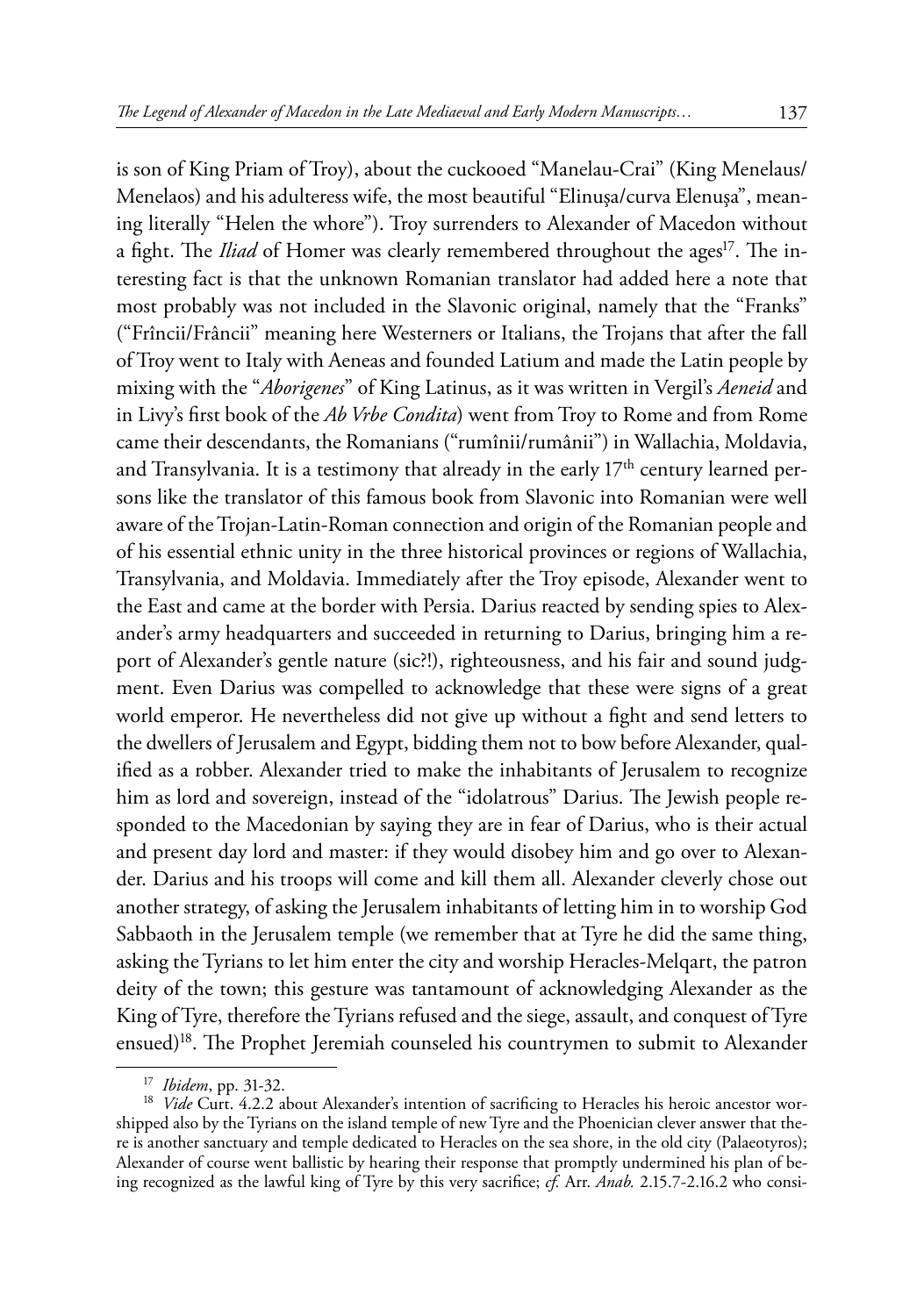and the Macedonian King himself dreamt of Jeremiah who told him to go to Jerusalem and worship the One True God Sabbaoth; after this ritual act he will be able to conqueror Darius the Emperor of the Turks (scl. Persians); he was the man who was master of the entire world. It followed Alexander has been granted free access in Jerusalem; he adored the Ark of the Covenant and worshipped God Sabaoth of the Jews at the Jerusalem Temple, renouncing the cult of the gods<sup>19</sup>. We see here that the mediaeval author or translator is not very coherent, a bit above he mentioned that the boy Alexander learned from the *Psaltire*, a Christian religious book *par excellence*, so

ders that is was not the same Heracles from Argos, because the Phoenician Heracles had been venerated in Tyre many generations before the departing of Cadmos for founding the Greek city of Thebes and of course before the birth of Semele, the daughter of Cadmos and the wife of Labdacus son of Polydorus, the woman who will conceive the god Dionysus by Zeus furthermore, Arr. *Anab.* 2.16.3 wrote that there is also an Egyptian Heracles and that Herodotus said that the Egyptians put Heracles among the twelve main gods of their pantheon, so it is also a different Heracles from that of Argos, more probable an heir of Oedipus and Labdacus of Thebes and so is is the Athenian Dionysus, son of Zeus and Kore, different from the Theban Dionysus; Plut. *Vita Alex.* 24.3-5 about Alexander's dream with Heracles on the city wall stretching his hand to him and inviting him in, while the Tyrians had dreamt of Apollo leaving their city and going over to Alexander (*cf.* Arr. *Anab.* 2.16.4-7). Before the decisive assault, the Tyrians fettered the statue of Apollo, to prevent him from physically going over to Alexander (interesting insight, if true, on the mind frame of ancient people with respect to the gods), while Alexander dreamt of a satyre who mocked him from afar and after much effort he captured him; his seers and soothsayers had intepreted his dream as meaning *sa genesetai Tyros* ("Tyre will be thine" from *satyros*, meaning satyre in Plut. *Vita Alex.* 24.5). 19 *Vide* C. Bonnet, *Alexandre à Jerusalem: Entre Mensonge et Fiction Historiographique*, [in:] *Fraude*,

*Mentira y Engaños en el Mundo Antiguo*, eds. F.M. Simón, F.P. Polo, y J.R. Rodríguez, Publicacions i Edicions de la Universitat de Barcelona, Barcelona 2014, pp. 55-64 (esp. p. 59, n. 18 *vide* Flavius Josephus, *AJ* 11.320-339 and Pseudo-Callisthenes' *Alexander Romance* (*Historia Alexandri Magni*/*HAM*) 2.24 (the C text) with an echo in *HAM* 2.43 (*Epistula Alexandri ad Olympiadem matrem suam*). These are the only texts reproducing Alexander's supposed visit to Jerusalem and it is a most probably invented episode. A.Ştefan, *Alexandre le Grand et les Juifs: le dossier d'un* épisode *controversée*, [in:] *Alexandre le Grand Histoire Image Interprétations Alexander the Great History Image Interpretations*, eds. Al. Cizek, M. Cioba, D.-T. Ionescu, Editura Universităţii din Bucureşti, Bucharest 2016, pp. 79-99 is also skeptical about the historicity of this rather legendary episode, although her final stance about this issue is that Alexander's visit to Jerusalem stands on the fringe between history and myth or legend. It seems fated that Alexander's worship of the God of the Jews to remain on the thin edge between the so called "historical truth" and mythical reality. The place of Alexander's legend in the Jewish culture and his connections with the character of the Biblical Prophet Jeremiah is very thoroughly treated by Al. Klęczar, *Bones of the Prophet and Birds in the City: Stories of the Foundation of Alexandria in Ancient and Medieval Jewish Sources*, [in:] *Alexander the Great and Egypt History, Art, Tradition*, eds. V. Grieb, K. Nawotka, and A. Wojciechowska, Harrassowitz Verlag (Philippika 74), Wiesbaden 2014, pp. 391-400 (esp. pp. 394-398); Al. Klęczar, *Wise and the Wiser: The Narratives on Alexander's Wisdom Defeated in Two Versions of Hebrew*  Alexander Romance *(MS London Jews' College no 145 and MS Héb. 671.5 Paris, Bibliothèque Nationale),*  [in:] *Alexander the Great and the East History*, *Art*, *Tradition*, eds. K. Nawotka and A. Wojciechowska, Harrassowitz Verlag (Philippika 103), Wiesbaden 2016, pp. 345-353 explores and analyzes the relationship between the limited human wisdom and virtues of Alexander and the unlimited and infinite Wisdom of God. Alexander's magnitude as character appears as great, but nevertheless fatally limited, imperfect, and incomplete and he nevertheless fails in the face of ultimate questions on the mysteries of life and death (*op. cit.*, pp. 347-353).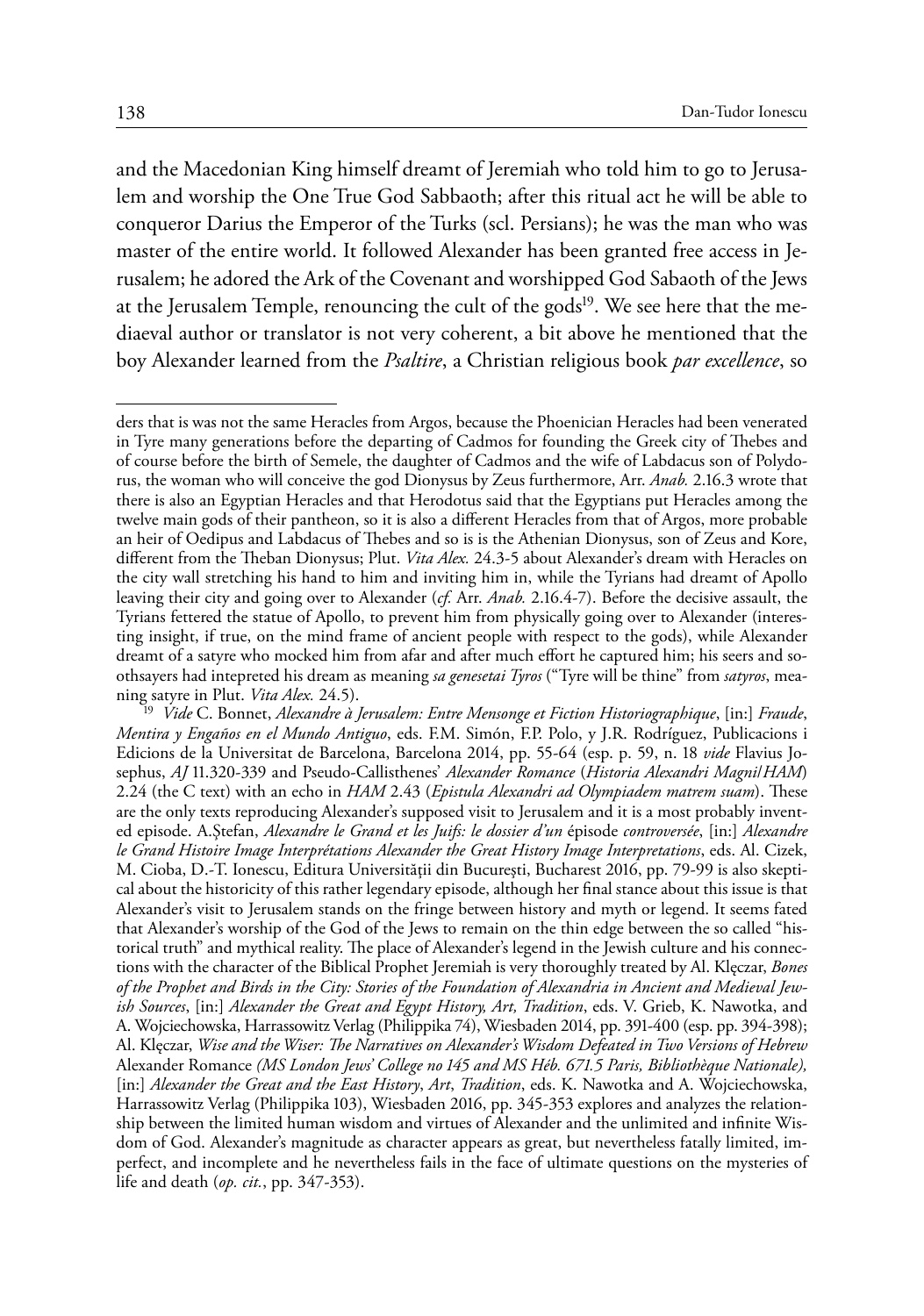how could he worship the idols of the gods before entering Jerusalem? After taking many riches from Jerusalem, Alexander arrived in Egypt, to the city of Nectanebo. The Egyptians however chose the path of armed resistance and Alexander was forced to lay siege to the city, but could not take it by storm during the first day. It is clear that here the author is not following the historical account that Alexander, after the conquest of Gaza in Palestine, went through Pelusium (*Pelousion*) unharmed and occupied Egypt without a fight; unless we equate the city of Nectanebo besieged by Alexander's army with Gaza, of course. The Egyptians sent a letter to Alexander's personal physician, the medical doctor Philip, to make him poison Alexander, who had get cold bathing in a river (we recognize here the much earlier episode of Alexander's illness after bathing in the ice cold waters of the Cydnus River in Cilicia and Philip's role in his recovery, by means of that powerful medicine; and Parmenio's letter to Alexander, advising him to beware of Philip, who could be bought by Darius to poison Alexander)<sup>20</sup>. Philip read the letter himself and then laughed and sent another epistle to the Egyptians, telling them that Alexander will very soon be cured by his medical art and pharmaceutical science. The Egyptians were scared beyond belief and replied by sending Alexander another letter that warned him against Philip, whom they accused of trying to give venom to Alexander. The King doubted the usefulness of Philip's medicine and read this letter to Philip, after he brought the cup with medical herbs; Philip drank half of that potion and told Alexander that no physician would ever harm his own patron. Alexander drank the rest of the cup and got better. He walked up a healthy young man and made his troops attack the city; the Egyptians finally surrendered to him. The Egyptians acknowledged Alexander as their rightful lord and king, as son of Nectanebo, who had reigned well over them for forty years or so. The royal emblem of Nectanebo (meaning his royal crown) fell from the head of the statue of Nectanebo, erected on the pillar just when Nectanebo fled Egypt, straight on the head of Alexander and this prodigy confirmed his lawful kingship and rightful inheritance over all Egypt. Alexander's reconnaissance squads came to him and told him that Darius awaited him on the Euphrates River, along with an army

<sup>20</sup> The episode is here identical with that written by Plut. *Vita Alex.* 19.1-5. Here Parmenio sent Alexander a leter, warning him that Darius had corrupted Philip with a huge bribe in gold and the promise of Darius' daughter given to Philip in marriage (thus making Philip not only Darius'son in law, but also a Persian prince of the Achaemenid royal house); Alexander, although ill because of his imprudent bath in the ice cold waters of the Cydnus River in Cilicia, after a forced march in the sun's heat, concealed this letter under his pillow (alonside with his dagger and the volume of Homer's *Iliad* which always accompanied him in a box *vide* Plut. *Vita Alex.* 8.2), and showed the hidden letter only to Philip, when he came to give him the medicine; moreover, he calmly drank the medical potion while reading Parmenio's letter to Philip, noticing his every reaction. Philip protested and defended his innocence in this matter (and Darius' as well, if he hadnot been contacted by any Persian secret agent) and Alexander, after taking this medicine (*pharmakon*) duly and fully recovered.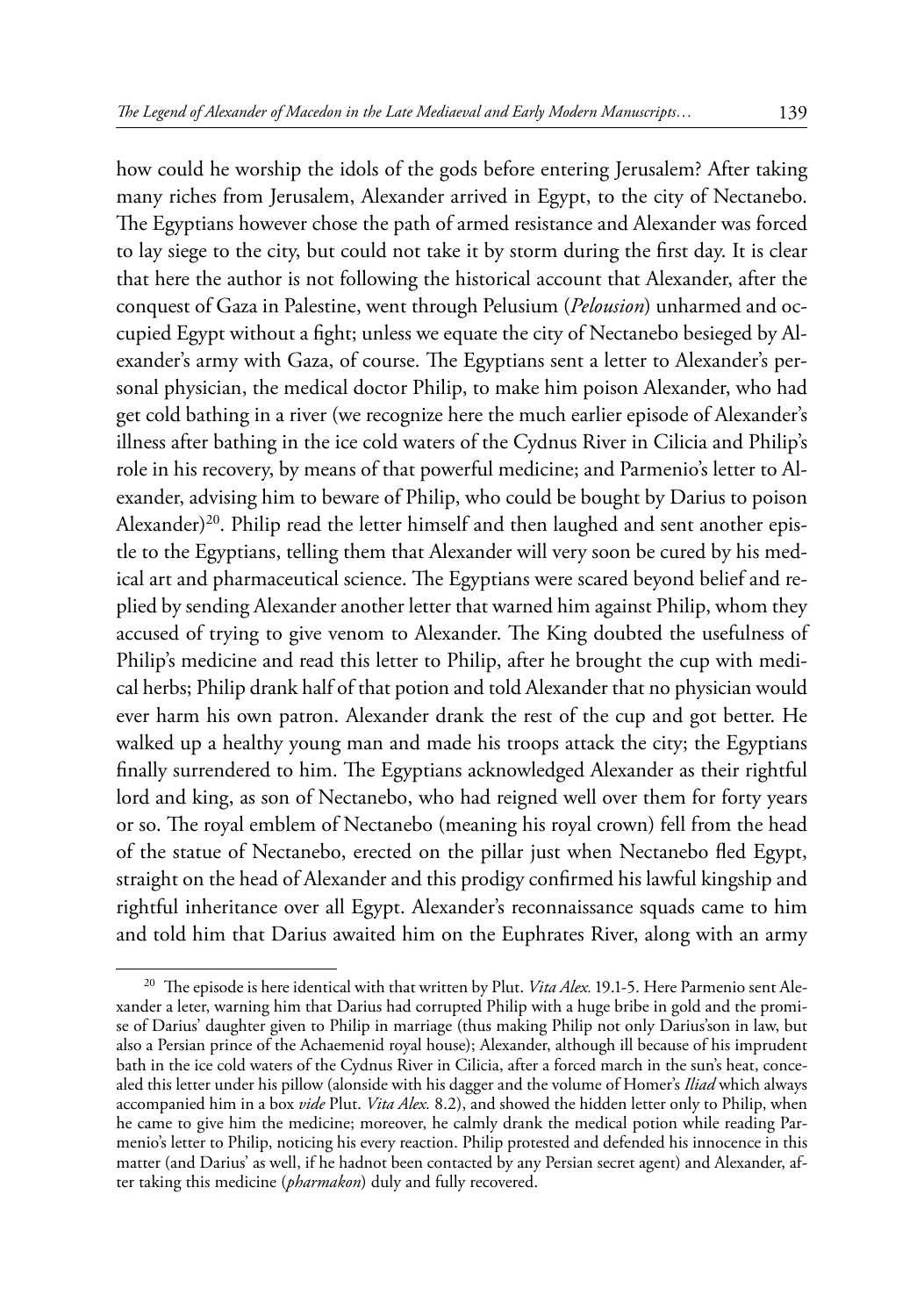of six million cavalry soldiers ("six thousand of thousands mounted troops" says our text) and four million infantrymen ("four thousand of thousands foot soldiers"). All in all, the Turks/Persians were ten million warriors, a clear overestimate of at least ten times more with respect the greatest number of Persian combatants and camp followers at Gaugamela, given by our Classical sources (one million Persians at Gaugamela is still a huge overestimate of the actual number involved; a tenth of this figure would be much more likely). We see that Darius' horsemen were considerable more numerous than his infantrymen, which, despite the over-exaggeration in numbers, showed a knowledge of Darius' army structure (an approximate ratio of two thirds cavalry to one third infantry) before the battle of Gaugamela. A series of episodes followed, including a mutually offensive exchange of letters between Alexander and Darius, the stratagem of Alexander burning many camp fires in order to delude Darius' spies with the supposed number of his troops, the capturing of Darius' spies by Alexander's men, etc. Darius still wanted tribute from Alexander, while Alexander compared his own forces with wolves and lions and Darius' Turks (i.e. Persians) with sheep. The number of Darius' army, revealed by the Persian captured spies, appeared much greater than before, some ten millions infantry and ten millions cavalry forces. We are clearly here in the realm of myth, legend, and fable.

Darius, advised by his satraps not to fight in person against Alexander, sent his subordinate commander called Mamant (another totally unrecognizable name of a Persian general) with two hundred thousand cavalry, two hundred thousand infantry, and four thousand Ethiopian auxiliary troops against Alexander's troops at Euphrates. In the fierce battle that followed, Alexander's army, divided into three battle groups, won the day and one hundred thousand Persians died. Darius, who had followed the battle from afar, had escaped by running away from Alexander. The captured Persians were spared by Alexander and the dead were buried alongside his dead Macedonians. Meantime, Darius ordered a new army to gather at Babylon, it was much smaller than the first one, some fifty thousand troops in all. Alexander rode his Bucephalas war stallion and encouraged his troops; in the night prior to the battle, Alexander had dreamt of the Prophet Jeremiah, who told him to worship God Sabbaoth and he will have nothing to fear the next day. One can easily see here how Judeo-Christian elements crept into the fabric of the Greek-Egyptian narrative of Pseudo-Callisthenes about Alexander of Macedon, son of Nectanebo the exiled Egyptian Pharaoh. The first battle, although in number and structure of Persian troops, reminded more of the Gaugamela battle, in outcome appears more of a conflation of the first two great battles against the Persians, at Granicus and at Issus, as well as a souvenir of the flight and defeat on the Euphrates and then east of the Tigris of the vanguard cavalry group of Mazaeus, satrap of Babylon, by Alexander's own vanguard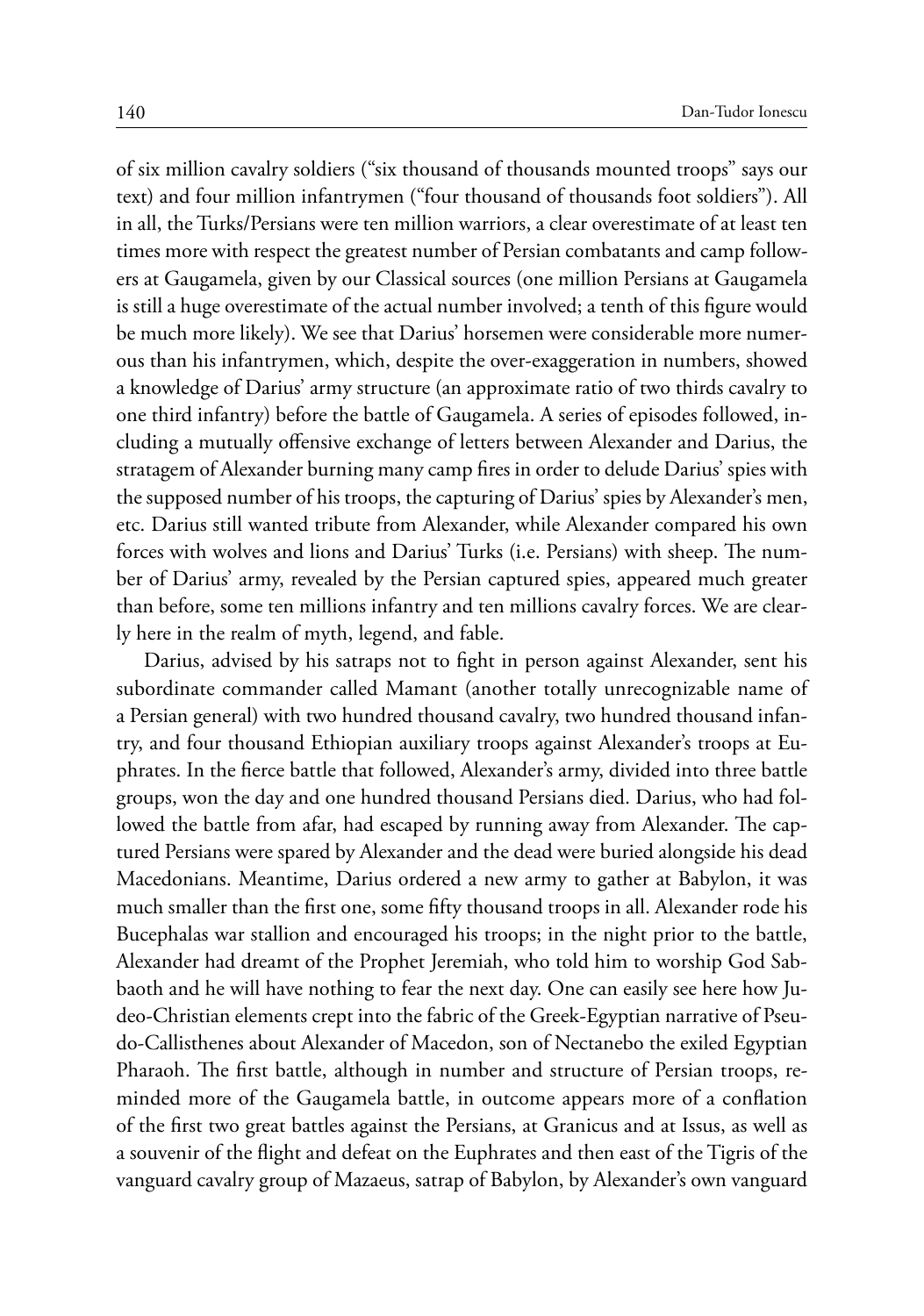units. The army of Mamant could be an enlarged version of this detachment of Mazaeus, as well as a reminder of the past battles of Granicus against the Persian Anatolian satraps and the fight and flight of Darius at Issus. The last battle against Darius, fought near Babylon (a clear mistake, because Gaugamela is located east of the Tigris and in the region of Arbela in Assyria, hence the wrong name of the Arbela battle, although the city of Arbela is situated at a considerable distance from the actual place of the battle, namely Gaugamela) on the Euphrates, ended with a crushing Macedonian victory, with forty thousand Turks/Persians dead and only ten thousand Macedonians fallen in battle. Alexander lay siege to Babylon, which did not surrender peacefully (another historical error), but the Macedonian King was forced to dig a channel to divert the water; through the thus emptied river waterbed, Alexander and a detachment of shock troops entered Babylon and set the city on fire. They opened the city gates; Macedonian cavalry poured in and began to massacre the population (it is a narrative more congruent to Alexander's troops storming the Persian Gates and Persepolis than to the surrender of Babylon). The Macedonians took a lot of riches from Babylon.

The rest of the story gets even farther from our historical Classical sources: Darius lamented his misfortune and in response one of his "boyars" called Amvis offered to go personally to kill Alexander. This Persian took Darius' sword, put on it a Macedonian stamp and, disguised as a Macedonian cavalryman, infiltrated Alexander's entourage and attempted to murder Alexander. He struck him with Darius' sword in the head, but Alexander's helmet absorbed the force of the blow, although it was cleft in two and Alexander's hair had been shaved by the Persian sword (perhaps a distorted reminding of the Granicus episode, when Alexander had been saved by Cleitus the Black). The assassination attempt failed and this would be assassin was caught by Macedonian guards; Alexander nevertheless, after asking about his motives, pardoned and sent him to Darius, to make the Persian Emperor submit to his will. Darius refused to submit and offered Alexander a bargain: Alexander was to keep all his conquests and leave Darius on his throne to rule his remaining possessions as an independent monarch, and not as a vassal of the Macedonian emperor. If Alexander was to refuse this peace offer, Darius will gather all his remaining forces of Turks/ Persians and will assemble his army with the army of the Indian emperor Porus and meet again Alexander in battle. Before Darius to join forces with Porus, Alexander had a dream of Jeremiah saying to him to go personally disguised as a diplomatic envoy to Darius. He did just that under the fake name of Philon. Darius, due to Candarcus the former Persian envoy at the Macedonian royal court discovers him to be Alexander, tried to make him arrested, but, using the indecision of Darius and the fact that he took three Persian royal cups as tokens of Darius' good will, Alexander, disguised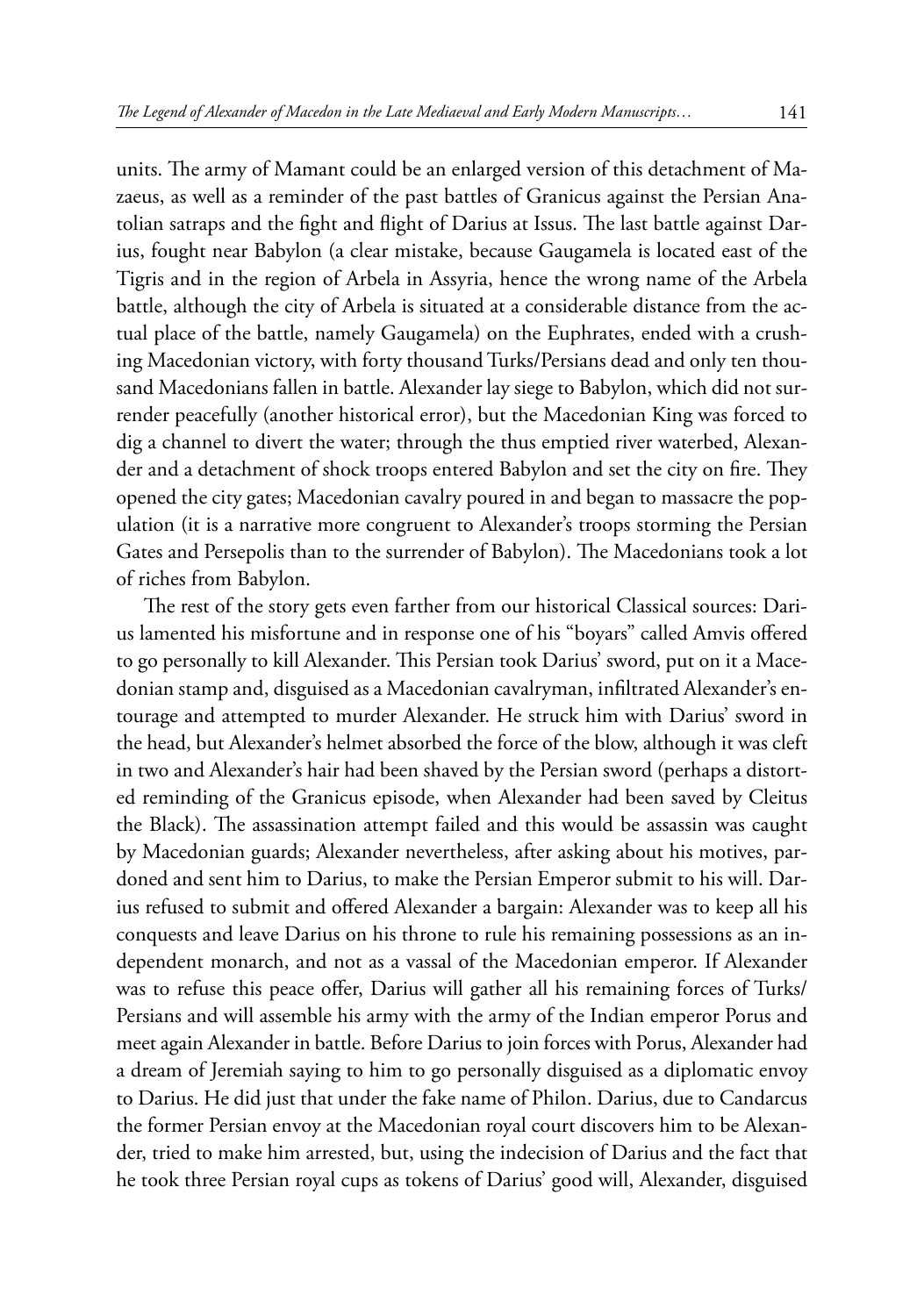by using a Persian helmet, escaped through the three gates of the Persian royal palace. Candarcus was sent by Darius with a detachment of one hundred elite horsemen to capture Alexander, but the Macedonian had outrun them and crossed the river *Sinaris*, escaping for good. Darius and Porus joined forces; they had together an impressive army of some one million men, among them only four thousand Indian cavalry. The last battle against Alexander's army of twenty thousand fighting men of course resulted in Alexander's victory (here it appears as a conflation of the Gaugamela and of the Hydaspes battles). The battle descriptions of course are not at all accurate with what we know from the Classical historical sources. It is more of a fabulous tale, where Alexander cut down the enemies, hacked and slashed with a huge sword, felling down the Persians from the height of his war chariot (the real Alexander always fought on horseback in pitched battles or on foot in the audacious raids of his commando style units; he is never mentioned fighting by Classical sources in a chariot, like Darius did both at Issus and at Gaugamela).

Darius ran to Persis, while Alexander told to Philon to pursue the fleeing Indian troops sent by Porus to militarily help Darius and made them prisoners or force them to submit; after taking their horses and weapons, Philon and his men were ordered to let them free to go to India on foot and tell Porus not to help Darius anymore, because now Alexander was emperor of Persis. Alexander eagerly pursued Darius with all the speed possible on the Persian plains; somewhere in the field, two of the Persian "boyars", one called Răzvan (a purely Romanian name) and Candarcus himself speared Darius to death. It is a clear throw back to the murdering of Darius III Codomanus by the hands of his satraps, Nabarzanes, Bessus, and Barsaentes<sup>21</sup>. Alexander caught up the gravely wounded Darius, abandoned on the field by his own men. He spared Darius' life and brought the dying Persian emperor in a cart and drove it back to Persepolis. The Persians bowed to Alexander and saluted him as their emperor. Darius, before expiring, called for his daughter Rhoxane (named here Ruxanda) and gave her as bride to Alexander. He conveniently died aged sixty years old immediately after this last public gesture. We see here the confusion between the Bactrian or Sogdian (Eastern Iranian) Princess Rhoxane, daughter of the Iranian dynast Oxyartes, and Stateira (sometimes called also Barsine) the elder daughter of Darius, who was wedded at Susa in 324 BC with Alexander the Great. The Macedonian King has married at least two Persian noble ladies, Rhoxane the Bactrian or Sogdian princess and Stateira the Persian princess of royal Achaemenid stock, the eldest daughter of the Persian King Darius III Codomanus. One can add to them another Persian Achaemenid princess, Parysatis the niece of Artaxerxes III Ochus and Barsine, who was

<sup>21</sup> *Vide* Curt. 5.12-13; Plut. *Vita Alex.* 42.3-43.3; Arr. *Anab.* 3.21.1-10.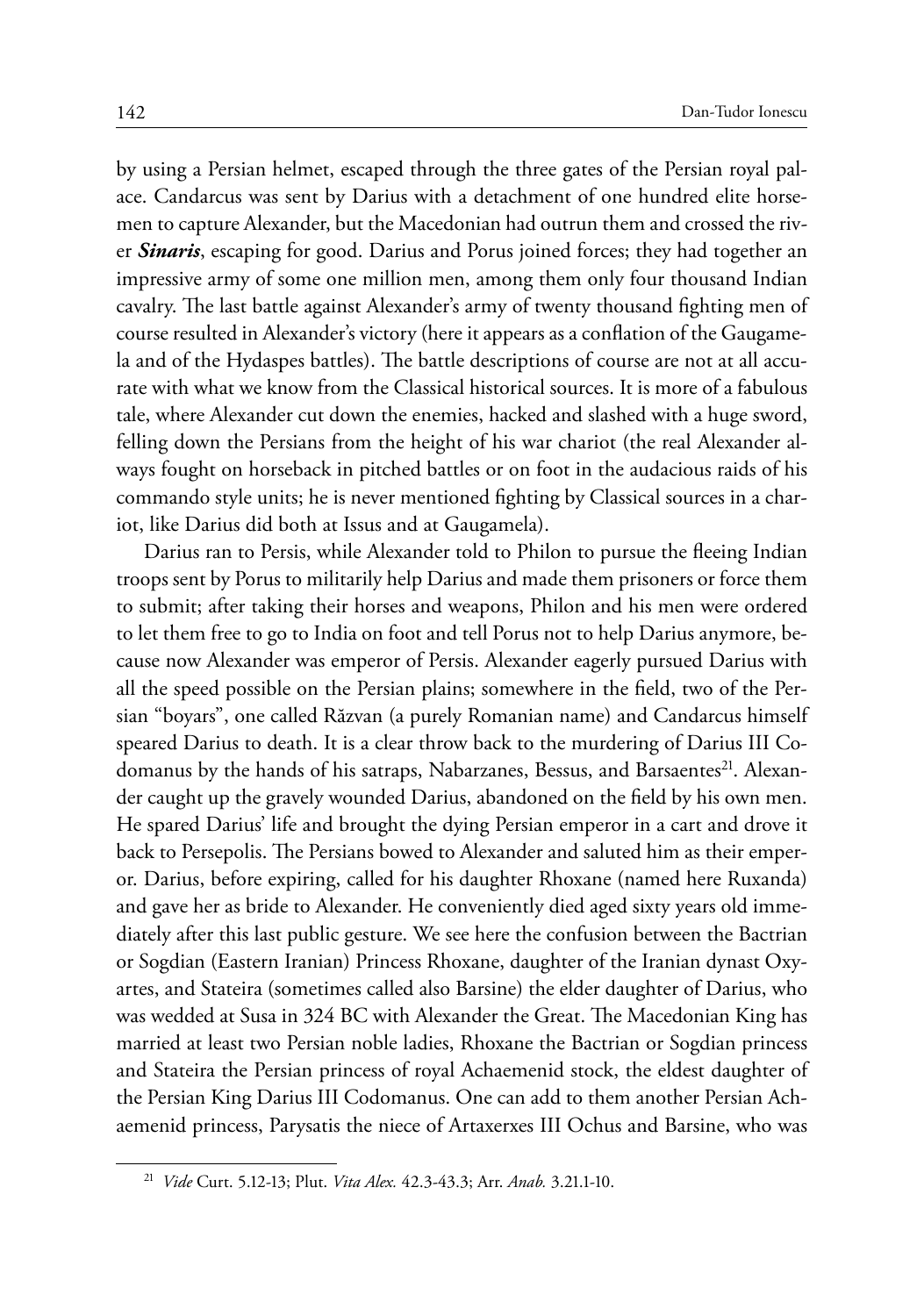not Persian royalty, but nevertheless she was of noble birth and as the daughter of the Persian satrap Artabazus and the widow of two important Greek mercenary generals in the Persian army, Mentor and Memnon of Rhodes she received a very refined upbringing and education, both Persian and Greek; after the battle of Issus in 333 BC, she had been captured at Damascus by troops under the command of Parmenion and given to Alexander as prisoner of war. She became his concubine and official mistress and had even allegedly born him a son, named Heracles<sup>22</sup>. In the Romanian *Alexandria*, however, the mention of Alexander's multiple wives and at least one mistress is not made at all; Alexander appears to have been a stern monogamist, an ideal monarch in the eyes of the Church. Darius was buried on a precise date,  $15<sup>th</sup>$ of August of that year.

The traitors Răzvan and Candarcus appear not to have become fugitives, as their real counterparts Nabarzanes/Barsaentes and Bessus truly were. They seemed to have accompanied Alexander at the royal court and patiently waited for Darius to die and Alexander to seize the Persian crown and throne. They probably waited to reenter in the favor of the new reigning emperor, but they were soon very much disappointed; for Alexander called them and duly asked them why they have killed Darius, their reigning lord? They answered tactfully, but frankly, that Darius' death had made Alexander emperor of the Persians. Alexander's reply had been prompt and to the point: hang them both! And he added sharply: "Curse upon him who feeds the assassin, the whore in his house, and the traitor of people!" Alexander's next move will be to write an epistle back home to Macedon, to his mother Olympias and his teacher and mentor Aristotle, about his exploits in the last seven years (the fact that he reigns now over Darius' empire and he has married Darius' daughter Ruxanda/ Rhoxane); it is the mention of the famous *Epistula Alexandri Magni regis Macedonum ad Olympiadem matrem suam et Aristotelem magistrum suum*. It is neither our aim nor the place here to insist on the authenticity or the legacy of this text in the Middle Ages. It is enough to say here that Alexander's management of his newly conquered Persian Empire is similar in history (the Classical Sources) and in legend: he basically plunders the treasury left by Darius, in order to finance his upcoming wars. The Romanian *Alixandria*/*Alexandria* has however another twist to Alexander's epic story: Alexander decided to renounce the worship of Hellenic gods like Amun/Ammon (who was in fact Egyptian and Libyan), Apollo, and "Spidon" (sic!) meaning Poseidon. He moreover gets in an iconoclastic mood and smashes and burns their statues as idols of fake gods and said to those destroyed Greek statues to rise up again if

<sup>22</sup> *Vide* Plut. *Vita Alex.* 21.4-5 and 47.4 and 70.2-3; Arr. *Anab.* 2.12.3-8 for Alexander's respect shown to the captured Persian royal womenfolk after Issus and 4.19.4-4.20.4 for the same topic and for Alexander's genuine love for Rhoxane; Arr. *Anab.* 7.4.4-8 for the weddings of Susa.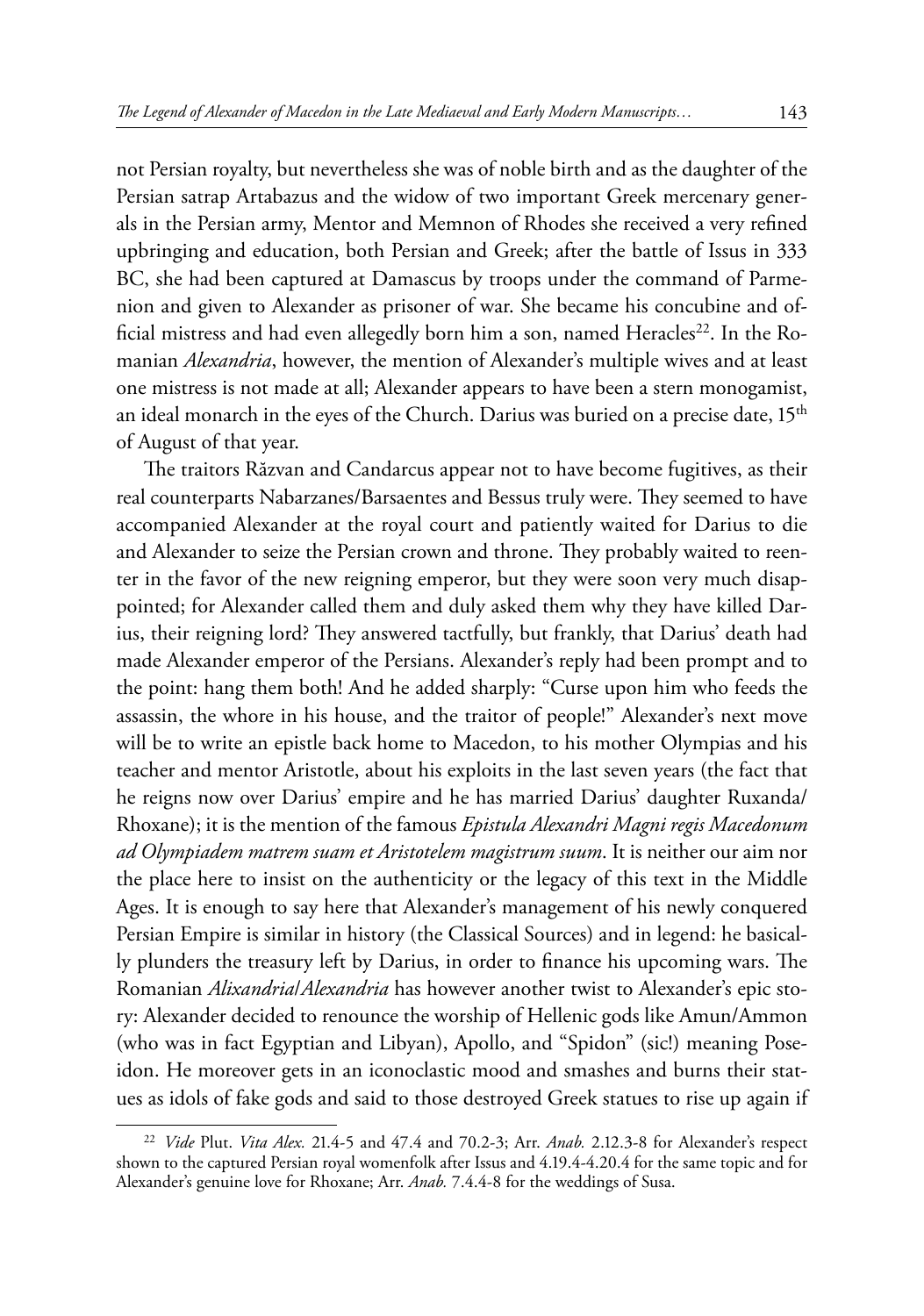they have the power of true gods. He chose instead Abrahamic monotheism (in fact the Hebrew religious cult) and worships God Sabbaoth of the Prophet Jeremiah in Jerusalem as the Only One True God. After leaving Philon as viceroy in Persia, Alexander went out with his army to war to conquer all land to the ends of the earth<sup>23</sup>.

Alexander leading an army of ten thousand of thousands horsemen (in our computing system ten million mounted warriors) and four thousand of thousands infantry soldiers (in our computation four millions foot soldiers) sets forth in a second great war to conquer this time the whole inhabited world (the Romanian text in the old language uses for the Greek word *oikoumene* or for the Latin expression *orbis terrarum* the Slavonic word *mir* meaning here the world). As a precaution measure, because it will be a very long and protracted war, for the wellness of his troops, Alexander proved also a careful commander, making his army to be followed by ten thousand barren "public women" (so they were proven to be barren before the text implies), under the command of a specially appointed captain, distributed to the tents of the army units in order to provide erotic support or sexual comfort to his troops. The ratio of fourteen million male soldiers to only ten thousand women clearly meant that those female camp followers were kept very busy indeed. Whoever from the Macedonian soldiery slept with one of these public women, he had to give to the woman a coin of gold and a *daller* (the Dutch-German ancestor for the term dollar) to the commander of this women corps. He also organized the logistical train of his army, the beasts of burden and traction, as well as the living meat supply of his troops (mules, cattle, and sheep), but also wild predatory animals with unclear function accompanied his army (lions and leopards to be probably released for royal hunts in the wild, hunting dogs and hounds for guard and battle duties).

The first target of Alexander's huge armed force was the legendary wealthy kingdom of "Cris împărat" (Emperor Croesus), another anachronism which did not bother our brave chronicler at all. Alexander's troops conquered Lydia and all the huge accumulated riches herein became part of the wealth of Alexander's empire. He went farther east (clearly that the author did not locate Lydia in Asia Minor or Anatolia, west of Persia) and conquered many kings and princes and took their lands and riches. Further however Alexander found himself and his troops in lands more and more exotic, as he approached the ends of the earth. He passed through and conquered the land of wild hairy women ("gadini") armed with primitive weapons like wooden clubs and stones; he and his soldiers massacred some twenty thousand of these poor creatures, who had opposed the passing of his army through their country and attacked Alexander's seasoned warriors. The well armed and battle hardened Macedonians and their

<sup>23</sup> Chiţimia, Simonescu eds. 1963, pp. 32-49.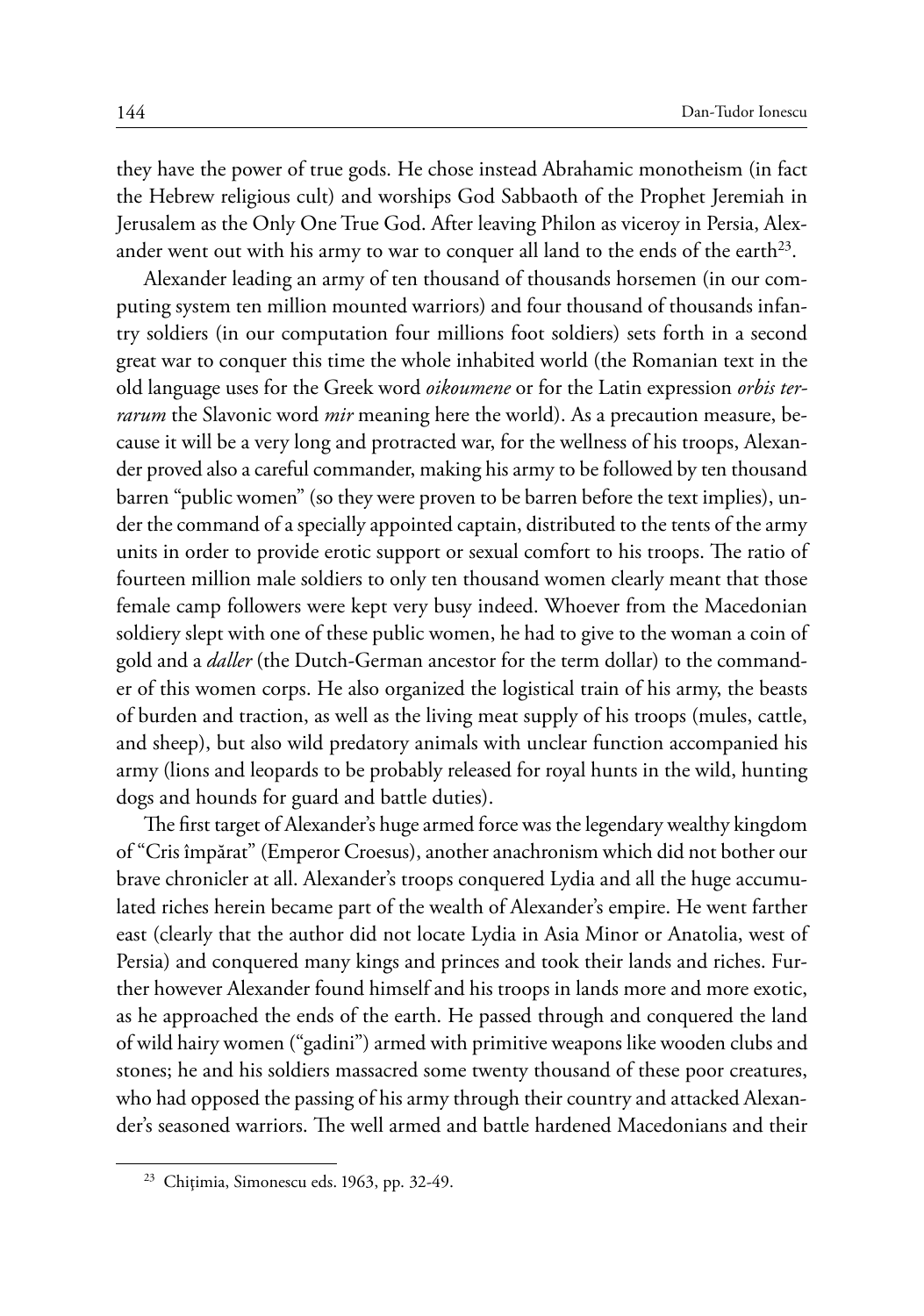allies or rather auxiliary subjects (Tatars, Romans, Egyptians, and Turks/Persians) had short work to do here, it was pure butchery work to them. They arrived further in a land full of sands, where they fought against huge ants which used to eat human flesh; these insects attacked at night, captured men and took them to their holes, where they devoured them. Alexander ordered his troops to amass straws at the openings of the ants' nests and burnt the straws, killing most of them by smoke and fire. Even farther Alexander encountered the land of dwarfs, who immediately surrender to him without any battle and request his help against the cranes, their mortal enemies. We see here the Homeric age old *topos* of dwarfs fighting against cranes, a literary motif as old as the *Iliad* itself<sup>24</sup>. These epic battles between cranes and dwarfs or pygmies took place in Greek imagination in the extreme south or south-east of the inhabited world (*oikoumene*), near the land of the blessed Ethiopians, loved by the Olympic gods who feasted with them, in that country where the sun god *Helios* mounted his chariot to rise up in the East, from the waters of the *Okeanos*, the Ocean that girdles the Earth. The meeting between Alexander and dwarfs is a clear sign that he approached there the ultimate land limits of the Earth. Alexander reacted to their pleas by a prompt reply, teaching them how to make bows and arrows in order to defend themselves against the cranes. Alexander had also appointed a king to rule over the dwarfs, king whom he had chosen from their own kind and kin. He thus acted as a kind of "culture hero" for the unfortunate pygmies (nicknamed "people of dwarfs" in the Romanian *Alexandria*).

The Macedonian hero and his army advanced farther in a wonderful field with running rivers full of sweet water, but the field was full of human bones. Onto the field they saw a huge stone pillar overlaid with gold and bearing an inscription in Greek characters: "I, the Emperor Sachnus («Sahnos-Împărat»), I was the ruler of the whole world and I wanted to go up to Paradise and I came until here, where unexpectedly arrived wild men and killed me. Whoever wants to go up to Paradise stop here and from here he must go back where he came from, otherwise he will perish". The illiterate Macedonian soldiers asked Alexander what was written there on the golden stone pillar; Alexander promptly replied with a lie that ahead lays a sweet looking country and they proceeded farther. Unavoidably the savages mentioned by the inscription appeared; first there was only one and Alexander ordered two of his horsemen to spear him there and then. He however was only wounded and cried loudly, making many other wild people to appear from the woods and fight the Macedonians. They fought fiercely with stones and pieces of wood, as well as with their bare hands and feet. Alexander was forced to withdraw his troops from the forest; once into the

<sup>24</sup> Homer, *Iliada,* 3.2-7.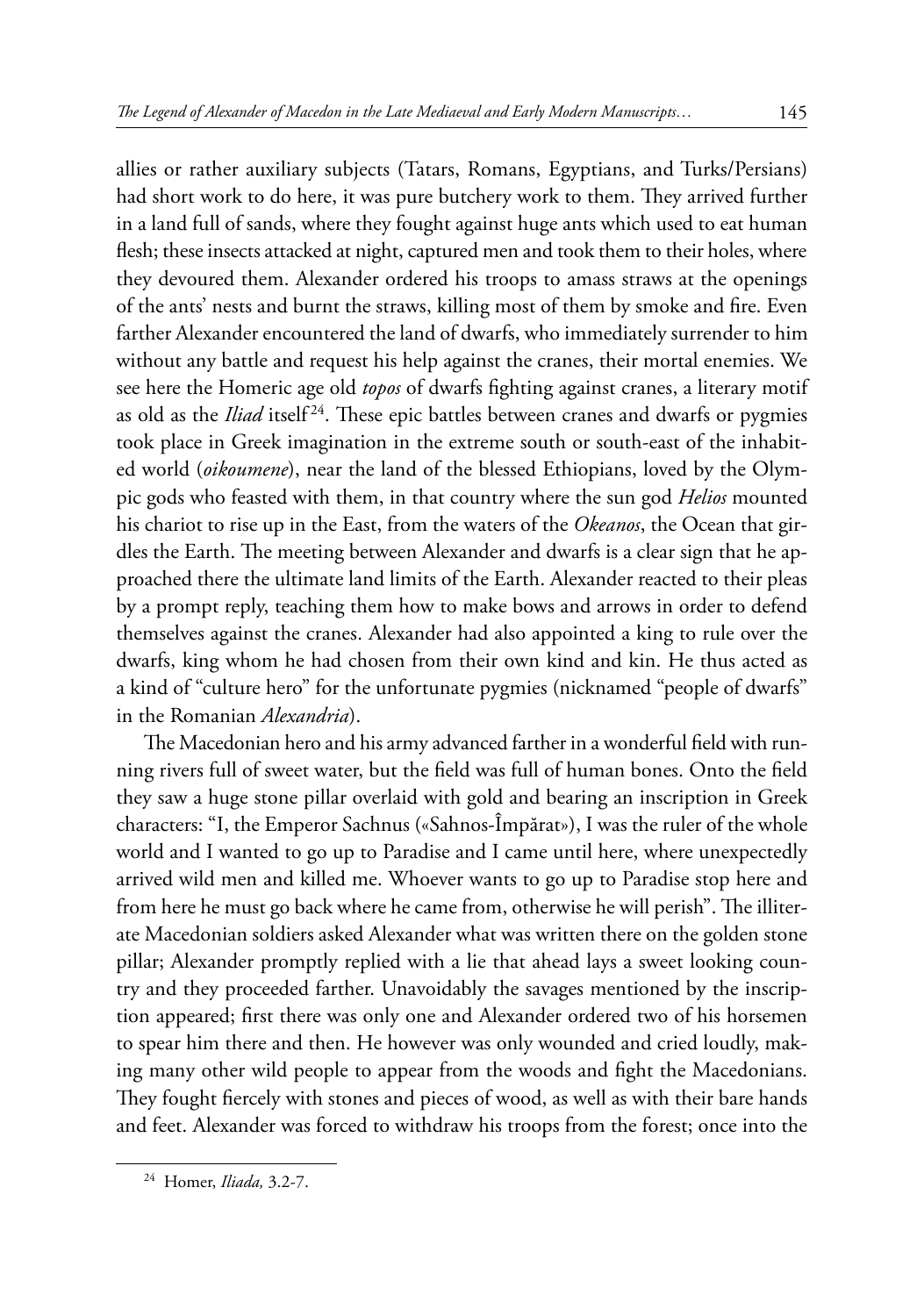open field, the savages ran out of clubs and stones and the army corps commanded by Antiochus, one of Alexander's subordinated generals, outflanked them and cut their line of retreat to the woods, while Alexander's forces attacked them head on and cut them down "like harvested crops", says the original text. The savages, when they saw one of them wounded and bleeding, attacked him and ate their wounded fellow man while still alive. Finally, one hundred thousand savage people lay dead and only fifteen thousand men from Alexander's troops had perished in this gory battle. Alexander was fast approaching the last frontiers of the inhabited world and he had already passed well beyond the boundaries of the civilized world of his age. We see that the writer of the *Alexandria* builds his world in circles of civilization; after the conquest of the kings of the East, Alexander had entered lands of fabulous creatures: hairy wild women, huge men eating ants, dwarfs who used to defend themselves from cranes, and eventually wild cannibals. Beyond the belt of civilized kingdoms lay the zone of fabulous creatures, more and more exotic and dangerous as Alexander approached the boundaries of the world. His known world he had already behind him<sup>25</sup>.

After fifteen days of travel through the land of the wild men, Alexander's troops had arrived into a beautiful country, where they found two pillars of stone which were gilded with gold; these boundary markers had on them the faces of the Emperor "Eraclie" (who could be either Heraclius the Emperor of Byzantium in the early 7th century AD or the ancient Greek hero Heracles, Alexander's own paternal ancestor; this second possibility is even more probable due to the fact that alongside this emperor appeared on the pillars hewn in stone the face of the Empress Semiramis of ancient Babylon, who could be accounted for chronologically nearer to Heracles than to Heraclius). On the pillars were inscriptions on Greek characters; Alexander went to a pillar and so he read that those two emperors (*Eraclie* and Semiramis) had gone out of this world, because of the lawlessness of humankind<sup>26</sup>. This would imply that they both acted together in building a kingdom outside the borders of the known civilized world. It could be a kingdom built in a physical space and geographical place; although the text could imply that it is more about a spiritual and mythical realm. *Eraclie* could be here a conflation of the age old characters of Heracles the Greek hero and of the mythical King Ninos of Assyria-Babylon, husband of Queen Semiramis. The Romanian spelling of his name however reminds irresistibly of the Roman Byzantine Emperor Heraclius, who (like a reborn Alexander the Great!) in the years 620-630 AD had fought victoriously precisely in Assyria and Mesopotamia (the lands of the mythical Ninos and Semiramis) against the Persian armies of the Sassanid "King

<sup>&</sup>lt;sup>25</sup> Chițimia, Simonescu eds. 1963, pp. 50-51.<br><sup>26</sup> Chițimia, Simonescu eds. 1963, p. 52.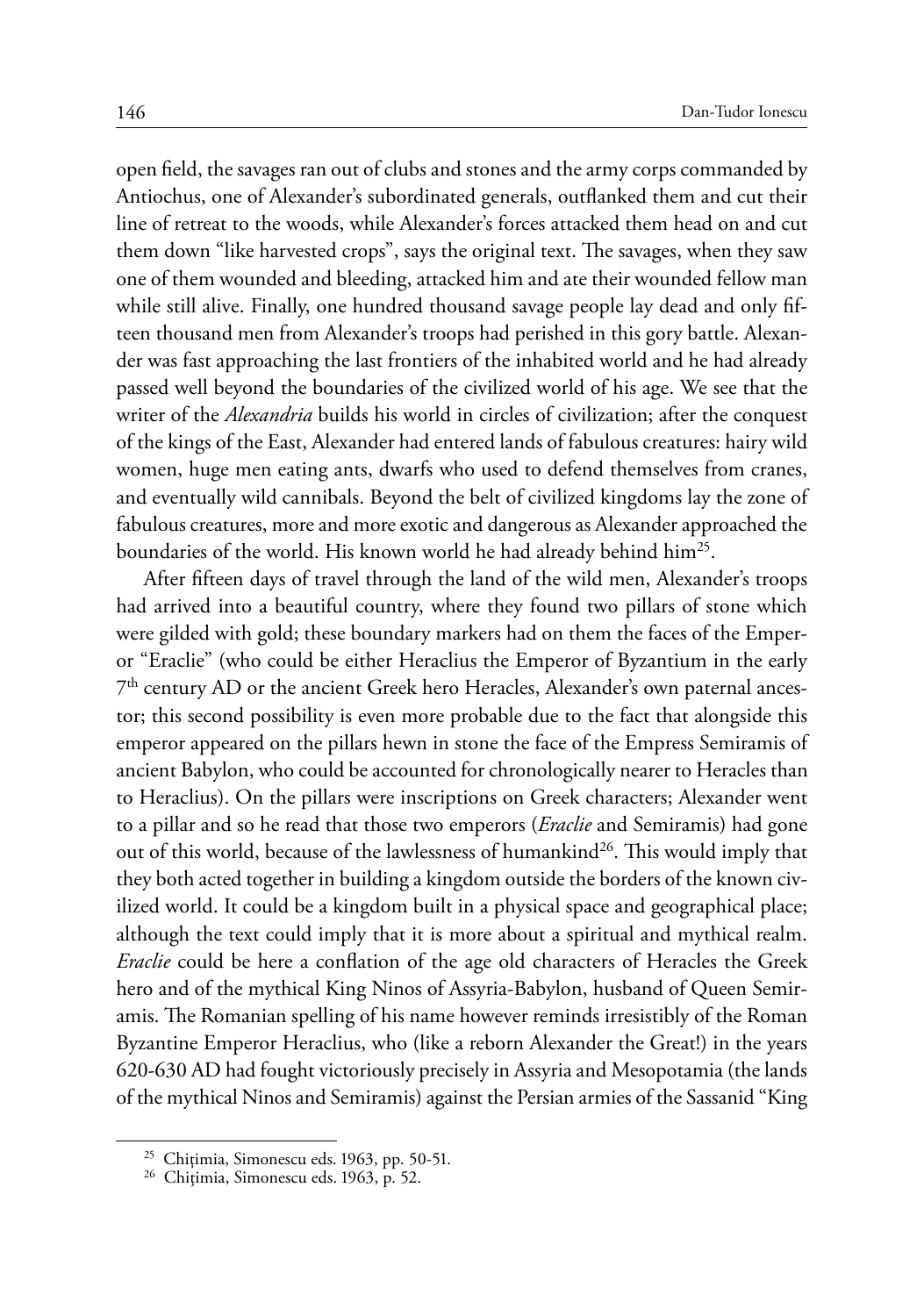of kings" Khusraw (Chosroes) II Parviz (*i.e.* "the Victorious"). In the realm of myth and legend there are neither limitations of time order nor constraints of space. They went forth and arrived at the palace court of the late emperor *Eraclie*. It was adorned with gold and precious stones **and it contained a well with fresh cold water.** This mythical motif of the well will be important in all the versions of the Alexander Romance; it is or could be the well of immortality and eternal youth. The story says no more on this topic right now.

After passing by this royal palace, they marched for again another week and arrived at a great and broad river. Beyond this water course, there was a rich land full of people. Ptolemy offers himself to go with a scouting party formed out of seven men and explore an island of the river; he went back and told Alexander that he had found there naked men that spoke Greek; Alexander immediately landed on the island and met many naked men<sup>27</sup>. The wise naked men answered to Alexander's questions in Greek that they are Macedonian Greeks, who had fled Macedon because of the incessant wars and bloodshed; they chose from among their own the Macedonian Greek emperor *Eraclie* and his queen, empress Semiramis. They had emigrated with ten thousand ships and they chose for emigration only righteous and good people; they landed and burnt their ships behind them; their two rulers (*Eraclie* and Semiramis) died after a reign of some forty years, after they had arrived at the place where Alexander saw their courts and palaces. Leftleaderless, they elected twelve philosophers from among them to judge their affairs. The people of course did not listen to their wise admonitions and counsels and resumed their wickedness; as a divine punishment for their transgressions and sins, God sent them wild people that wrought havoc upon them and their new found land. Those savages were man eaters, who killed and ate them and their sons and daughters. In order to escape this scourge, they had taken

<sup>27</sup> Chiţimia, Simonescu eds. 1963, p. 53, n. 1: these Greek naked men were the *Gymnosophistai* (naked wise men/nude sages in Greek) mentioned by all the Classical sources about Alexander of Macedon (Q. Curtius Rufus, Diodorus Siculus, Trogus Pompeius-Justin, Plutarch, and Arrian) and their name had been translated in the Slavonic *Alexandria* as the *nagomudryi* (naked wise people); the Romanian versions either take over the Slavonic term in the slightly modified form *nagomudrii* or simply translate it into old Romanian as *oameni goli* (naked people) see also: Cartojan 1980, pp. 132-135, esp. p. 134, n. 2 ("*nagomudrii* derives from the Slavic нагь=naked and мѫдрь=wise, sage, which corresponds to the Greek γυμνός=naked/nude and σοφιστής=clever, smart, skillfull, even wise"; the English translation and adaptation from Romanian is mine). Al. Cizek, *Foreword*, [in:] *Alexandre le Grand Histoire, Image, Interprétations/Alexander the Great History, Image, Interpretations*, eds. Al. Cizek, M. Cioba, D.-T. Ionescu, Editura Universității din Bucureşti, Bucharest 2016, pp. 28-29 identifies the *nagomudryi* with the γυμνοσοφισταί and also with the Brahmans and they were transformed into the blessed people of the *Makaroi* or *Blajenii*, who descend from the Biblical Rechabits and live in the Earthly Eden or Terrestrial Paradise (this is the Island of the Blessed), under the guidance of Evanthios/Ivantie, who had been formerly called Dandamis, in his terrestrial existence. The encounter between Alexander and the emissary of Ivantie is like a monastic welcome greeting scene.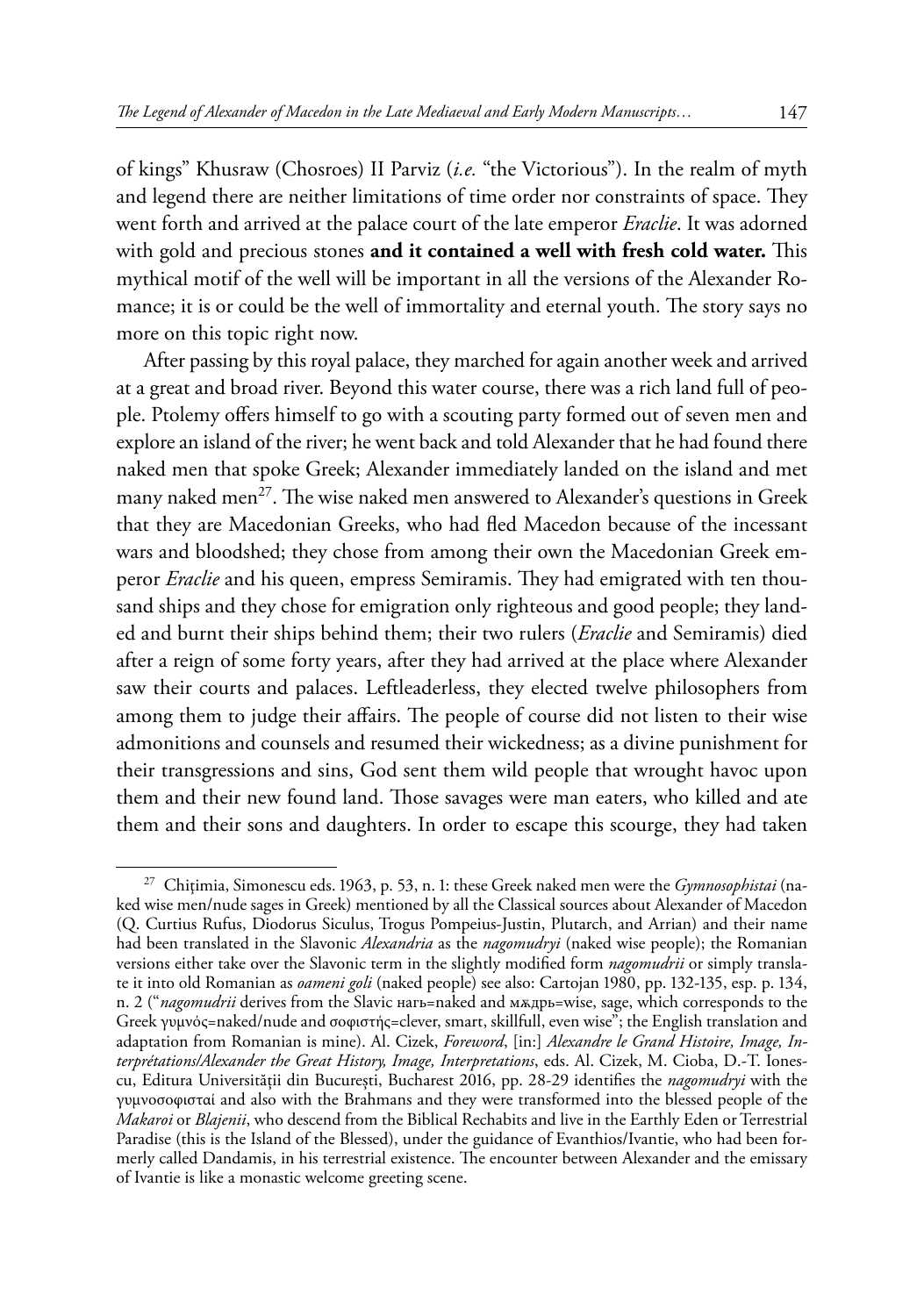refuge on that island and lived from the fruits of wild trees and plants. They offered to give Alexander some seven philosophers who knew the way up to the kingdom of *Ivant*/*Ivantie*, another legendary character unknown from any of the Classical sources available. Alexander gratefully took their seven given guides and sages and, after remarking that a sage is a perfect treasurer, proceeded in his quest. After another fifteen days of marching he arrived at the land of the so called *căpcăuni*/*cătcăuni*, meaning in Romanian folklore man eating monsters and portrayed as dog headed people, who barked like dogs do (*kynoskephalai* in ancient Greek, *Cynocephalae* or even *Cynocephali* in Classical and Mediaeval Latin) in the *Alexandria.* In another version of this story, Alexander's army marched through a land with wild people, having seven hands and seven feet, who fought them for ten days, many of them were killed in action and many, although had not fallen in battle, were taken prisoners, but died of inanition, because Alexander and his men did not know what their food was. This was before he arrived at the land of the dog-headed people<sup>28</sup>. After seven days of continuous marching and fighting, Alexander went through their country, after killing many of them. They arrived at a great river (a clear boundary symbol between physical and/or spiritual realms; needless to say, Alexander moves here in a mythical geography), where a horse of a soldier fell into the water and was eaten by crabs or lobsters. Those lobsters or crabs were huge and even man eaters; Alexander ordered that the soldiers were to dig pits on the river bank and cover them with straws. The crabs or lobsters went out of water one night, fell into the covered holes which worked as traps and were hunted down and killed by Alexander's troops. The soldiers had cooked and eaten the trapped lobsters.

After another one week of marching, Alexander clearly approached another realm: he arrived at a huge mountain, where a giant man had been bound in iron chains and wept; his voice was heard from a three days distance and no one dared to come near him. It is a clear reference to the myth of Prometheus, who appears here still chained on the Caucasus Mountains and still not freed by Heracles. Another fifteen days had passed and Alexander and his army, guided by the seven naked philosophers, had arrived at another great river or water (a clear boundary sign of another realm, in this case a spiritual one, as we shall later see). Their guides pointed the way over the water and said in ancient Greek: there lies *Makaron* (*scl*. *Makaron Nesos i.e.* the island of the Blessed/Happy)<sup>29</sup>. He ordered a boat to be made and sailed forth to the island, where he encountered birds of white, red, and black color, which sang happy songs like girls do, and also he saw green and gloomy looking birds. On the island

<sup>28</sup> Duţu 1984, p. XXVIII. <sup>29</sup> Chiţimia, Simonescu eds. 1963, p. 54, n. 2.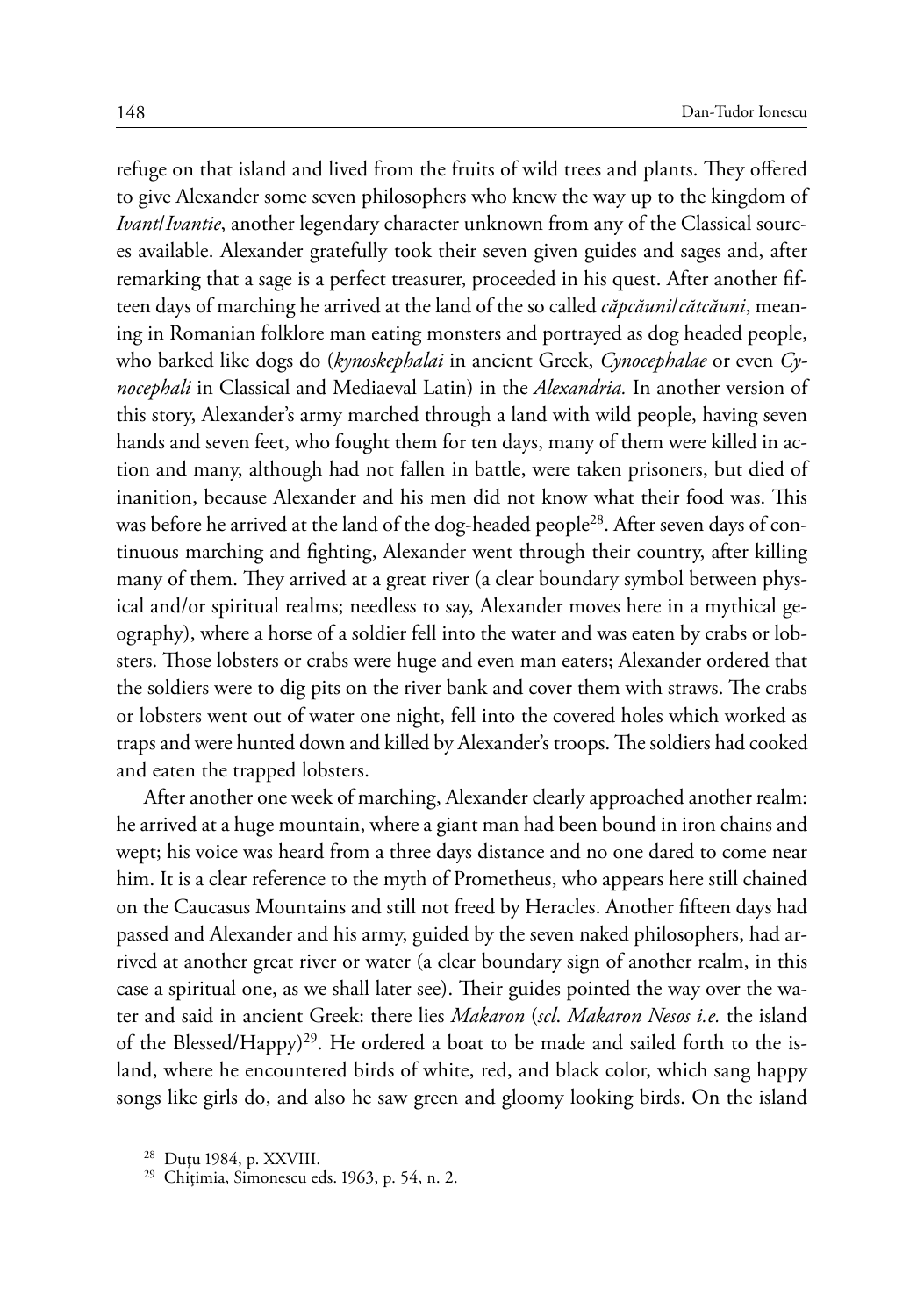there were wells with good fresh and cold water, sweet as sugar, as well as fruit bearing trees, which tasted also like sugar (or like honey would have been in the older Slavonic original text, when sugar as such was still unknown to the Old World). We are here in the realm of pure spirit or at least of pure myth: Alexander meets the emperor of the birds (a possible metaphor for human souls or for other spiritual entities), *Ivantie*, who sat naked on a golden throne and was crowned with a golden diadem, wreath, or crown. Before the encounter with *Ivantie*, Alexander encountered another naked man, who greeted him in Slavonic: *Mir tebea, brate*! ["Peace be with You, brother"] and Alexander had answered him: *O vseacom radosti*! ["For all the joys!"]. It is important to notice here that all these Slavonic sentences appear in the Romanian text, as surviving elements of the Slavonic original text<sup>30</sup>. The meaning of the first encounter with the naked man remains obscure; he is seen, in the economy of this narrative, as an announcer and forerunner of the essential dialogue between Alexander of Macedon and *Ivantie*, emperor of the birds. The story then follows with many details showing that *Ivantie*'s kingdom is not of this world: under his feet boils water of the color of gold, in a kind of well. Alexander does not seem here to be in a dominant position, as usual: he seems more of a supplicant here, bowing down to the birds' emperor and kisses his hand; in response, *Ivantie* kisses Alexander's forehead in a fatherly way, a clear sign of superior position. It followed then a long discourse of the Birdman Emperor (*Ivantie*), who foretells Alexander's future and that he will conquer the whole wretched and sinful world (meaning here the kingdoms of the Earth), but he will not return to his native land of Macedon, his own country. Alexander offers gifts to *Ivantie*, a plate full of gold coins, good bread, and a flask of wine (symbols of earthly royalty and kingship). The naked Birdman flatly refuses Alexander's gifts, a clear sign that earthly goods mean nothing in his own world. He fills instead a bottle of water from the well underneath his feet and gives it to Alexander, saying to him these words: you must drink it, when you feel that you are growing old and you will have thirty years of age once again. Every man who has the fortune of having the bottle of this water of eternal youth should do so when he feels his strength is failing him and old age comes upon him (the story does not say yet nothing about ladies having this water of immortality though; in the beautiful Irish stories about Oisin/Ossian the son of Finn mac Cool/Cumhail, about Art son of Conn, about the *Echtrai*/*Imrama i.e.* Adventures/Navigations of Mael Duinn and of Saint Brendan/*Navigatio Sancti Brendani*,as well as in the Romanian folk tale "Youth without old age and life without death", the main hero arrives at a land or island full of

<sup>30</sup> *Idem*, p. 55, n. 1.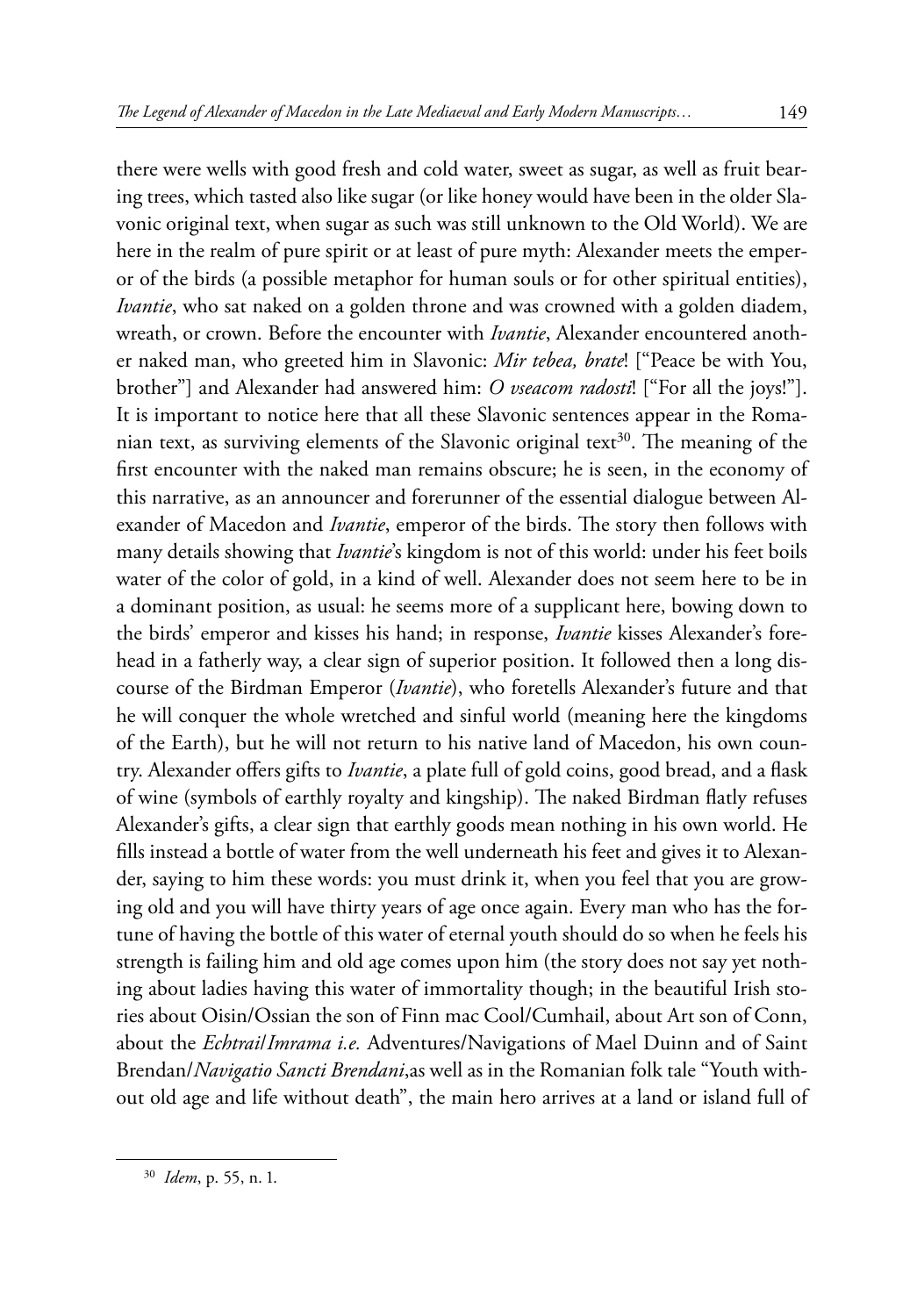fairy women, where time does not flow like on earth; an hour there could be a century in our own human world on Earth $)^{31}$ .

Alexander received this gift and ordered the bottle to be hermetically closed and sealed. This "Island of the Blessed People" was known in the old Romanian language with a name which came from the Church Slavonic idiom as the "Ostrovul Blajinilor" [the Island of the Meek/Good People]. *Ivantie*, greeted by Alexander as the *blajenie*  (good or meek in Slavonic) or *fericit* (happy, a Romanian term coming from the Latin word *Felix*) that is the Happy or Blessed *Ivantie* continues with a Biblical Story about the origin of his people (it results from here that the birds Alexander had seen were in fact people's souls or human spiritual entities in the physical form of birds); according to the Birdman Emperor, after Adam and Eve committed the original sin and were expelled by God from the Garden of Eden (Paradise or *Rai*, another Church Slavonic word which had been borrowed by the Romanian language and during the Middle Ages and the early Modern Age had substituted the old Latin word *Paradisus* of Greek and ultimately Iranian origins), Adam wept and the two sons of Adam and Eve, Cain and Abel/*Avel*, fought each other and Cain killed Abel. Until now we are in the Book of Genesis from the Old Testament, the tale of the original sin and of the first fratricide. The story becomes more interesting to us when the Birdman says the following (which is also in the Book of Genesis 4.25-26) that five hundred years after the crime of Cain, after suffering a deep sorrow from the violent death of Abel, Adam knew or entered Eve again (*i.e.* he had carnal or sexual relations with her) and she gave birth to a righteous man called *Sit* (the Patriarch Seth of the Old Testament) and from Seth descended the people of *Ivantie.* Adam and Eve with sons, daughters, and grandchildren of them, some fifteen thousand men, women, and children, **went from the land where God had put them after the Fall from Eden into the world where now people like Alexander and his men are living**. This could be a peculiar interpretation of the Bible: **after falling from Paradise, Adam, Eve, and their progeny were sent not directly to present day Earth, but to an intermediate place between Paradise and Earth**. This is of course one possible line of interpretation**; another is that Paradise or Eden was a terrestrial space, here on Earth, as other verses (quoted in the** *Alixandria***) of the Old Testament (Book of Genesis) suggest**. We should see further that the *Alixandria* includes both interpretations. Alexander continued with questions to *Ivantie*, such as which God is worshipped by him and his people and he responded that they worshipped God Sabbaoth (*Savaot-Dumnezeu*) of the Bible. Then followed an unexpected twist of the story, for a pure spiritual realm, as it was supposed to be the kingdom of *Ivantie*: Alexander asks the Birdman Em-

<sup>31</sup> *Ibidem*, pp. 54-55; Markale 1971, *passim.*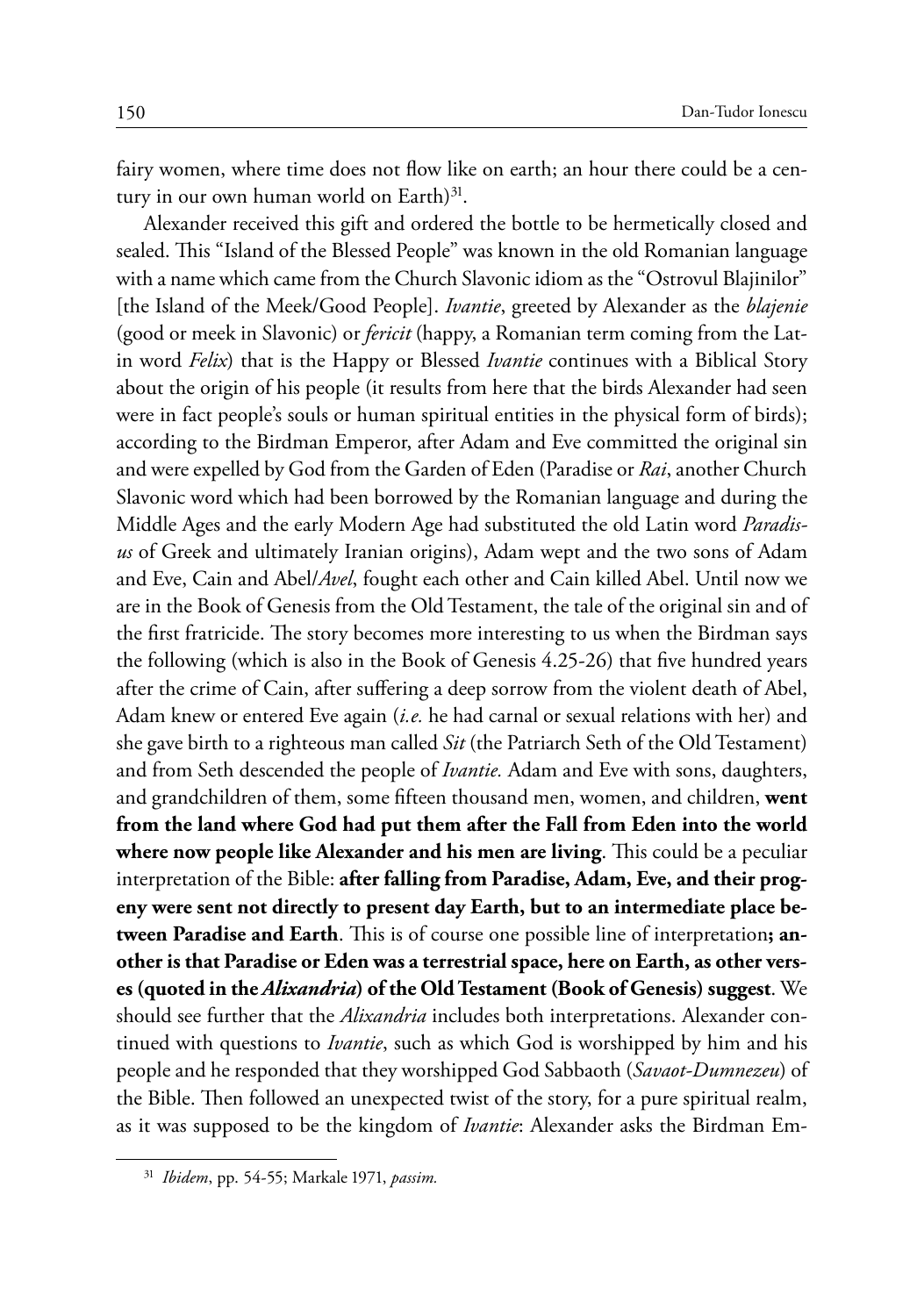peror how do they reproduce and multiply themselves, since he had not seen yet any women around. In fact, apart from *Ivantie* and the other naked man who announced his presence, he had not seen any men either on that island. He has seen in fact only singing birds. *Ivantie* answered Alexander that they indeed have women as wives or concubines, but they don't live with them. These girls and women have an island of their own, surrounded by a high wall made of copper (brass or bronze). Once in a year for a full month (thirty days) these ladies come to the island of *Ivantie* and one is left to suppose that the bird people (presumably all males who assume the human form of men for an entire month) marry those women and sleep with them. Thus are born the children of these curious unions; this episode seems like a distant memory of the Greek myth of the Amazons, the female warriors who slept with men only to produce heirs; the boys, after three years of staying with their mothers, were entrusted to their fathers, while the girls followed their mothers in their country, where no man lived (and in the case of the Amazons from Greek mythology girls were trained like boys elsewhere in the arts of war and hunting, they wielded swords, battle axes/ *sagaris*, shields, spears, and javelins, they shoot with bows and arrows and had one of their breasts burnt in order to be able to draw the bow well enough, etc.; this martial training of the girls of the island of women is not mentioned though in the Romanian *Alexandria*) 32. If the man or the woman who were in this kind of marital or matrimonial relationship died, his or her partner did not marry again.

<sup>32</sup> Chiţimia, Simonescu eds. 1963, pp. 56-57; Duţu 1984, pp. XXVIII a-b; Herodot, *Istorii* [Herodotus, *Histories*: Bilingual Greek-Romanian Edition, vol. IV, Book 4 *Melpomene*], Teora, Universitas, 1999 (translation, historical notes, and footnotes by Felicia Ştef), Bucharest, Sibiu, pp. 102-107 (Herodot. *Hist.* 4.110-117 writes about the origin of the Sauromatae from the Amazons who fought against the Greek heroes of old, from the mythical times of Heracles and Theseus at the battle of the Thermodon River and, being vanquished by the Greek heroes, were captured and taken into three ships as prisoners of war and slaves; they succeeded nevertheless in killing their captors, captured their ships and sailed to the Maeotis Lake at Kremnoi, near the mouth of the Tanais/Don in the Azov Sea; these Amazons, who plundered the Scythians, by sleeping with the young and unmarried Scythian warriors gave birth to a new people, the Sauromatae or Sarmatians. The young women of these Sauromatae appeared to have been warrior Amazons until they killed an enemy in combat and only then were they allowed the wedding ceremony. A similar legend is narrated by another ancient author (Strabo, *Geography* 11.5.1-5), who has the Amazons having sex only during two special months every year, with the men of a tribe (the so called *Gargaraioi*/*Gargareioi*) from Northern Caucasus, who live beyond a mountain dividing their lands from those of their randomly chosen female companions, in order to produce offspring: the girls went with their mothers and undertook their special warrior training, while the boys went with their fathers. Because they did not know who the real fatherwas of every boy, they considered themselves as fathers of each of the boys, who were thus the sons of all the men of this strange population (*Gargaraioi*/*Gargareioi*). This "island of women" (*ostrovul muierilor* or *insula femeilor* in Romanian) evokes a strange parallel with the *Tir na'nOg* [*the Land of Youth*] or *Tir na'm Ban* [*Land of Women*] of the Irish Gaelic myth (*vide*  Markale 1971), as well as with the charmed land of the fairy ladies from the Romanian folk story gathered by the Romanian scholar Petre Ispirescu and entitled *Tinereţe fără Bătrâneţe* şi *Viaţă fără de Moarte* [*Youth without Old Age and Life without Death*] and not only with the Amazons of Classical memory. This is proven by the location of their so called island, just before the gates of Paradise.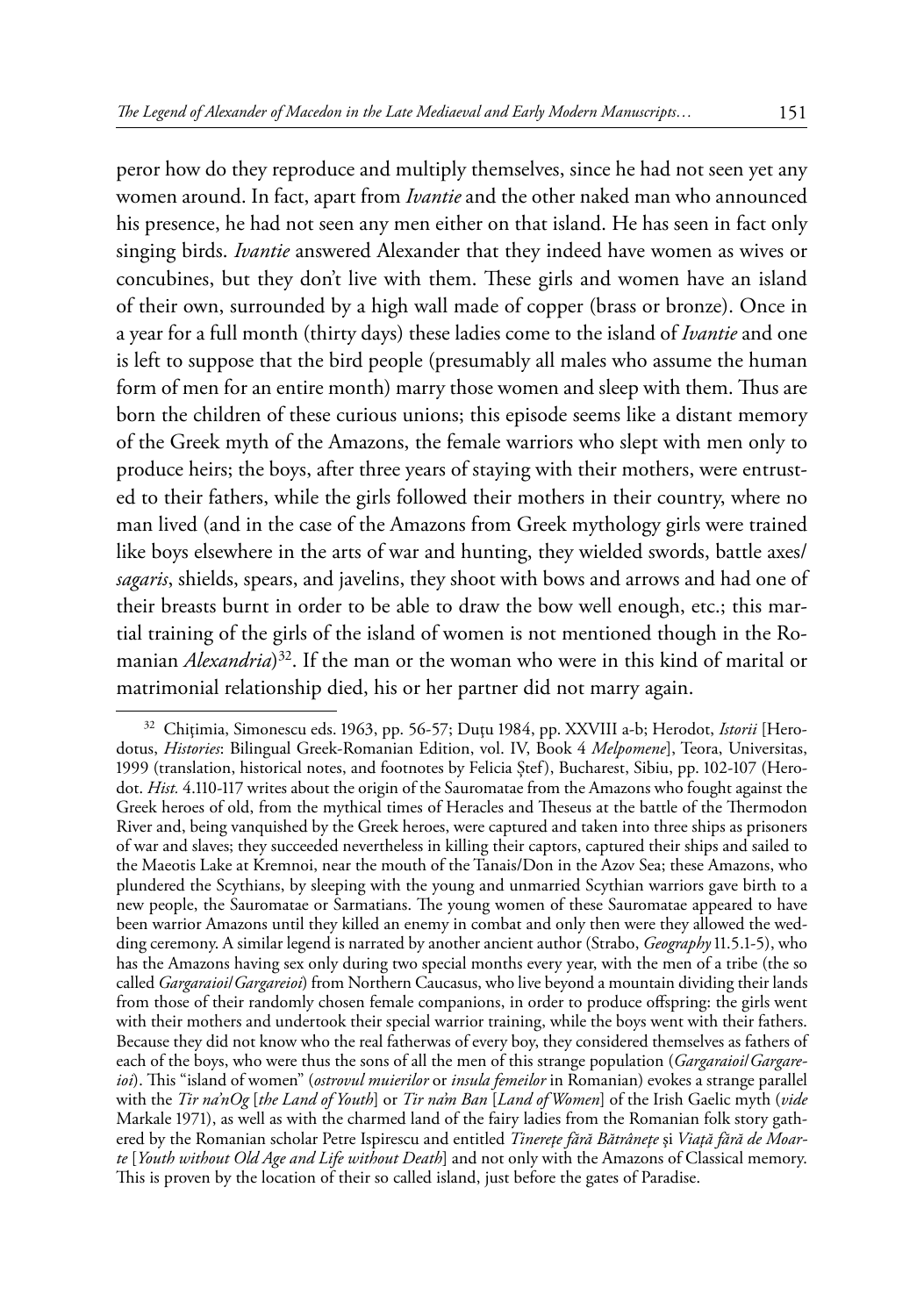After passing by this fairy island of women, said *Ivantie*, only by going straight forward anyone could find the Paradise, girdled by water, with walls made of copper, covered by fire and guarded at the gates by the Cherubim and the Seraphim, formed out of fire and light. Alexander, said *Ivantie* or *Ivant* (a possible form of the Greek name Euanthios/Euanthius?), was destined to go near the gates of Paradise, where angels will come forward and will foretell him everything. Alexander, as any other man or woman of this world, continued the Birdman Emperor, could not see the Paradise with his bodily eyes, but only with his soul. This conclusion fits very well in the interpretation that, after all, Paradise was not a geographical and physical space. Only after Alexander saying and kissing good bye to *Ivantie* does the average reader realize that in fact the birds who sang with human voices were in fact another form of manifestation of the naked philosophers, the *nagomudryi* (*nagomudrii* or γυμνοσοφισταί) and the Birdman Emperor *Ivantie/Ivant*, who sat naked on his throne in his human form was in fact the king of the naked philosophers. His Slavonic epithet of *blajenie*  (in Greek μακάριος, in Latin *felix*) was usually applied to dead people and so we find ourselves as readers immersed in a weird world: it is an island of the souls of the deceased people descending from the Biblical Patriarch Seth and once ruled by *Eraclie*  (Heracles?!) and Semiramis; in this strange world of seemingly dead people, they appear as not being entirely dead. Their souls assume the form of singing colored birds and these souls assume human form of men in order to beget offspring from fairy women of their own folk. So these *nagomudryi* appeared as going in between the land of the living and the land of the dead; they are not in fact truly dead, but their own form of life or of existence slips or slides between these two worlds (as they slide between human form and birds form). Alexander in his own words would have wanted to stay with *Ivantie* and pursue that kind of quasi-angelic life style, but the emperor of the naked philosophers urged the Macedonian hero on, reminding him that the kingdoms of the world and especially the Indian Empire of Porus awaits him to conquer them all. He must not tarry in the land of the fairies, but return to Earth. He kissed *Ivantie* and all the *nagomudryi* **and received pardon from them**; Alexander came back to his army camp and told his bewildered soldiers all what he had seen there. He then went forth to the other island, the so called "island of women"33. He nevertheless did not enter the island, because, as the story teller said, "only God could visit that place". The fairy island of women was a spiritual realm clearly out of Alexander's reach. He arrived at the gates of Paradise, which, according to *Ivantie*'s words, were the gates of Heaven, of the realm of pure spirit, which man can see only with his soul, not with his physical eyes. However, before coming to the gates of Par-

<sup>33</sup> Chiţimia, Simonescu eds. 1963, pp. 56-57, n. 2; Duţu 1984, pp. XXIX a-b.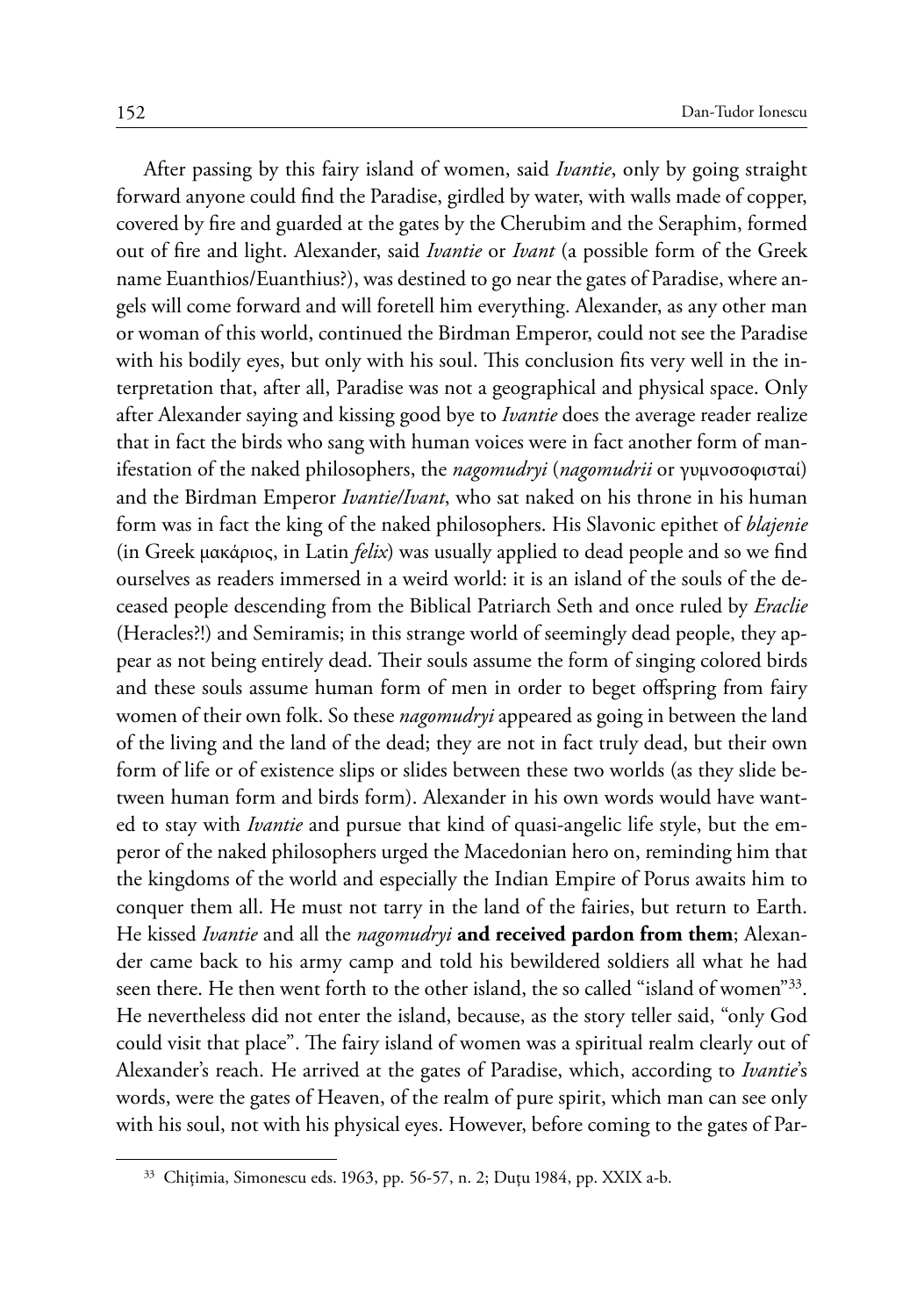adise, Alexander and his men marched for ten days and arrived at a field full of beautiful flowers; here all smelled as incense and myrrh and aromatic substances; some of these wonderfully scenting flowers were of red color, some were white, some were even black, some were green or dark blue and gloomy looking flowers, and there were also flowers yellow as gold. Alexander had then looked east and saw the gates of Heaven/ Paradise and on them he noticed there was the glow of fire and flames. This Paradise stood perched high on a tall mountain. He saw from afar the trees of Paradise, high and tall, without comparison in height and beauty with trees from our Earth. He saw all these with the eyes of his soul when he stood at a physical distance of some fifteen miles from the mountain. Two angels appeared then suddenly before him and told him sharply not to advance any farther, because the mountain was a holy place and he will be burnt by the Cherubim and Seraphim from Heaven. He must return to the world, where the kingdom of the Indian Emperor Porus was waiting for him and his conquering army. Alexander replied to them promptly: "O Good Lord, whereto should I go to the world?" and the angels responded that from Paradise descend four great rivers, one is Tigris, the other is Euphrates, the third one is called Fison, while the fourth one is known as Gheon. From the angels' answer we see that Paradise here is also a terrestrial place; the four rivers correspond as names to the four rivers mentioned by the Book of Genesis (2.11-14) in the Bible as surrounding the Garden of Eden. The angels answered him again to take the course of the Euphrates and descend back to the world, where he was destined to see many more wonders. Alexander is thus spiritually unable to advance any further towards Paradise<sup>34</sup>.

Alexander resumed his conquests after he put a pillar to mark his most advanced point towards Paradise, pillar inscribed with Greek and Hebrew Characters and telling his exploits. He took the water course of the Euphrates and arrived at what seemed an artificial water pond or manmade lake. Here they set camp and Alexander took with him a cook and a dead fish and ordered the cook to wash the fish in the lake. The dead fish revived; it came back to life so well that escaped the cook and swam into the lake, disappearing forever. Alexander had then ordered all his soldiers to wash their horses in this lake, in order to make them stronger. **It was clearly a magical lake, also filled with life giving and life restoring water, while** *Ivantie***'s well or fountain spring beneath his throne contained the golden water of eternal youth.** After another seven days or a week of marching, Alexander and his troops arrived at the mouth of a dark and big cave. Alexander ordered his men to mount on mares and bind the foals at the mouth of the cave. His herald proclaimed, when Alexander had entered the cave that any man who will enter the cave and take out any-

<sup>&</sup>lt;sup>34</sup> Chițimia, Simonescu eds. 1963, pp. 57-58.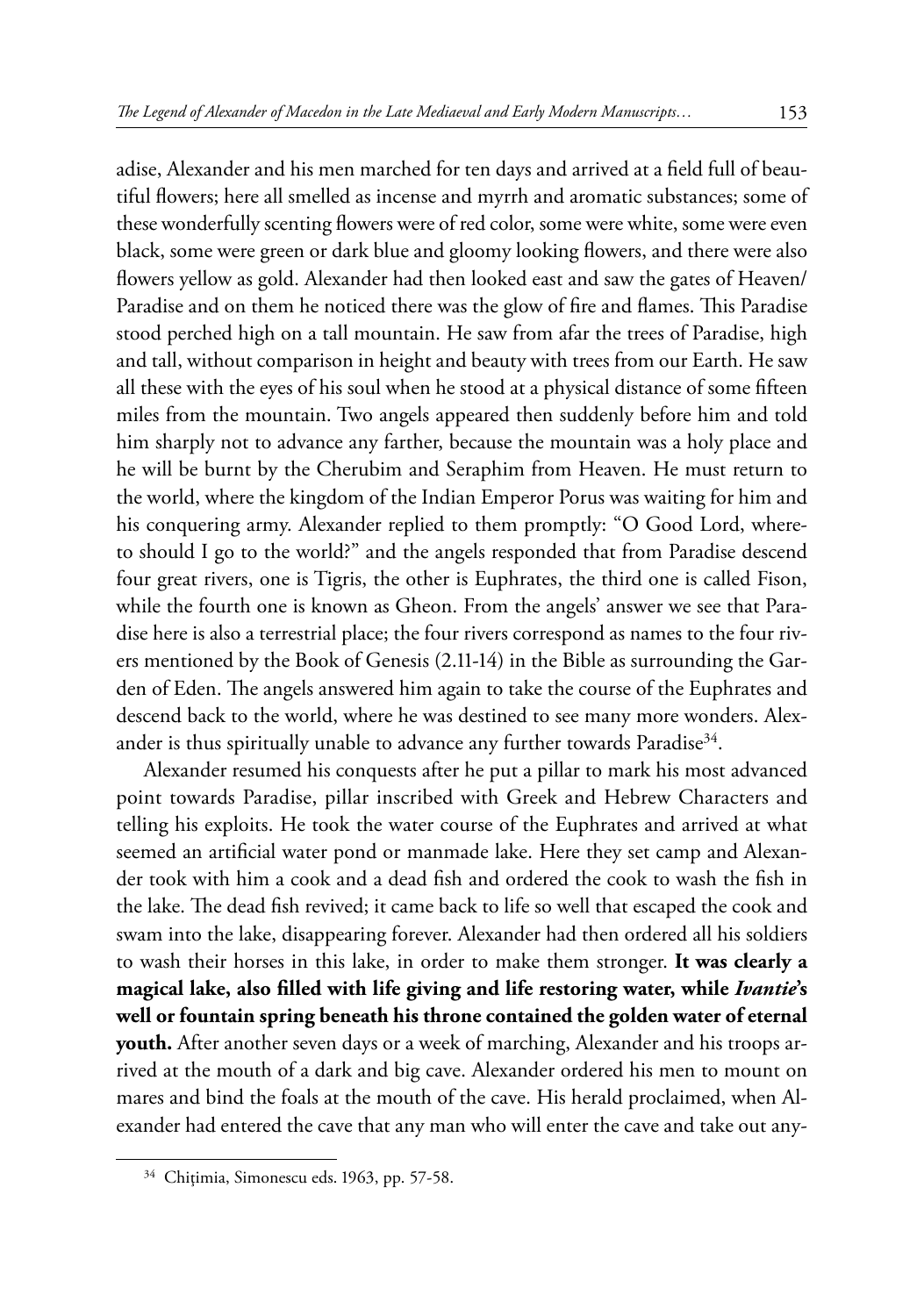thing he will find there (woods, stones, earth and so on) will repent no matter if he took little or a lot. The men entered the cave after their king and returned later loaded with gold, silver, and precious stones. Alexander ordered them to divide equally among them the spoils; this was the true meaning of Alexander's herald previous announcement. This episode shows a *katabasis* (κατάβασις) or *descensio ad inferos* (after the *Anabasis* or *Ascensio ad Superos* towards Paradise) in order to get his hands on the riches of the netherworld. Alexander's army continued its advance downward the Euphrates River course and after five more days arrived at another lake. Here Alexander bathed, but was attacked by a huge fish, who tried to swallow and eat him whole. He hurried to shore and grabbed his sword or spear and killed the man eating fish (the conquest of the water beast). The fish had golden scales and Alexander cut him open and found in his heart a precious stone, big as a goose's egg and the stone put on a spear and attached to it had lit the entire camp in its glow. Out of the water, during the night had emerged beautiful girls (another memory of the old water goddesses of rivers, lakes, swamps, and forests, the *Naiades* and Nymphs of the ancient Greeks, the *Iele*, *Frumoase*, *Sânziene*, or *Drăgaice*, *Rusalce*/*Rusalki* of the Romanian and Slavic folklore), who loudly lamented the killing of their emperor by the hand of the Emperor Alexander. It is clear from here that Alexander went successively through different realms populated by spiritual entities. He had until then conquered the earth (not yet in its entirety), the underworld, and the water world. He arrived at an isolated Church, after one hundred days march, which was dedicated or consecrated ("hram" or dedication to a special Saint or Religious Feast in the Orthodox Christianity of Byzantium) to the Sun (it had the "hramul Soarelui" in Romanian). It is an obvious remembrance of the Sun cult in the polytheistic pagan world and of a heathen temple dedicated to the Sun (*Helios*/*Sol Invictus*), before the triumph of Christianity. He worshipped there and prayed not to the Sun, to Apollo or to Mithras, but to God Sabbaoth and read here inscriptions or scriptures that told him his future; he will conquer the whole world, he will evade death in combat or by disease or accident, until those near him will poison Alexander. After that foreboding reading in the temple of the Sun, Alexander arrived after ten days in a land with people having only one hand, one foot, and one eye, and endowed with a sheep tail each of them. After sparing their lives, they committed the error of telling Alexander that their flesh is the sweetest meat on earth. Without much ado, Alexander ordered his army and his hunters to surround them all and kill one hundred thousand of them; they were cut down by hunting predator animals kept by Alexander (lions, leopards, etc.) for use in hunting, they were flayed, because their skin was so hard that no sword could cut through it and no arrow, spear, or bullet could pierce it. How Alexander's men succeeded in skinning them it is not explained. In their bowels they had each pearls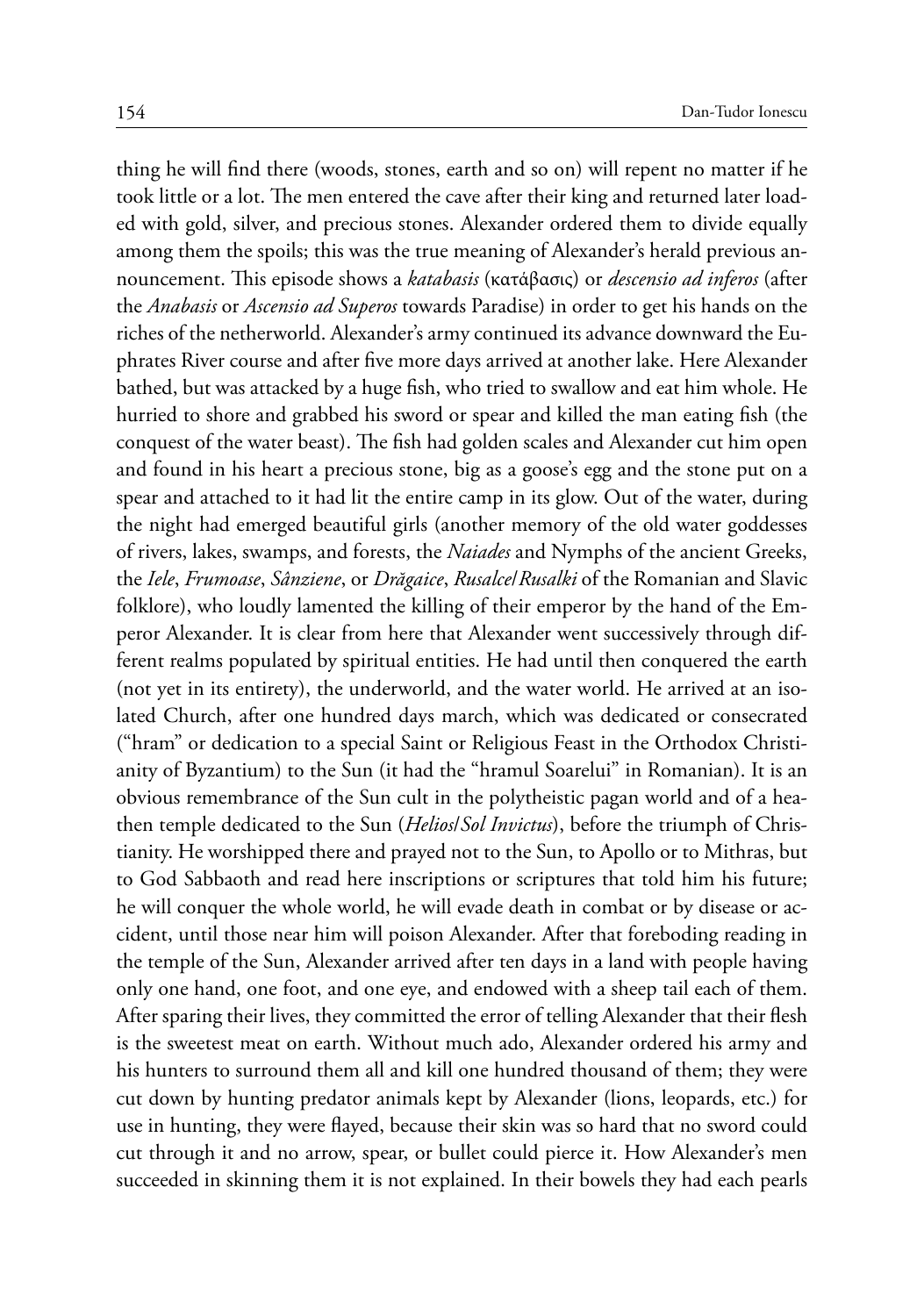and precious stones and their meat had been eaten by the Tatars (Scythians) of Alexander's army. The Macedonians and the other soldiers of Alexander were not as cruel and ferocious as to eat the flesh of creatures with humanoid appearance and also endowed with human voice and reason; only the Tatars from all of Alexander's army could do that  $35$ .

Alexander finally arrived at the frontier with the Indian Kingdom of Emperor Porus: he had eventually returned from the above mentioned fairy lands to the human world. Porus got word that Alexander had come upon him and his kingdom and he wrote a letter to Alexander. This epistle admonished Alexander to turn back, because he will not succeed in defeating Porus as he had conquered Darius. Moreover, Porus warned Alexander that he will destroy his (Alexander's) army, unless Alexander returns to his native country of Macedon and surrender to Porus all the tributes (*haraciuri*, from an Arabic-Turkish word *haraci* meaning tribute, tax payment) he had gathered from the lands he had until now conquered. Alexander responded with a letter of his own, essentially claiming his conquests as due to the help of God Sabbaoth and not to his own strength; he transmitted to Porus that his gods, like those of Darius, are now in hell (*iad*, another Slavonic word which entered via Church the Romanian language with the clear meaning of inferno or hell), being fake gods. In conclusion, Alexander will win with the help of the True One God, while Porus will be miserably vanquished, because his might rests not upon the True God, but upon fake gods who are demons. Darius himself, not worshipping the One True God, is now in hell and his soul is tormented. Porus by fighting against Alexander is basically fighting against the champion of the One True God (of the Bible) and is doomed to fail. He then challenges Porus to a trial of strength between their two armies in open pitched battle. The Macedonian King sent also another letter to his mother Olympias and to his mentor and teacher Aristotle; in this epistle he recounted his past five years of adventures and conquests far away from home, he apologized that he had not written anything to them while he stayed abroad, and most importantly that *Ivantie* the Emperor of the *Makaron* [*Nesos*] *i.e.* the island of the Blessed People told him that the Greek gods are in fact in hell and are tormented by demons. It is a survival here of the famous *Epistula Alexandri ad Olympiadem matrem suam et Aristotelem magistrum suum* in one of the popular versions of the Pseudo-Callisthenes' *Alexander Romance*: what is important in the Romanian version is that it shows a monotheistic and almost Christian Alexander and the Macedonian monarch is portrayed as fight-

<sup>35</sup> *Idem*, pp. 58-59; *Id.* (Duţu 1984), pp. XXIX b-XXX mentioned the boiling of the corpses of the unfortunate and hapless victims, in order for Alexander's men to be able to flay their dead bodies and cut them open.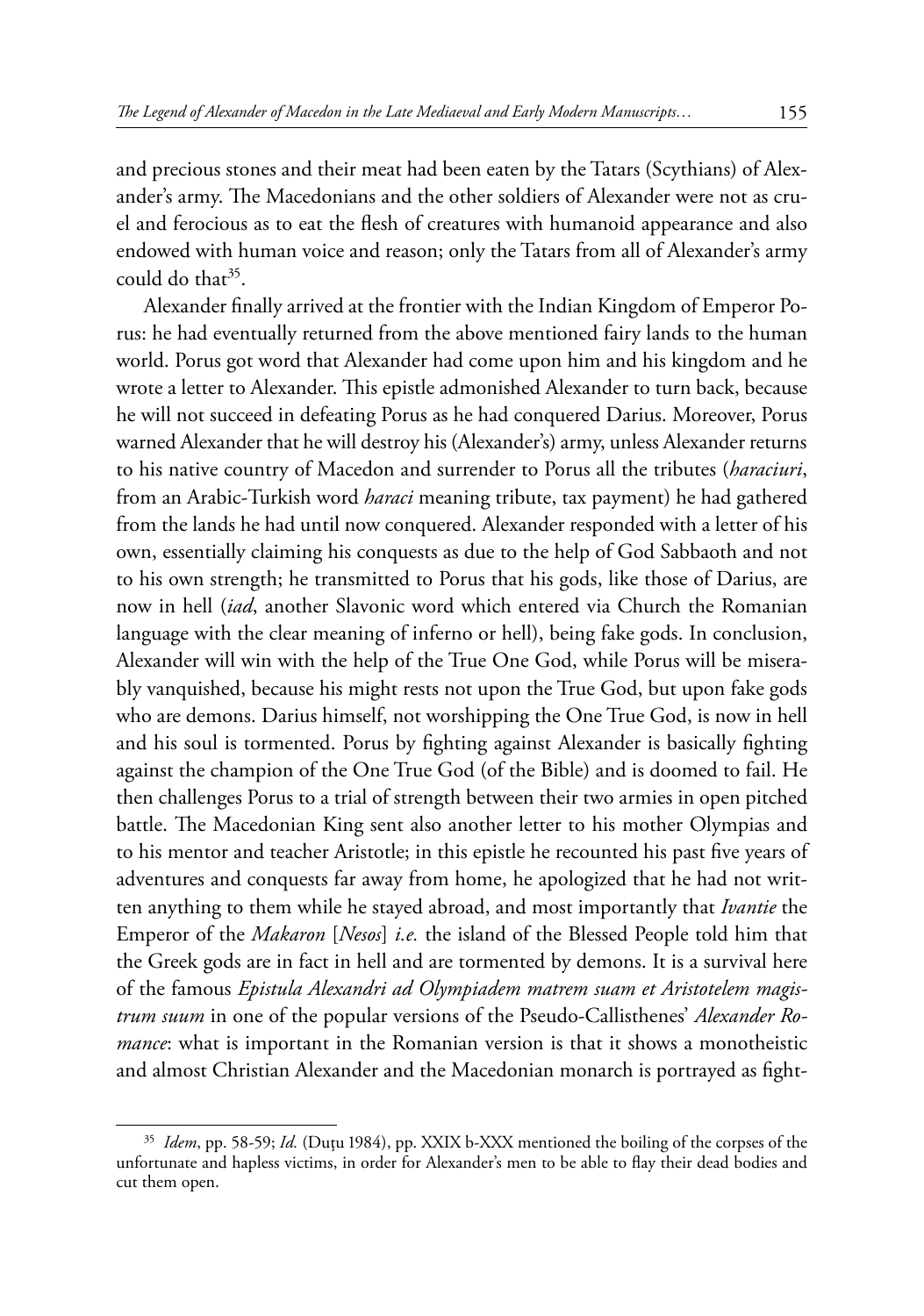ing against heathen princes<sup>36</sup>. Alexander concludes his letter to Olympias and Aristotle by telling them that he is now preparing to wage war against Porus in India.

Porus had gathered all his military forces to face Alexander's attack: his army numbered eight hundred thousand cavalry and four thousands of thousands (four millions) infantry. His troops, both Macedonians and Persians, were terrified by the huge numbers of Indian soldiers. We see here not only the usual arithmetical exaggeration of Pseduo-Callisthenes' and Cleitarchus' stamp, but possibly also a distant memory of the Macedonian military strike at the Hyphasis River in India (326 BC), as well as the memory of the Macedonian military rebellion at Opis (324 BC) in Persia. Alexander's response to his soldiers sounded almost as a reproducing of Alexander's discourse at the Hyphasis River: "if you will not follow me, I will go alone to fight Porus", he said. Of course, the medieval chroniclers and copyists had forgotten that the battle against Porus was fought on the shores of the Hydaspes River and not of the Hyphasis, which was after Porus had been defeated, but they conflated the two episodes into one. The Macedonians protested their innocence and blamed the so called "Turks" (*i.e.* the Persians or Iranians) as unwilling to go to war against the Indians, being their neighbors (it is the precise reverse of what all the Classical sources tell us, namely that Alexander had menaced the Macedonians he will go along with his Persians to wage war in the depths of India and later of Arabia, at Hyphasis and at Opis respectively). Alexander reacted by humiliating the "Turks" in his army by making them wear womanly clothes instead of manly military garb. This is the reason, continued our anonymous author, why until this day the Turks wear large clothes, which resemble women's dress. It is another so called "historical explanation" of a cultural difference perceived by the Romanians of the 16<sup>th</sup>-18<sup>th</sup> centuries between the clothes of Christian Europeans (including of course those of the Romanians themselves) and the clothing of the Ottoman Turks and of the Easterners in general (Persians, Tatars, Arabs, Armenians, and so on and forth). The last letter before departing to war Alexander had written to Philon, his viceroy in Persia, and to his wife, queen (empress says the text) Ruxanda (Rhoxane). He summoned Philon to come with his troops to his help<sup>37</sup>.

<sup>36</sup> C. Glassė, *Dictionnaire Encyclopedique de l'Islam*, Bordas, Paris 1991 [London: Stacey International, 1989; French translation and adaptation from English by Y. Thoraval; French Foreword by J.Bercque], pp. 22-23, *s.v.* "Alexandre le Grand" [*Alexander the Great*]. It seems that also in Islam the figure of Iskandar or Alexander of Macedon, concealed under the epithet of Dhū-l-Qarnayn, *the man with two horns*is seen as a forerunner of Islam and even as a prophetic character, who followed the monotheistic religion of the Patriarch Abraham (Ibrahim) and by his conquests, paved the way for the later expansion of Islam *cf.* J. Sourdel, D. Sourdel, *Dictionnaire Historique de l'Islam*, Presses Universitaires de France, Paris 1996, p. 60 *s.v.* "Alexandre le Grand" [*Alexander the Great*]. <sup>37</sup> Chiţimia, Simonescu eds. 1963, pp. 60-61.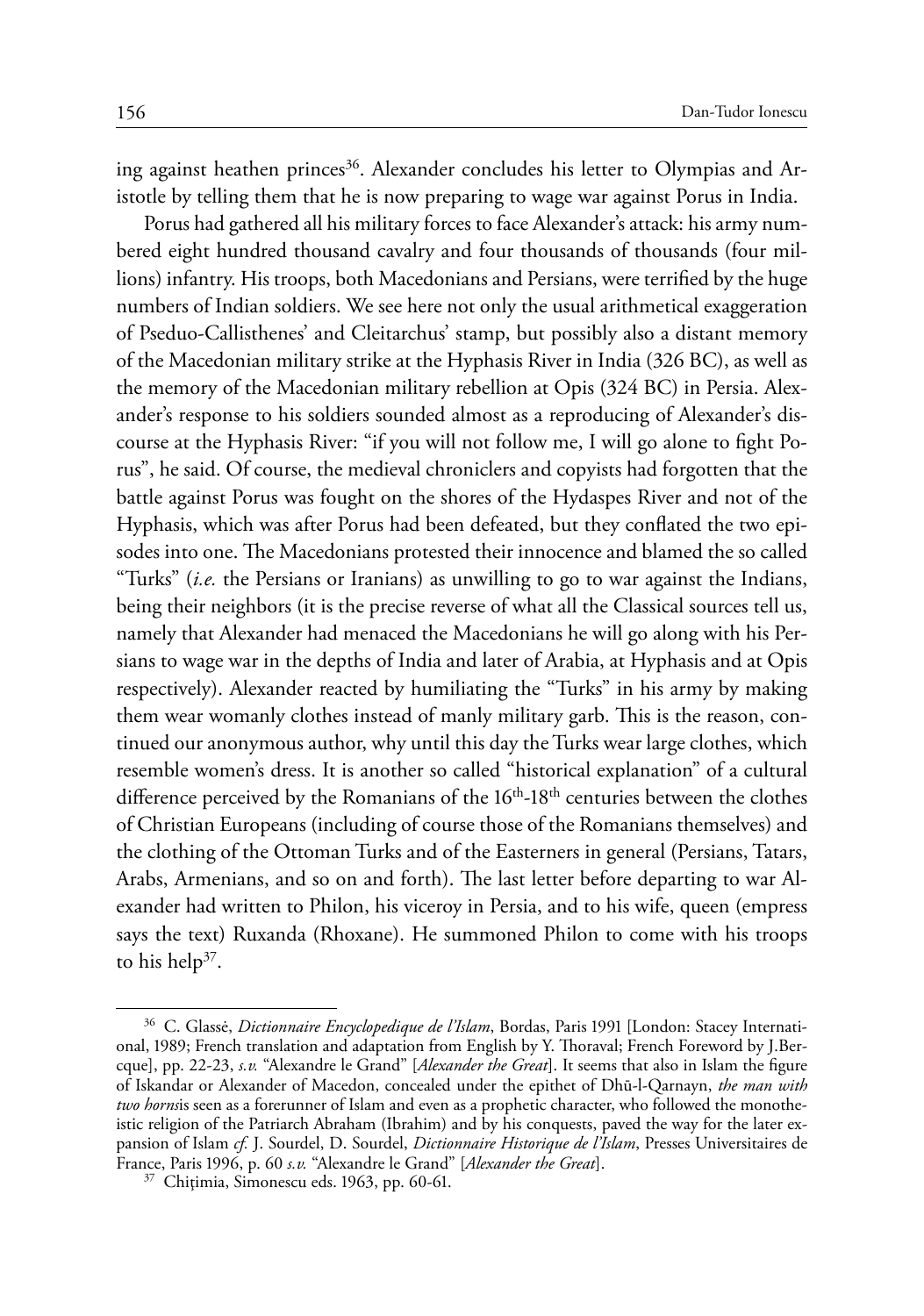The war against Porus is described by our author in even more epic and mythical colors as the war against Darius. They used not only human soldiers in this war, but also lions and bulls, elephants, camels, and mules. The combatants on both sides used canons and matchlocks or flintlocks (the use of guns and gunpowder shows a clear influence of the  $16<sup>th</sup> - 18<sup>th</sup>$  century military conditions), the numbers of troops engaged in battle is wildly overestimated at millions of combatants and the human losses are also numerically huge and unrealistic; the first battle took place not on the Hydaspes, as conventional history has it, but on the Euphrates. Eventually Porus withdrew with heavy losses, after an undecided battle and broke the bridges over the river behind him. The relief troops of Philon came in and succeeded in crossing the Euphrates by swimming, every horse rider taking with him an infantryman on horseback; Alexander followed suit with his troops, they surrounded the army of Porus from three sides and the Indians were crushed there and then. Porus had nevertheless achieved to escape to his capital city, which were both a military stronghold and a fortified town. He asked help from all his neighboring kings and peoples, twenty four in all, from the East. Alexander, sensing that an eventual battle with all the forces gathered by Porus could be indecisive, challenged Porus to single combat. Alexander and Porus should fight before their two assembled armies drawn in battle order, which were required to keep the distance and not engage in combat against each other. The victor of this duel to the death shall be the winner of the war and the final conqueror. The tall and strong Porus faced Alexander in deadly combat on horseback, like two medieval knights, before their assembled armies, which stood at due distance opposite one to each other. They broke spears in gallop, like in a joust or medieval tournament; they took to their war maces and hit each other ten times on their helmets. Eventually Porus took to his sword, unsheathing it from the scabbard. Alexander used cunning and treachery, telling Porus that they did not agree like this and suggested to him that the Indians were moving on them; Porus turned his body in the saddle to order his troops to keep distance; when his head and gaze were turned to his army, Alexander unsheathed his dagger and mortally stabbed Porus in or under the armpit, where his breastplate armor was articulated and vulnerable. Porus fell dead on the battle ground. Alexander conquered Porus' city and took all his innumerable treasures and riches, as well as his empress and many Indians as prisoners. Porus' queen wailed and wept his murdered husband, accompanied by ten thousand Indian girls, ten Indian chief priests, and ten thousand Indian ordinary priests. Antiochus, Alexander's deputy commander or *voivode*, became Alexander's viceroy of India.

We can see from this less honorable episode of the legendary Alexander's career that his life slid on the slope of moral decline. His trick used in the mortal combat against Porus was as far as it gets from the ethics of medieval Chivalry, as well as from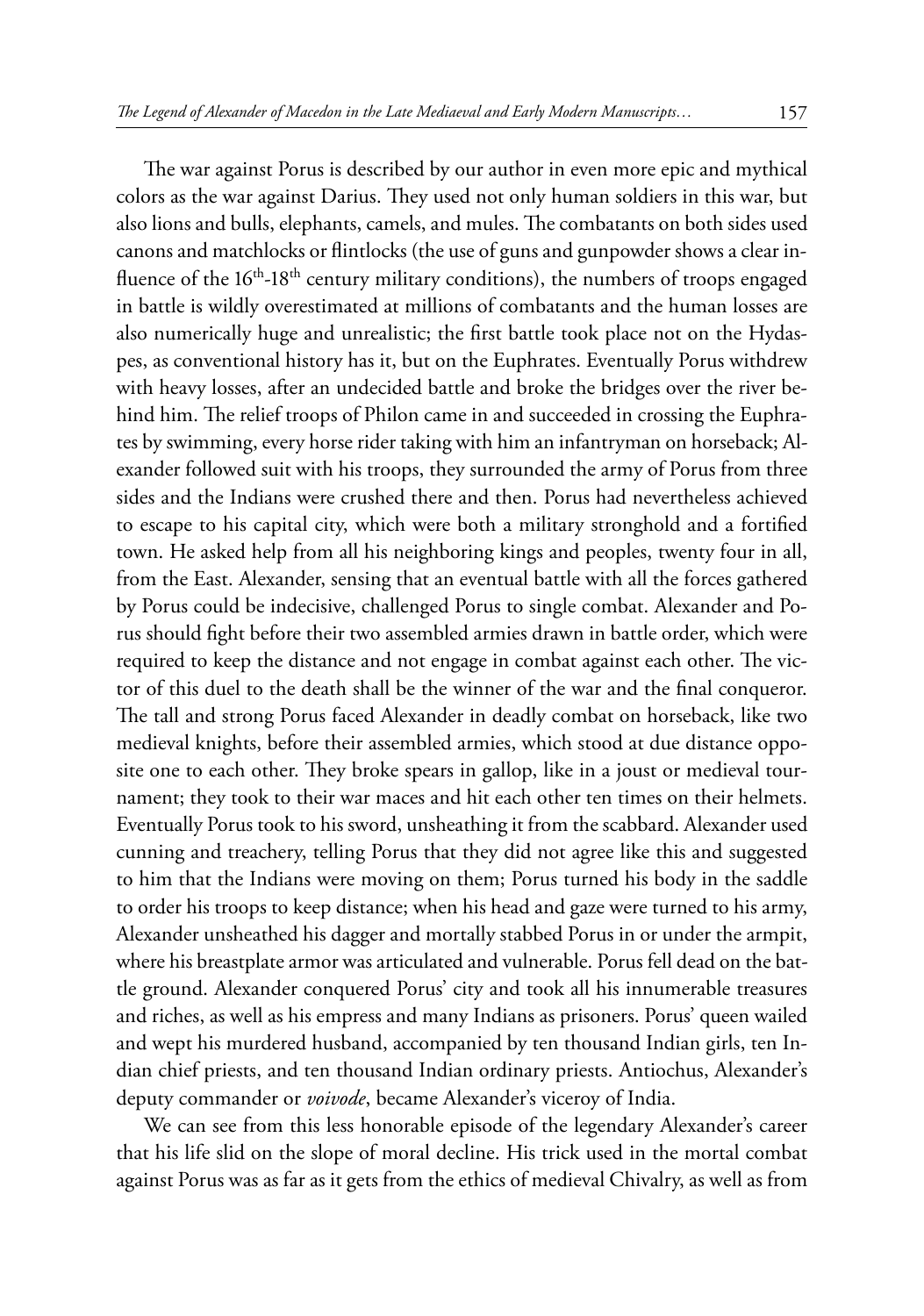the warrior standards of Homeric Greek and Trojan heroes of old or of Macedonian Companions (*Hetairoi*) from the lifetime of the historical Alexander of Macedon. The wealth of Porus was however beyond any imagination. From this point on (the war against Porus), the separation between the historical account of the battle between Alexander and Porus and this legendary interpretation of the events is total and absolute. Our brave chronicler seems not at least disturbed, however by this blatant breach of the code of chivalry in duels done by King Alexander, whose hero image remains largely unspoiled and static during this dynamic narrative. We can attribute this situation either to the fact that Porus being an idolatrous king, worshipping fake gods, it does not matter how Alexander ultimately won the day or to the more pragmatic assumption that on the battlefield anything goes. Alexander now proceeded against the Amazons and their queen Talistrada (a clear memory of the Queen Thalestris of the Amazons, who according to the Cleitarchus inspired authors like Strabo, Diodorus Siculus, Q. Curtius Rufus, Trogus Pompeius-Justin, and Plutarch, came to Alexander to the south of the Caspian Sea in order to get pregnant with him, slept with him for thirteen days or nights and then returned to her home)<sup>38</sup>. The kingdom of Talistrada as described by the Romanian *Alexandria* is a reversed image of the usual human society: the monarch was of course a queen without a king, women were the warrior rulers, while men were little better as slaves to the women, giving them tributes in work products and being the tax payers. In short, it was a matriarchal society, opposed to the usual patriarchal societies of the day. Alexander sent a letter to Talistrada, according to his usual custom of asking the neighboring monarchs to bow to his rule and give him tribute in sign of submission. Talistrada responded in kind with a letter, writing to Alexander that she had an army of seventy thousand warrior women, both on horseback (fifty thousand) and on foot (twenty thousand), used to fight in wars and wield javelins and bows. So she fears him not and will face him in battle. Alexander responded with a letter by menacing her city and her people with utter destruction. Talistrada renounced the idea of military resistance and sent a letter to Alexander, telling him that he will dishonor himself by waging war against women, no matter if he will win or lose. Talistrada sent Alexander, in sign of submission,

<sup>38</sup> Strabo, *Geography* 11.5.4; Plut. *Vita Alex.* 46.1-2: the meeting between Alexander and Queen Thalestris of the Amazons took place, according to our Classical authors, either in Hyrcania south of the Caspian Sea in North-western Iran (or in what is now Azerbaijan) or on the shores of the Tanais-Orexartes/Jaxartes River (Syr-Darya in Central Asia). Plutarch, *op. cit.* even quotes a long list of early authors about Alexander the Great who wrote that Alexander's encounter and sleeping with the Amazon queen hadactually taken place (Cleitarchus, Polycleitus, Onesicritus, Antigenes, and Ister) and another list of authors who deny the historical existence of this episode and think of it as a fantasy story (like Aristobulus, Chares, Ptolemy, Anticleides, Philon the Theban, Philip of Theangela, Hecataeus of Eretria, Philip of Chalcidice, and Duris of Samos).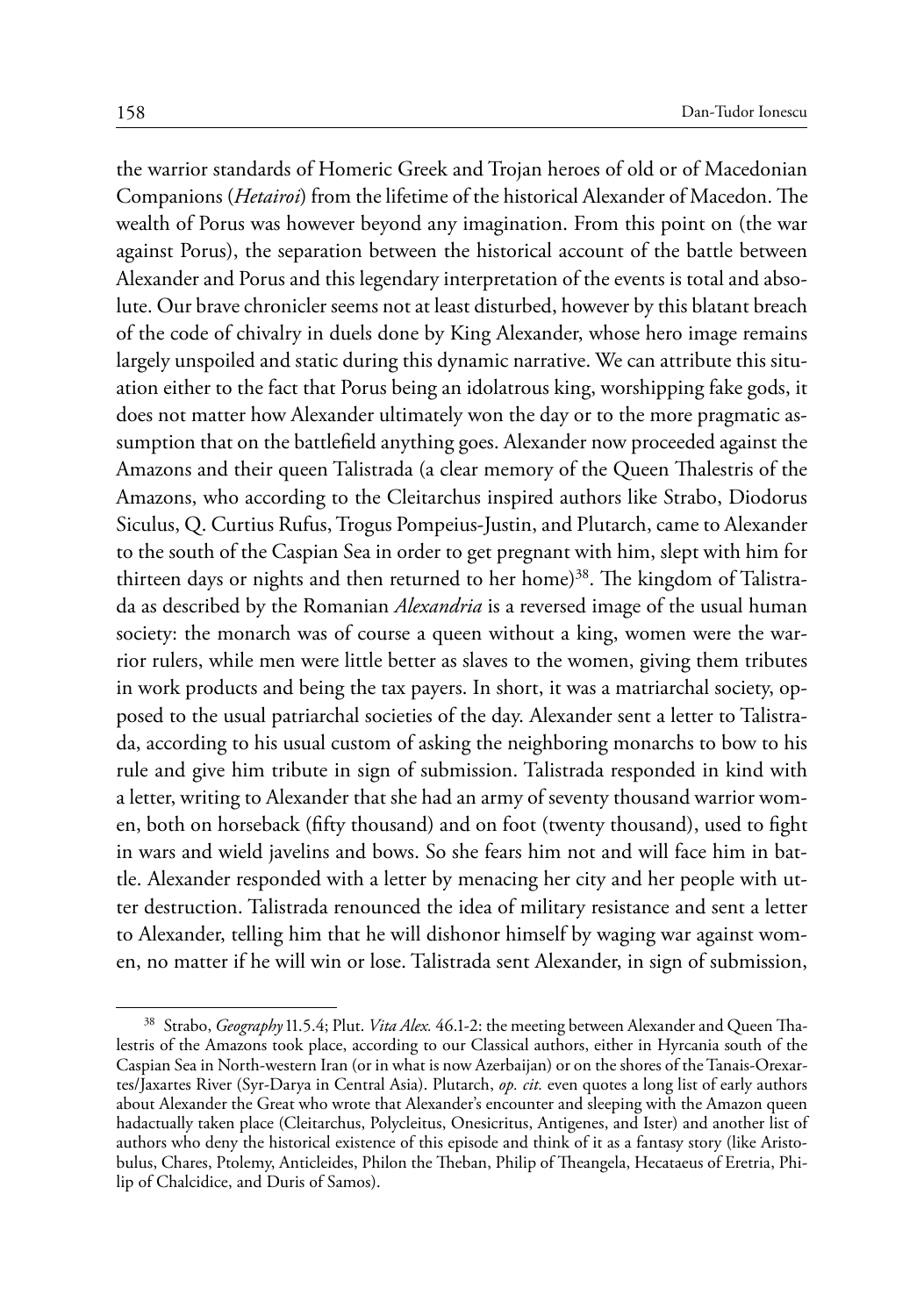one hundred thousand beautiful girls, crowned with golden wreaths and clothed in red. Alexander sent them untouched back to Talistrada, despite Ptolemy's mild protest and deep sorrow to lose such an opportunity of becoming the leader of this girls' army. Talistrada gave Alexander a yearly tribute and an army corps of ten thousand Amazons every year<sup>39</sup>.

Alexander's trail of conquests did not stop here; he also conquered the land of the unknown people of the *Mersii* and killed their emperor *Evimitrie*. He conquered their capital and chased the pagan people over a mountain for fifteen days. He then set camp at the feet of the mountains and prayed to God Sabbaoth that the mountains should unite and keep the wild peoples descending from the Biblical Gog and Magog away from the lands he conquered and subdued. The pass between the two mountains was thus much narrowed to almost nothing (near to twelve elbows of width) and Alexander ordered his soldiers to make here a strong and high wall of stone and copper mixed with other metals; it is the same episode which appears in the Islamic legend about (*Iskandar*) *Dhū-l-Qarnayn*, who, according to the 18th *Sura* of the Quran, the *Surah al-Kahf* (the *Surah of the Cavern*), had built a wall of molten metal (copper and iron) in the pass of Derbent (the Iron Gates or Alexander's Gates) in the Caucasus Mountains, to isolate and close outside those gates the people of *Jūj wa Mā* $j\bar{u}j$  (Gog and Magog)<sup>40</sup>. There is also given an elaborate description of Alexander's wall in the Romanian *Alexandria*, with a bell as alarm and deterrence system against the peoples of Gog and Magog, whose long list of strange names is given. It followed then the episode of Alexander's going to the kingdom *Mastrid*/*Amastrid* (Amastris?) of the empress *Cleofila* (the Cleophis of Classical sources from the Indian Mountains of the Hindukush/Paropamissus?) and the adventures undertaken by Alexander in dealing with *Cleofila* and with her two sons, *Candusal* and *Dorit*; *Candusal* fled from Alexander and got captured by the rival emperor *Evagrid*, but has been finally freed by Alexander, who defeats *Evagrid* and conquers his land. Alexander disguised as Antiochus becomes blood brother with *Candusal*. Alexander in all these adventures impersonates his subordinate commander *Antioh* (Antiochus), while Antiochus impersonates Alexander. Alexander in the guise of Antiochus visits Cleophis, who discov-

<sup>39</sup> Chiţimia, Simonescu eds. 1963, pp. 62-66. <sup>40</sup> Glassė 1991, *loc. cit.* According to the ezoteric interpretation of this text (*Surah al-Kahf*), the wall built by *Dhū-l-Qarnayn* (the Two Horned One) is the Islamic law, the *Sharia'h*, which will endure until the end of times; when the wall of the Two Horned One will fall, the wild peoples descended from Gog and Magog will invade the world and apocalyptic events should follow (the end of the world as we know it, before the Last Judgment). Even the Arabic word *qarn* had an exoteric meaning (horn) and an esoteric meaning, meaning epoch, cycle of time. *Dhū-l-Qarnayn*is the man of two epochs (before and after the coming of Islam), not only the man of two horns (the traditional image on coins of Alexander the Great with the ram horns of the Egyptian-Libyan god Amun/Zeus-Ammon), if we choose to identify this shadowy mythical figure of *Dhū-l-Qarnayn*with *Al-Iskandar* (Alexander of Macedon).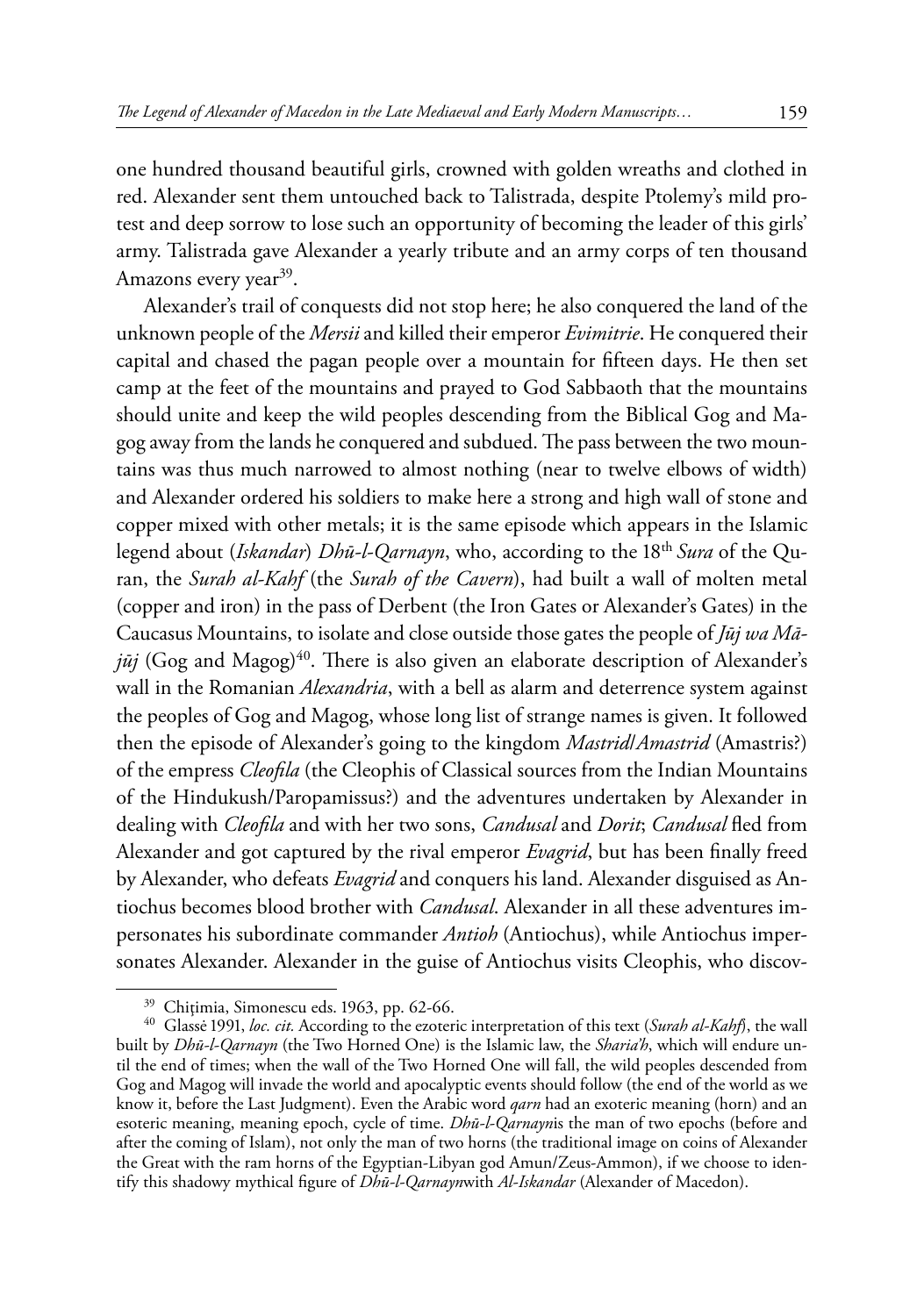ers his true identity and finally, after menacing him adopts Alexander as her own son. Before this episode of Alexander's adoption by Cleophis, Alexander in disguise and impersonating Antiochus visits a cave and goes to see hell, where he saw the Greek gods Apollo and Ammon being tormented by demons, he spoke to Darius his father in law, he saw his enemy Porus and also the ancient emperor Sachnus, through whose empire he had crossed in his quest; the image of hell in the Romanian *Alexandria* is filled with scenes worthy of the imagination of a Hieronymus Bosch, like the first vision of two demons carrying a grape on a pole, then another two demons carrying a nutshell on another pole (symbols of hidden meaning), he saw beasts with human bodies and faces of lions, he saw the condemned souls of the deceased chained in iron chains by pillars of stone and tormented by snakes and so on and forth. *Candusal* had warned Alexander not to enter that cave, because people who had entered it either did not come back to earth or they turned back insane. Alexander nevertheless succeeded not only in entering the cave and coming back alive and well, but also he questioned Sachnus and Darius about the meanings of what he saw in the Netherworld and was told that the beasts with human bodies and lion heads were cruel and ferocious kings and nobles, thus punished for eternity. Alexander after the episode of Cleophis came back to Persis, to *Ruxanda*/Rhoxane his empress and divided his empire among his friends, who acted henceforth as his viceroys or vassal satraps: Antiochus ruled India, Philon had as his share Persis, Antigonus the mythical land of *Mersidon* the kingdom of *Evrimitrie*, Philip had Asia and the sea of Cilicia with all islands; Ptolemy took Egypt, Jerusalem, and Pelagonia (*Pelagonitis*); *Leomeduş* (Laomedon?) took England, Venice, and Poland; Seleucus had as province Rome; *Finec* had Germany, France, and the other western European lands. One can easily see from this enumeration that historical or geographical considerations had little impact upon this Romanian version of the *Alexandria.* The main idea was that Alexander was the κοσμοκράτωρ, the world ruler from the Atlantic shores of Europe to India and he divided his empire between his generals, a dim memory of the period of Alexander's διάδοχοι. Alexander finally came in the biblical land of *Senar* and *Sid*, where Job (*Iov*) once lived and suffered. He summoned to his court at the *marele Vavilon* ["great Babylon"] Olympias his mother and Aristotle his teacher and they came from Macedon to meet him, unlike what "true history" teaches us. All this end of Alexander's story is full of moral and spiritual teachings given in form of fables and anecdotes of possible Classical, Oriental (Middle Eastern), and Biblical origin: the story of the man who escaping a lion, climbed a tree, where a huge snake descended towards him; below was the lion, above the serpent. The tree was above the shore of water and he wanted to jump into the water, in order to save his life, but saw in the water a crocodile ready to eat him (the story of *Candusal* told to Alexander, a metaphor or alle-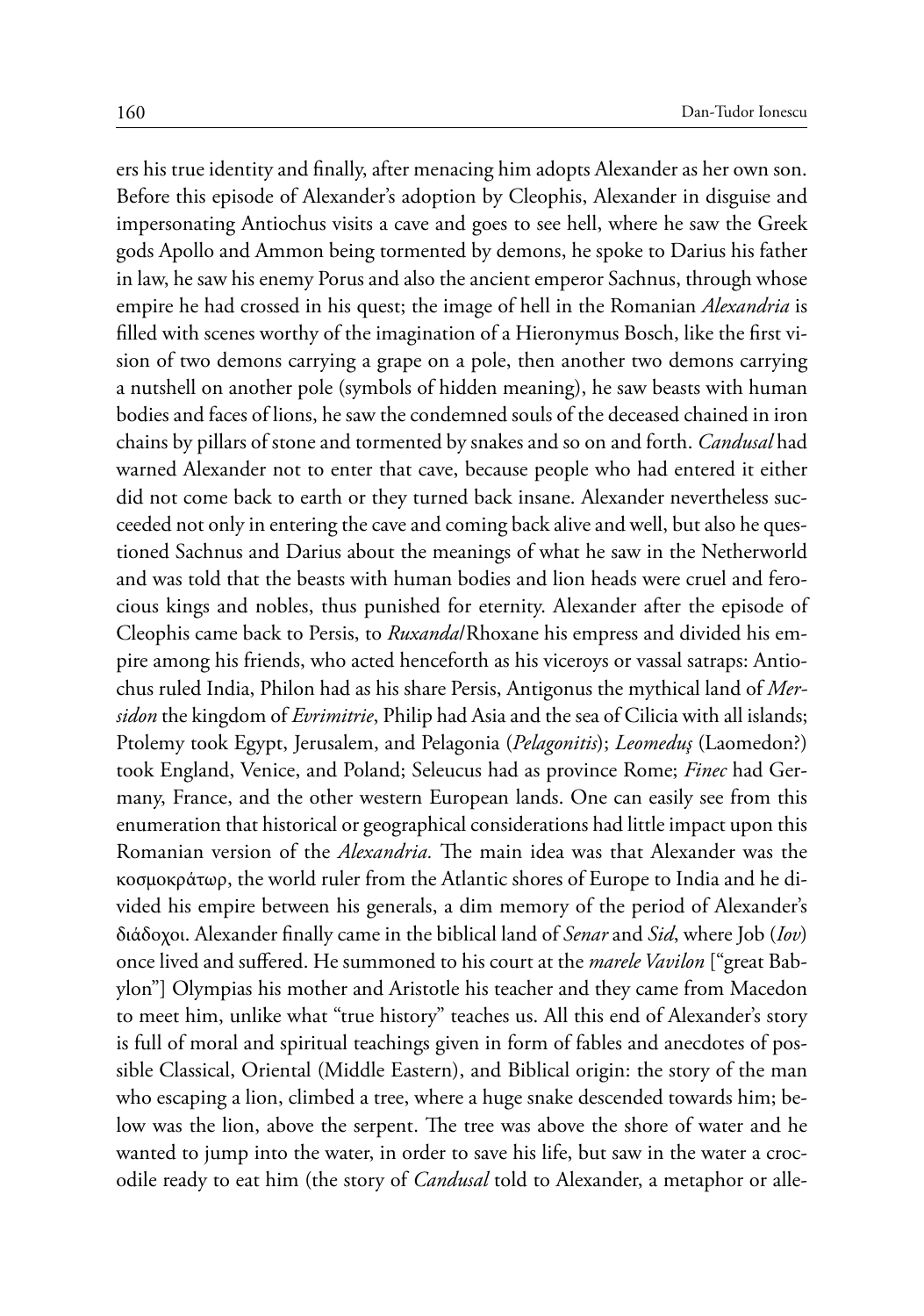gory of the frailty of human life; the tree here is the Tree of Life and of Universe, the *Axis Mundi*, common to many mythologies worldwide, including the Norse Germanic, where *Yggdrasil* the tree of the worlds has also a serpent/dragon at his roots and an eagle above, animals with different meanings than in Alexander's legend). Alexander in his last stages of his life and reign appears more concerned with giving away gifts to all his dear ones and administering justice to his subjects with wisdom and righteousness (a pretext for even more moral anecdotes, stories, and fables, like that of the thief pardoned by Alexander, who being caught and brought to trial before Alexander, said to him that because he had stolen a few coins or killed few people is going to be hung, while Alexander who plundered kingdoms and massacred whole peoples is acclaimed as world emperor); from the young and reckless heroic young warrior, full of courage and even cruelty to the wise, generous, and just world ruler, the transformation of the legendary Alexander is now complete (unlike that of the "true" historical Alexander the Great). Alexander's dream before his death is another interesting episode, when Jeremiah the Biblical Prophet appears to Alexander in his dream and forebodes his earthly death and the journey of his soul before the Throne of God for receiving Judgment. It is announced here the Christian doctrine of the Resurrection of Bodies of the dead all at about thirty years of age, the medical Hippocratic doctrine of the four elements or humors of the human body, and the Idea of the Souls' Last Judgment (Jeremiah taught basics of Christian religion to Alexander). Finally Alexander is poisoned by a bad woman from Macedon called Minerva (like the Roman goddess corresponding to the Greek goddess Pallas Athena), who had two sons, *Vreonuş* the cup bearer (*Paharnic*) and *Levcaduş* the horse master (*comis*) in Alexander's service. She sent them a special herb or grass and told them to give it to Alexander mixed with his drink in a cup, if he refuses to give them Macedon to rule; because if they will not return home, she will commit suicide. *Vreonuş* wanted to cast away this herb and kindly asked his brother to do so, but *Levcaduş* boldly went before Alexander and asked him Macedon to rule. Alexander gently told him that he cannot, because he wanted to remain to his death Alexander of Macedon, but offered him Russia, Great Cilicia, and Asia instead, a more than generous proposition. It appeared that Alexander tried to avoid, however, the fate of King Lear until his very end! The horse master insisted once more and Alexander again offered him another kingdom to rule, but not Macedon. The horse master withdrew and mixed his poison in Alexander's wine and presented the cup to Alexander at the feast, which drank it to the full. Sensing that he had been poisoned, Alexander called his physician Philip and asked him for an antidote; the medical doctor gave him a *tiriac*, the only antidote to this kind of venom, which could only delay and not cancel the poisoning. He told Alexander that this is all he can do for him and that he had earned three more days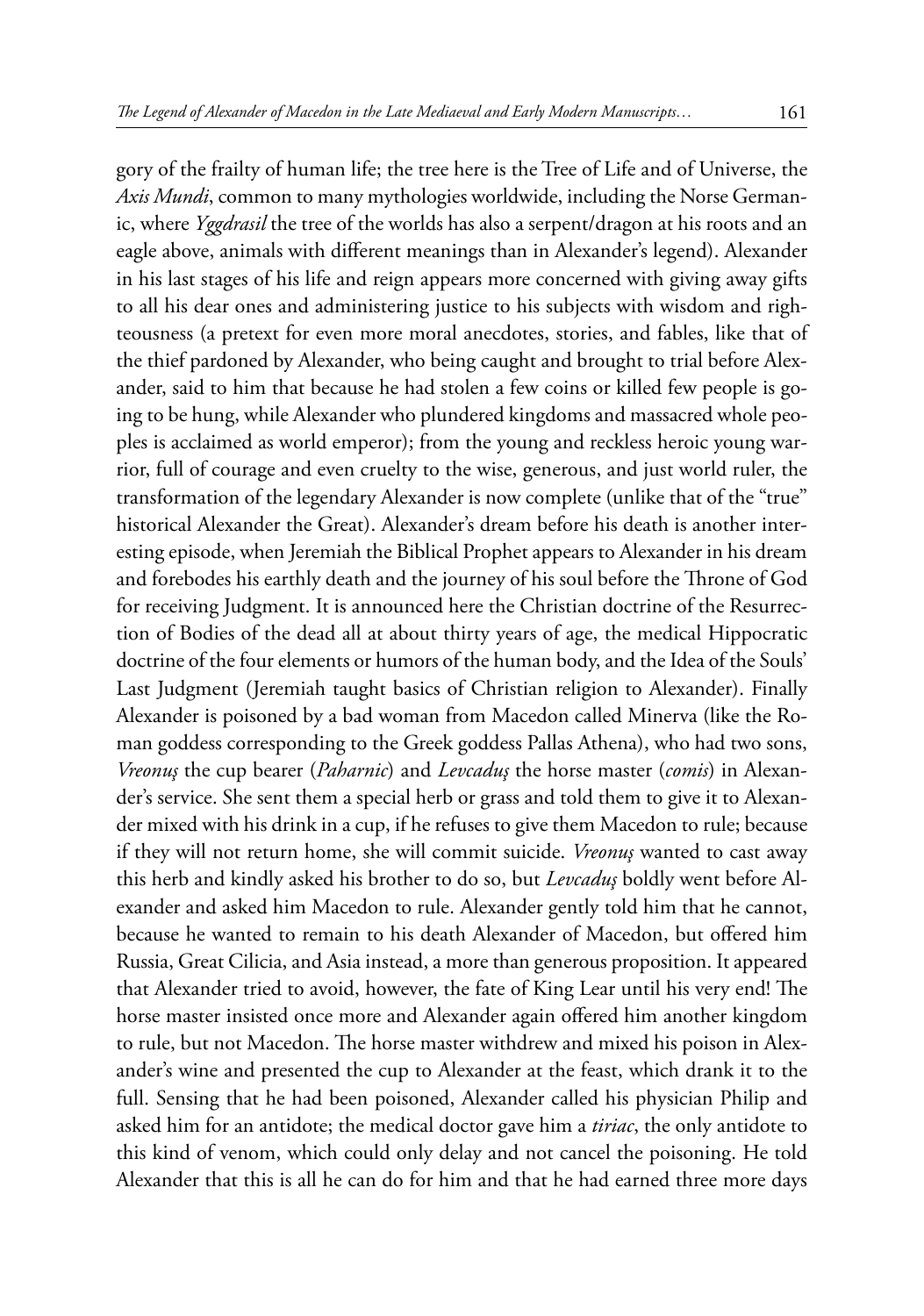of life to put things in order with his empire. In a quick succession of events, *Vreonuş*  kills himself with his own dagger, *Levcaduş* is killed by Alexander's stallion *Ducipal*  (Bucephalas), seen here as an unicorn (*inorog*) which stabs with his horn the traitor *Levcaduş* through his heart. Finally, in the arms and among the tears of his dear ones (Olympias, Rhoxane, and Aristotle), after being put by Philip in the disemboweled body of a horse to give him warmth while he was trembling with cold before having high fever, Alexander gave his final admonitions to his Macedonians and told them about Christ' Last Judgment of the Souls of all people, dead and alive as well. They will be all naked before the Rightful Judge. He asked them not to forget about Macedon and to bring his corpse to be buried in Alexandria of Egypt. Alexander's last prediction is a contemporary reality of the Ottoman conquest and rule over the Balkans for five hundred years or so (from the late  $14<sup>th</sup>$  to the late  $19<sup>th</sup>$  century): in the last days of this world, the Turks will conquer Macedon and the Macedonians and Greeks will be slaves to the Turks, as the "Turks" (Persians) are slaves to Macedonians and Greeks in Alexander's days. He told that must be cursed the man who feeds in his house the assassin of kings or princes, the whore in his own household, and the traitor of cities and kingdoms. He therefore gave Ptolemy the cup with what was left from the wine mixed with poison and told him so: "**Drink, brother, from the cup that you have given me!**", a clear hint that he suspected foul play from his Companion and brother in arms Ptolemy (suspect to have been behind the plot by Minerva and her two sons), but Ptolemy emptied the cup to the dogs, thus claiming his innocence (*and saving his own life*). The Great Emperor Alexander died well, said our story, in the Biblical land of Ghersim near Egypt (so it appeared he had been moved from Mesopotamian Babylon in his last days), at the date of 15<sup>th</sup> August<sup>41</sup>. Rhoxane (*Ruxanda*),

<sup>&</sup>lt;sup>41</sup> The Assumption to Heaven of the Holy Mother of God  $(15<sup>th</sup>$  of August) is a date which appears at least twice in the Romanian *Alexandria* ([he death and royal burial of Darius and the death of Alexander himself *vide* Chiţimia, Simonescu eds. 1963, p. 48 and p. 83]*.* This 15th of August was also the date when the Romanian Prince C. Brâncoveanu of Wallachia and his sons, son in law, and his most faithful and trusted counselor had been executed at Constantinople (Istanbul) by the Ottomans in AD 1714. There is a possibility to link this date with deaths of emperors, kings, and princes, especially if we remember that Antonio Maria del Chiaro, the personal secretary of C. Brâncoveanu, mentioned that a first printed edition of the Romanian *Alexandria* (now unfortunately lost) had been achieved at Bucharest in the "year of our Lord 1713", probably under the expert supervision of the learned monk and scholar Archbishop Antim Ivireanul (Antim of Iviria *i.e.* Iberia in the Caucasus or Georgia) *vide* Cartojan 1980, p. 134: "o sia Storia di Alessandro il Macedone, stampata in lingua valaca, ma detta Storia è veramente curiosa per le molte favole che in essa vedonsi frammischiate" (A.M. del Chiaro, *Istoria delle moderne rivoluzione della Valachia*, Venice 1718); the first preserved edition of the *Alexandria* in the Romanian language will be that of Peter/Petru Bart of Sibiu (Hermannstadt, Nagyszeben) in Transylvania, under Habsburg rule (AD 1794). It is not impossible that a parallel will have imposed itself in the mind, heart, and soul of the Romanian reader from Wallachia between the tragic deaths of Alexander and Darius and the execution of Constantin Brâncoveanu (1654-1714; regnal years 1688-1714), who died as Darius himself did, at the same age of sixty years old, according to the Romanian *Alexandria*.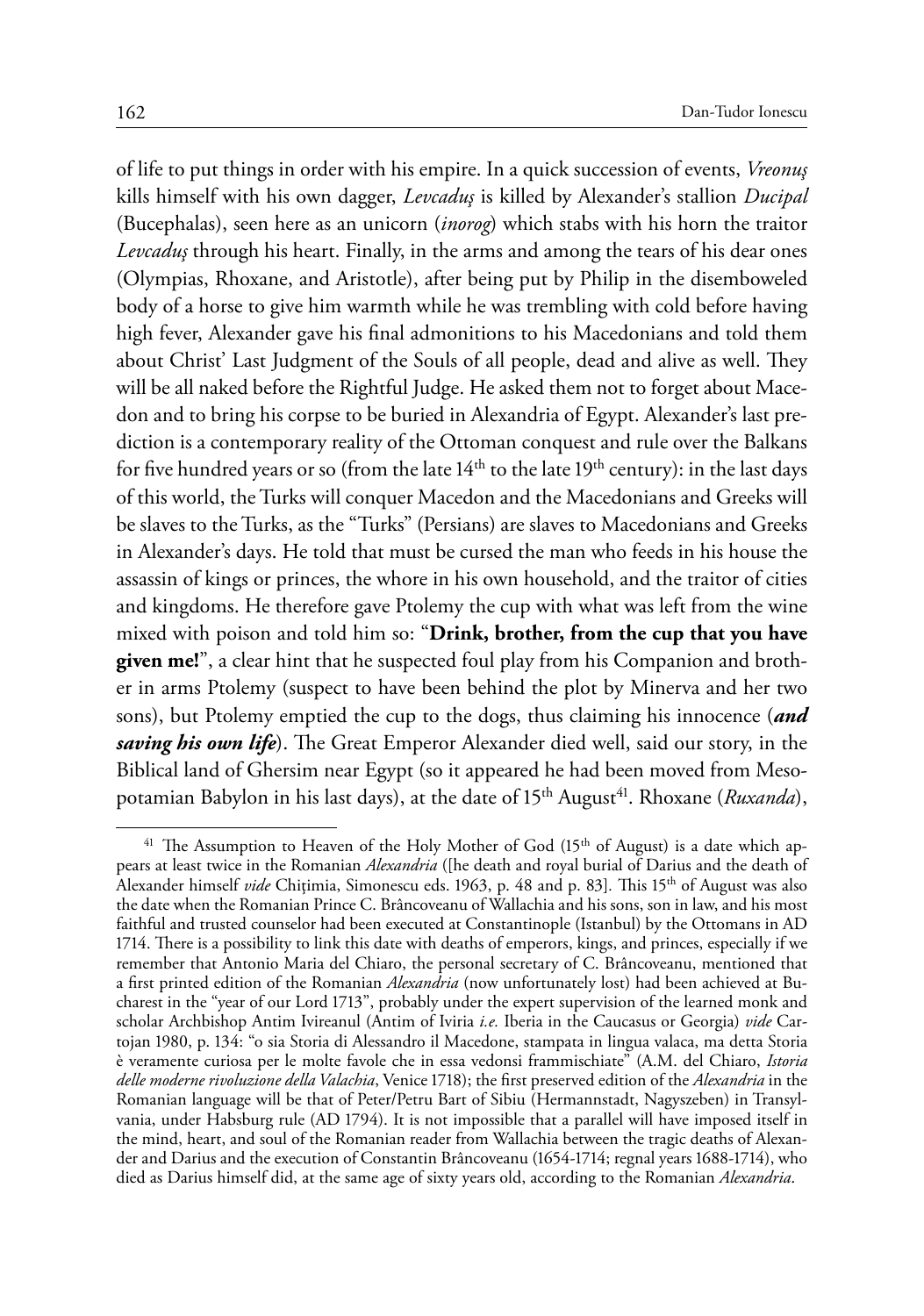after kissing Alexander thrice, stabbed herself to death with Alexander's dagger. She died and was buried beside her beloved Alexander, in a golden coffin in Alexandria of Egypt, concludes dramatically this fantasy story, so different from the tale of the historical characters of Alexander and Rhoxane. Olympias (*Olimpiada*) turned to Macedon and died as well of grief. Ptolemy will rule Alexandria of Egypt; Antiochus will rule India that once belonged to the Emperor Porus. Philon ruled Persis (Iran), while Antigonus ruled Rome and all West (a dim and distorted historical memory of the existence of at least four of the important *Diadochoi* of Alexander the Great). Thus ends the Romanian story about Alexander of Macedon<sup>42</sup>.

### **Conclusions**

The Romanian version of Alexander's legend is a fantasy story, full of mythical elements of various origins (Greek-Roman, European, Egyptian, Middle Eastern, and Biblical), which totally transformed the historical Alexander of Macedon or Alexander the Great in a mythical hero and an epic character of almost super human proportions. He conquers not only the whole inhabited earth known before the discovery of the New Worlds in the 15<sup>th</sup>-18<sup>th</sup> centuries by Western European explorers and conquerors, but also mythical and spiritual realms populated by mythical creatures born out of wild fantasy and imagination. After conquering Darius' realm and at least half of the known world, he goes to the Island of the Blessed; he passes by the Island of Women, and arrives (but could not enter Paradise) at the Gates of Heaven (Paradise). He descends back to the world and conquers it up to India and the mythical land of the Amazons and descends to the depths of hell and still comes back loaded with even more knowledge. He defends the world through prayer to God and through Faith that literally moves mountains and through building up the wall of metal and stone blocking the mountain passes against the descendants of Gog and Magog, like in the Islamic versions of his legend. He is told the secrets of the After Life and of the future Christian religion by the Biblical Prophet Jeremiah; he abjures the false Hellenic gods and worships instead the One True God. He dies by treason and poisoning from angry and envious subjects, although he has become a most righteous king, after being the conqueror of the world. From his epic saga in the Romanian version only lacks the Western episode of Alexander's flight in a kind of aircraft to Heavens (replaced by the ascension on the Mountain towards Paradise) and his descent into the depths of the sea in a kind of submersible ship or globe. This last adventure is substituted with his above mentioned descent in the Netherworld. The so cal-

<sup>42</sup> Chiţimia, Simonescu eds. 1963, pp. 67-84; Duţu 1984, pp. XXX-XLIV.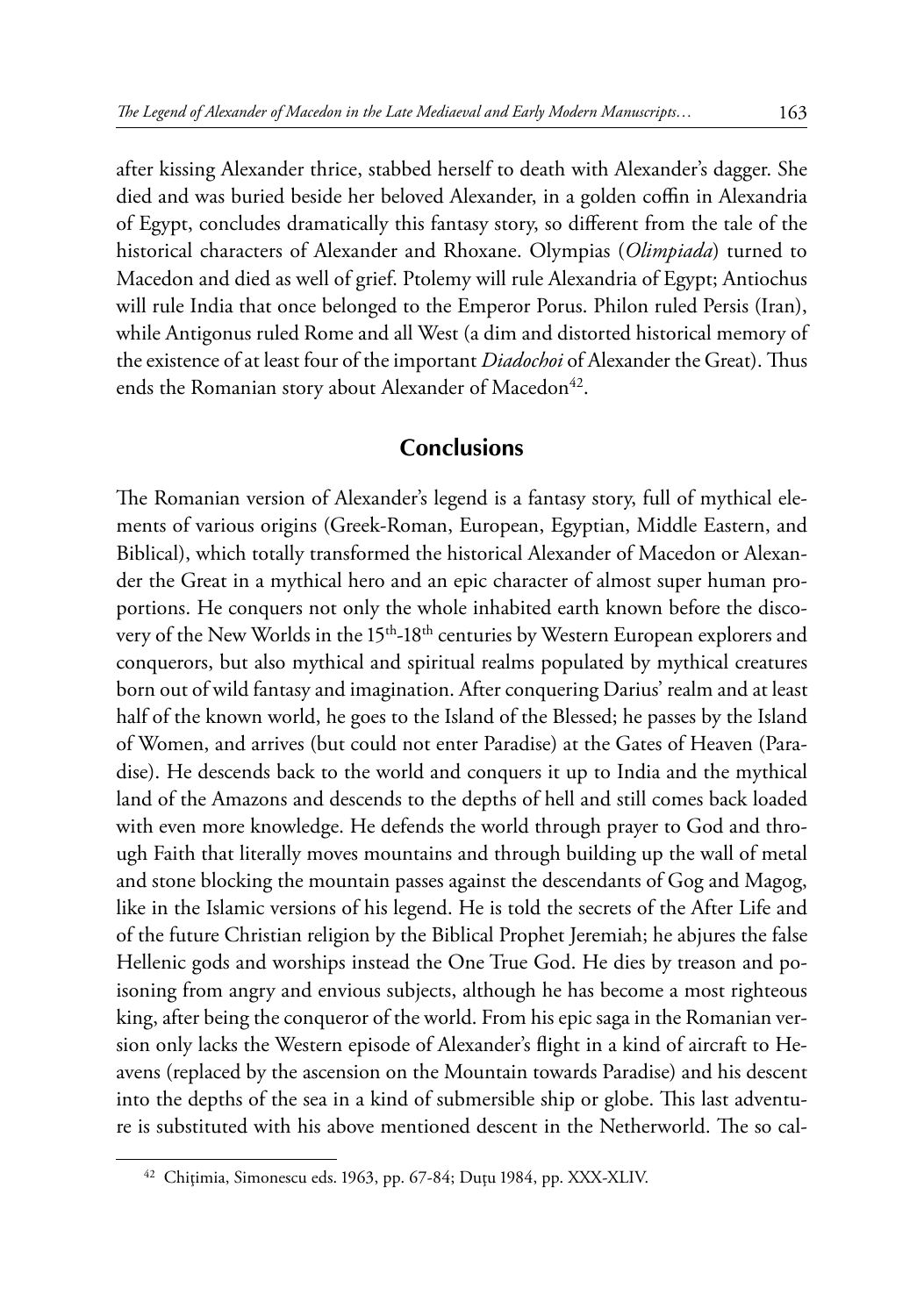led "Romanian Alexandria" recreates Alexander of Macedon as a hero made out of the stamp Gilgamesh was once made, in the lands were the "true" historical Alexander has met with his death and his so called historical immortality.

## **Bibliography**

- Bonnet C., *Alexandre à Jerusalem: Entre Mensonge et Fiction Historiographique*, [in:] *Fraude*, *Mentira y Engaños en el Mundo Antiguo*, eds. F.M. Simón, F.P. Polo, y J.R. Rodríguez, Publicacions i Edicions de la Universitat de Barcelona, Barcelona 2014, pp. 55-64.
- Cartojan N., *Istoria Literaturii Române Vechi* [*History of the Old Romanian Literature*], Editura Minerva, Bucharest 1980.
- Chiţimia I.C., Simonescu D., *Cărţile Populare* în *Cultura Românească* [Popular Books in the Romanian Culture], Editura pentru Literatură, Bucharest 1963.
- Cizek Al., *Foreword*, [in:] *Alexandre le Grand Histoire, Image, Interprétations/Alexander the Great History, Image, Interpretations*, eds. Al. Cizek, M. Cioba, D.-T. Ionescu, Editura Universității din Bucureşti, Bucharest 2016, pp. 7-30.
- Cizek Al., *L'Étrange destine d'un "wretched little book". Le roman médiolatin d'Alexandre le Grand*, [in:] *Alexandre le Grand Histoire Image Interprétations Alexander the Great History Image Interpretations*, eds. Al. Cizek, M. Cioba, D.-T. Ionescu, Editura Universităţii din Bucureşti, Bucharest 2016, pp. 103-128 (esp. pp. 114-118).
- Costin M., *Letopiseţul* Ţării *Moldovei* [*The Annals of the Land of Moldavia*] *De Neamul Moldovenilor*  [*About the Origins/People of the Moldavians*], Editura Minerva, Bucharest 1979.
- Drimba O., *Istoria Culturii şi Civilizaţiei* [*History of Culture and Civilization*], Editura Ştiinţifică şi Enciclopedică, Bucharest 1985.
- Duţu Al., *Alexandria ilustrată de Năstase Negrule*, Editura Meridiane, Bucharest 1984.
- Glassė C., *Dictionnaire Encyclopedique de l'Islam*, Bordas, Paris 1991 [London: Stacey International, 1989; French translation and adaptation from English by Y. Thoraval; French Foreword by J. Bercque].
- Guyonvarch Ch.-J., *L'Epopea di Cuchulainn La Razzia delle Vache di Cooley*, Edizioni Mediterranee, Roma 2009.
- Herodot, *Istorii* [Herodotus, *Histories*: Bilingual Greek-Romanian Edition, vol. IV, Book 4 *Melpomene*], Teora, Universitas, Bucharest, Sibiu 1999 (translation, historical notes, and footnotes by F. Ştef).
- Ionescu D.-T., *Nectanebus II as Father of Alexander the Great*, [in:] (eds.), *Alexander the Great and Egypt History, Art, Tradition*, eds. V. Grieb, K. Nawotka, and A. Wojciechowska, Harrassowitz Verlag (Philippika 74), Wisbaden 2014, pp. 367-375.
- Ionescu D.-T., *Nectanebus II as Father of Alexander of Macedon in the Pseudo-Callisthenes' Greek Alexander Romance*, [in:] *Alexandre le Grand Histoire Image Interprétations Alexander the Great History Image Interpretations*, eds. Al. Cizek, M. Cioba, D.-T. Ionescu, Editura Universităţii din Bucureşti, Bucharest 2016, pp. 55-78.
- Kazhdan Al.P., Talbot A.-M., Cutler A., Gregory T.E., Ševčenko N.P. eds., *Oxford Dictionary of Byzantium*, Oxford University Press, New York, Oxford 1991, vol. I.
- Klęczar Al., *Bones of the Prophet and Birds in the City: Stories of the Foundation of Alexandria in Ancient and Medieval Jewish Sources*, [in:] (eds.), *Alexander the Great and Egypt History, Art, Tradition*, eds. V. Grieb, K. Nawotka, and A. Wojciechowska Harrassowitz Verlag (Philippika 74), Wiesbaden 2014, pp. 391-400 (esp. pp. 394-398).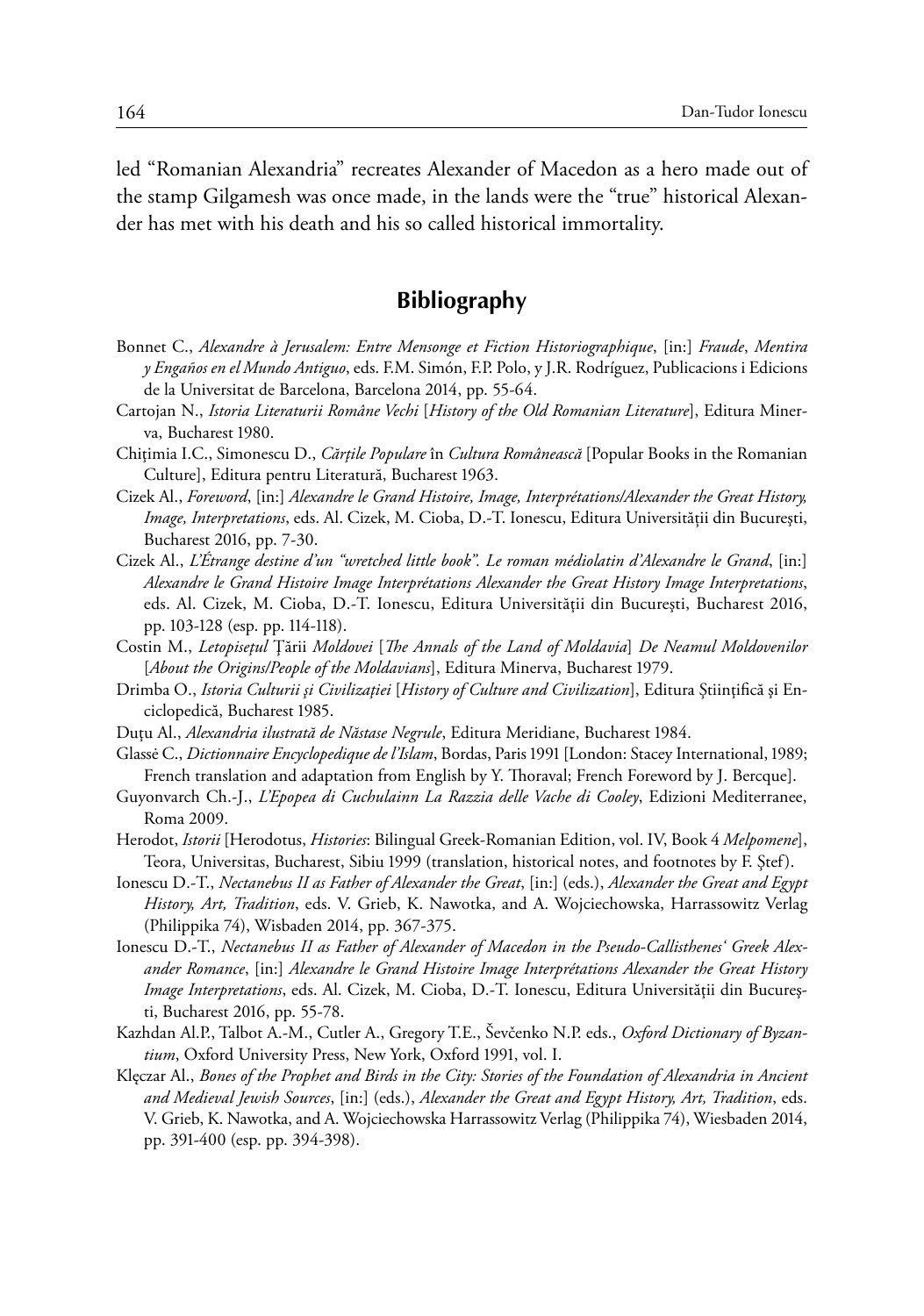- Klęczar A., *Wise and the Wiser: The Narratives on Alexander's Wisdom Defeated in Two Versions of Hebrew*  Alexander Romance *(MS London Jews' College no 145 and MS Héb. 671.5 Paris, Bibliothèque Nationale),* [in:] *Alexander the Great and the East History*, *Art*, *Tradition*, eds. K. Nawotka and A. Wojciechowska, Harrassowitz Verlag (Philippika 103), Wiesbaden 2016, pp. 345-353.
- Kun A.N., *Legendele* şi *Miturile Greciei Antice* [*The Legends and Myths of Ancient Greece*], Editura Ştiinţifică, Bucharest 1958.
- Lacarrière J. (tr. du Grec, presenté et commenté), *La Legènde d'Alexandre*, Gallimard, Éditions du Félin, Philippe Lebaud 2000.

Markale J., *L'Épopée Celtique d'Irlande*, Payot, Paris 1971.

Markale J., *Le Roi Arthur et la Socièté Celtique*, Payot, Paris 1977.

- Pace Ed., *The Two Shoulders of Arthur and the Battle List*, [in:] *Arthuriana* 28.2 (2018), pp. 1-27.
- Papahagi A., *Alexander and Beowulf*, [in:] *Alexandre le Grand Histoire Image Interprétations Alexander the Great History Image Interpretations*, eds. Al. Cizek, M. Cioba, D.-T. Ionescu, Editura Universităţii din Bucureşti, Bucharest 2016, pp. 151-176.

Sourdel J., Sourdel D., *Dictionnaire Historique de l'Islam*, Presses Universitaires de France, Paris 1996.

Ştefan A., *Alexandre le Grand et les Juifs: le dossier d'un épisode controversée*, [in:] *Alexandre le Grand Histoire Image Interprétations Alexander the Great History Image Interpretations*, eds. Al. Cizek, M. Cioba, D.-T. Ionescu, Editura Universităţii din Bucureşti, Bucharest 2016, pp. 79-99.

- Suceveanu Al., *Alexandru cel Mare* [*Alexander the Great*], Editura Academiei Române, Bucharest 1993.
- Velculescu C., *Encore une fois sur l'Histoire de l'Empereur Alexandre de Macédoine (Povestirea Împăratului Alexandru de Machedonia) du manuscript roumain 3093 de la B.A.R.,* [in:] *Alexandre le Grand Histoire, Image, Interprétations/Alexander the Great History, Image, Interpretations,* eds. Al. Cizek, M. Cioba, D.-T. Ionescu, Editura Universității din Bucureşti, Bucharest 2016, pp. 353-369.
- Walter Ph., *Arthur Ursul* şi *Regele* [*Arthur The Bear and the King*], Ed. Artemis, Bucharest 2006.
- Walter Ph., *Merlin* şi *cunoaşterea lumii* [*Merlin and the Knowledge of the World*] (transl. by Rodica Caragea and Valentin Mihăescu), Ed. Artemis, Bucharest 2004.
- Zgraon F., *s.v.* "Alexandria", [in:] (AA.VV.) D.H. Mazilu, Gh. Chivu, E. Pavel, L. Bădescu (coord. and rev.), Foreword by Acad. E. Simion, *Enciclopedia Literaturii Române Vechi* [*The Encyclopaedia of the Old Romanian Literature*], Editura Muzeului Literaturii Române, Bucharest 2017, pp. 31-33.

#### THE LEGEND OF ALEXANDER OF MACEDON IN THE LATE MEDIAEVAL AND EARLY MODERN MANUSCRIPTS OF THE ROMANIAN PRINCIPALITIES

#### Summary

The main aim of this quite long study was to draw an essential image of Alexander of Macedon as he appears through the pages of the Romanian *Alexandria*: somehow the true essence of this hero and of his legend had eluded me many times. Compared with the Romanian *History of Troy*, so faithful still to Homer and his *epigonoi*, the Romanian *Alexandria* seems to the untrained reader of old Romanian literature (like the author of these lines confesses to be) a collection of wild fantasy stories. This article tries to highlight the universal mythological *topoi* which pervade the Romanian legend of Alexander the Great, as well as the place of this tale in the larger context of the popular old Romanian literature and the stories of some of its manuscripts and early printed versions, stories which are sometimes even stranger than the tale of the main character of the legend, Alexander himself.

**Keywords:** Alexandria, Alexander of Macedon, Island of the Blessed, Island of Women, Amazons, Cleitarchus, Pseudo-Callisthenes, Nagomudrii, Gates of Paradise